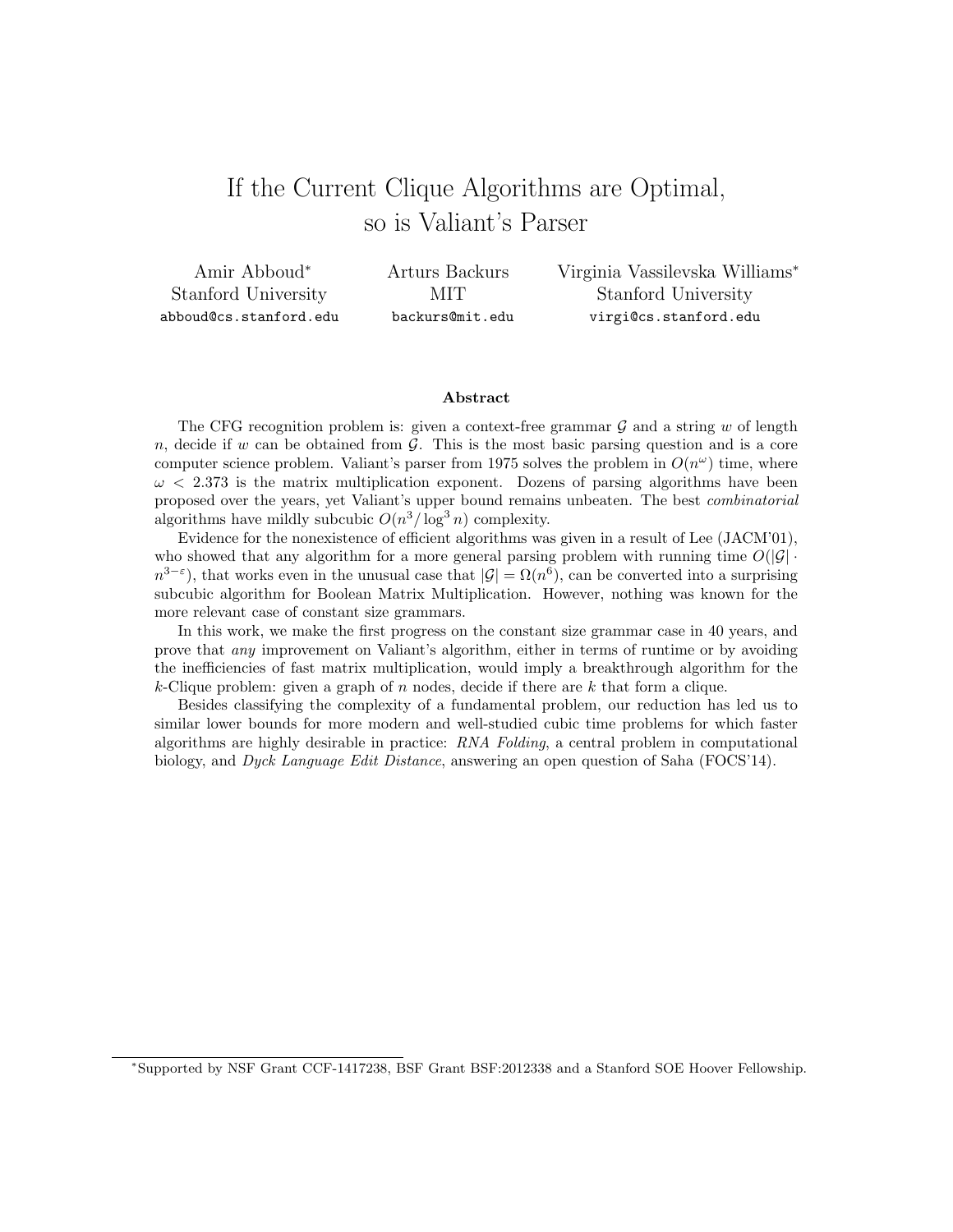### 1 Introduction

Context-free grammars (CFG) and languages (CFL), introduced by Chomsky in 1956 [Cho59], play a fundamental role in computability theory [Sip96], formal language theory [HMU06], programming languages [ASU86], natural language processing [JM00], and computer science in general with applications in diverse areas such as computational biology [DEKM98] and databases [KSSY13]. They are essentially a sweet spot between very expressive languages (like natural languages) that computers cannot parse well, and the more restrictive languages (like regular languages) that even a DFA can parse.

In this paper, we will be concerned with the following very basic definitions. A CFG  $\mathcal G$  in Chomsky Normal Form over a set of terminals (i.e. alphabet)  $\Sigma$  consists of a set of nonterminals  $\mathcal{T}$ , including a specified starting symbol  $S \in \mathcal{T}$ , and a set of productions (or derivation rules) of the form  $\mathbf{A} \to \mathbf{B} \mathbf{C}$  or  $\mathbf{A} \to \sigma$  for some  $\mathbf{A}, \mathbf{B}, \mathbf{C} \in \mathcal{T}$  and  $\sigma \in \Sigma$ . Each CFG G defines a CFL  $\mathcal{L}(\mathcal{G})$  of strings in  $\Sigma^*$  that can be obtained by starting with S and recursively applying arbitrary derivation rules from the grammar. The CFG recognition problem is: given a CFG  $\mathcal G$  and a string  $w \in \Sigma^*$  determine if w can be obtained from  $\mathcal{G}$  (i.e. whether  $w \in \mathcal{L}(\mathcal{G})$ ). The problem is of most fundamental and practical interest when we restrict  $\mathcal G$  to be of fixed size and let the length of the string  $n = |w|$  to be arbitrary.

The main question we will address in this work is: what is the time complexity of the CFG recognition problem?

Besides the clear theoretical importance of this question, the practical motivation is overwhelming. CFG recognition is closely related to the parsing problem in which we also want to output a possible derivation sequence of the string from the grammar (if  $w \in \mathcal{L}(\mathcal{G})$ ). Parsing is essential: this is how computers understand our programs, scripts, and algorithms. Any algorithm for parsing solves the recognition problem as well, and Ruzzo [Ruz79] showed that CFG recognition is at least as hard as parsing, at least up to logarithmic factors, making the two problems roughly equivalent.

Not surprisingly, the critical nature of CFG recognition has led to the development of a long list of clever algorithms for it, including classical works [Val75, Ear70, CS70, You67, Kas65, Knu65, DeR69, Bak79, Lan74], and the search for practical parsing algorithms, that work well for varied applications, is far from over [PK09, RSCJ10, SBMN13, CSC13]. For example, the canonical CYK algorithm from the 1960's  $[CS70, Kas65, You67]$  constructs a dynamic programming table D of size  $n \times n$  such that cell  $D(i, j)$  contains the list of all nonterminals that can produce the substring of w from position  $i$  to position  $j$ . The table can be computed with linear time per entry, by enumerating all derivation rules  $\mathbf{A} \to \mathbf{B} \mathbf{C}$  and checking whether for some  $i \leq k \leq j$ ,  $D(i, k)$  contains **B** and  $D(k+1,j)$  contains **C** (and if so, add **A** to  $D(i,j)$ ). This gives an upper bound of  $O(n^3)$  for the problem. Another famous algorithm is Earley's from 1970 [Ear70] which proceeds by a top-down dynamic programming approach and could perform much faster when the grammar has certain properties. Variants of Earley's algorithm were shown to run in mildly subcubic  $O(n^3/\log^2 n)$  time  $[GRH80, Ryt85]$ . <sup>1</sup>

In 1975 a big theoretical breakthrough was achieved by Valiant [Val75] who designed a sophisticated recursive algorithm that is able to utilize many fast boolean matrix multiplications to speed up the computation of the dynamic programming table from the CYK algorithm. The time complexity of the CFG problem decreased to  $O(g^2n^{\omega})$ , where  $\omega < 2.373$  is the matrix multiplication

<sup>&</sup>lt;sup>1</sup>As typical, we distinguish between "truly subcubic" runtimes,  $O(n^{3-\epsilon})$  for constant  $\varepsilon > 0$ , and "mildly subcubic" for all other subcubic runtimes.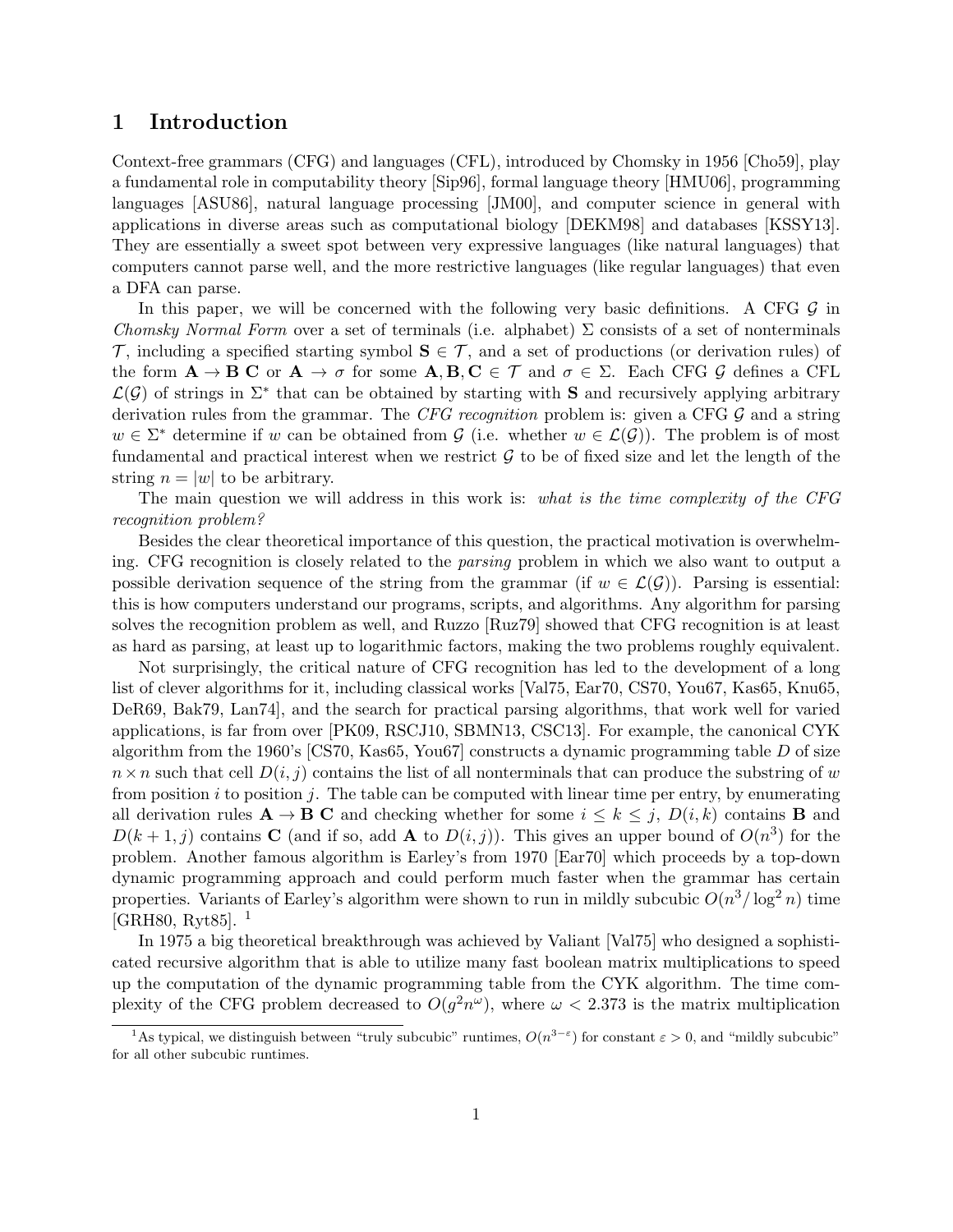exponent [Wil12, Gal14] and g is the size of the grammar; because in most applications  $g = O(1)$ , Valiant's runtime is often cited as  $O(n^{\omega})$ . In 1995 Rytter [Ryt95] described this algorithm as "probably the most interesting algorithm related to formal languages" and it is hard to argue with this quote even today, 40 years after Valiant's result. Follow-up works proposed simplifications of the algorithm [Ryt95], generalized it to stochastic CFG parsing [BS07], and applied it to other problems [Aku98, ZTZU10].

Despite its vast academic impact, Valiant's algorithm has enjoyed little success in practice. The theoretically fastest matrix multiplication algorithms are not currently practical, and Valiant's algorithm can often be outperformed by "combinatorial" methods in practice, even if the most practical truly subcubic fast matrix multiplication algorithm (Strassen's [Str69]) is used. Theoretically, the fastest combinatorial algorithms for Boolean Matrix Multiplication (BMM) run in time  $O(n^3/\log^4 n)$  [Cha15a, Yu15]. To date, no combinatorial algorithm for BMM or CFG recognition with truly subcubic running time is known.

In the absence of efficient algorithms and the lack of techniques for proving superlinear unconditional lower bounds for any natural problem, researchers have turned to conditional lower bounds for CFG recognition and parsing. Since the late 1970's, Harrison and Havel [HH74] observed that any algorithm for the problem would imply an algorithm that can verify a Boolean matrix multiplication of two  $\sqrt{n} \times \sqrt{n}$  matrices. This reduction shows that a combinatorial  $O(n^{1.5-\epsilon})$  recognition algorithm would imply a breakthrough subcubic algorithm for BMM. Ruzzo [Ruz79] showed that a parsing algorithm that says whether each prefix of the input string is in the language, could a parsing algorithm that says whether each prefix of the input string is in the language, could<br>even compute the BMM of two  $\sqrt{n} \times \sqrt{n}$  matrices. Even when only considering combinatorial algorithms, these  $\Omega(n^{1.5})$  lower bounds left a large gap compared to the cubic upper bound. A big step towards tight lower bounds was in the work of Satta [Sat94] on parsing Tree Adjoining Grammars, which was later adapted by Lee [Lee02] to prove her famous conditional lower bound for CFG parsing. Lee proved that BMM of two  $n \times n$  matrices can be reduced to "parsing" a string of length  $O(n^{1/3})$  with respect to a CFG of size  $\Theta(n^2)$ , where the parser is required to say for each nonterminal T and substring  $w[i : j]$  whether T can derive  $w[i : j]$  in a valid derivation of  $w$  from the grammar. This reduction proves that such parsers cannot be combinatorial and run in  $O(gn^{3-\varepsilon})$  time without implying a breakthrough in BMM algorithms.

Lee's result is important, however suffers from significant limitations which have been pointed out by many researchers (e.g. [Ruz79, Lee02, Sah14a, Sah14b]). We describe a few of these below. Despite the limitations, however, the only progress after Lee's result is a recent observation by Saha [Sah15] that one can replace BMM in Lee's proof with APSP by augmenting the production rules with probabilities, thus showing an APSP-based lower bound for *Stochastic CFG* parsing. Because Saha uses Lee's construction, her lower bound suffers from exactly the same limitations.

The first (and most major) limitation of Lee's lower bound is that it is irrelevant unless the size of the grammar is much larger than the string, in particular it is cubic only when  $g = \Omega(n^6)$ . A CFG whose description needs to grow with the input string does not really define a CFL, and as Lee points out, this case can be unrealistic in many applications. In programming languages, for instance, the grammar size is much smaller than the programs one is interested in, and in fact the grammar can be hardcoded into the parser. A parsing algorithm that runs in time  $O(g^3n)$ , which is not ruled out by Lee's result, could be much more appealing than one that runs in  $O(gn^{2.5})$  time.

The second limitation of both Lee's and Ruzzo's lower bounds is the quite demanding requirement from the parser to provide extra information besides returning some parse tree. These lower bounds do not hold for recognizers nor any parser with minimal but meaningful output.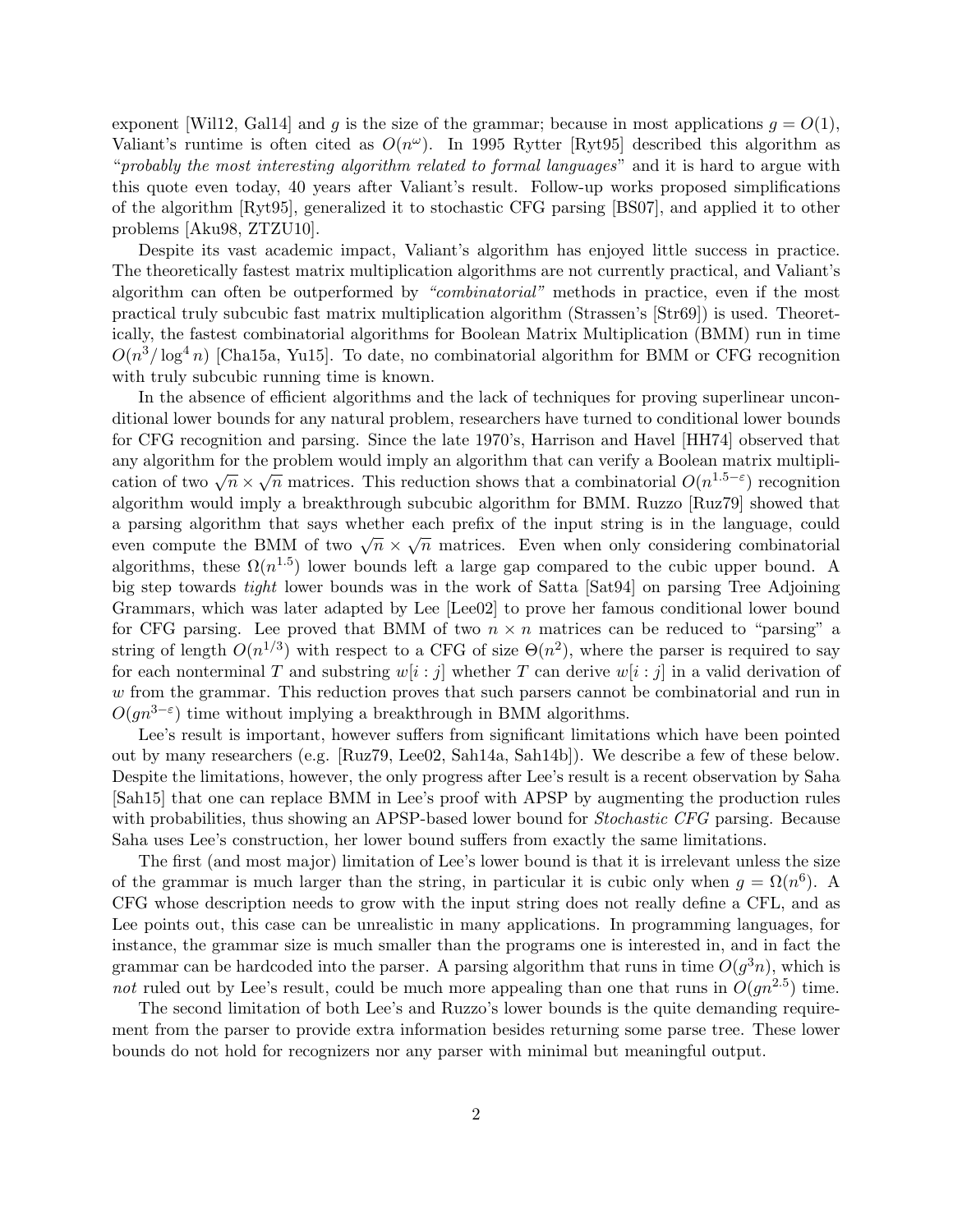Theoretically, it is arguably more fundamental to ask: what is the time complexity of CFG recognition and parsing that can be obtained by any algorithm, not necessarily combinatorial? Lee's result cannot give a meaningful answer to this question. To get a new upper bound for BMM via Lee's reduction, one needs a parser that runs in near-linear time. Lee's result does not rule out, say, an  $O(n^{1.11})$  time parser that uses fast matrix multiplication; such a parser would be an amazing result.

Our first observation is that to answer these questions and understand the complexity of CFG recognition, we may need to find a problem other than BMM to reduce from. Despite the apparent similarity in complexities of both problems - we expect both to be cubic for combinatorial algorithms and  $O(n^{\omega})$  for unrestricted ones - there is a big gap in complexities because of the input size. When the grammar is fixed, a reduction cannot encode any information in the grammar and can only use the n letters of the string, i.e.  $O(n)$  bits of information, while an instance of BMM requires  $\Theta(n^2)$ bits to specify. Thus, at least with respect to reductions that produce a single instance of CFG recognition, we do not expect BMM to imply a higher than  $\Omega(n^{1.5})$  lower bound for parsing a fixed size grammar.

**Main Result** In this paper we present a tight reduction from the  $k$ -Clique problem to the recognition of a fixed CFG and prove a new lower bound for CFG recognition that overcomes all the above limitations of the previously known lower bounds. Unless a breakthrough  $k$ -Clique algorithm exists, our lower bound completely matches Valiant's 40-year-old upper bound for unrestricted algorithms and completely matches CYK and Earley's for combinatorial algorithms, thus resolving the complexity of CFG recognition even on fixed size grammars.

Before formally stating our results, let us give some background on  $k$ -Clique. This fundamental graph problem asks whether a given undirected unweighted graph on n nodes and  $O(n^2)$  edges contains a clique on k nodes. This is the parameterized version of the famously NP-hard Max-Clique (or equivalently, Max-Independent-Set) [Kar72]. k-Clique is amongst the most well-studied problems in theoretical computer science, and it is the canonical intractable (W[1]-complete) problem in parameterized complexity.

A naive algorithm solves k-Clique in  $O(n^k)$  time. By a reduction from 1985 to BMM on matrices of size  $n^{k/3} \times n^{k/3}$  it can be solved with fast matrix multiplication in  $O(n^{\omega k/3})$  time [NP85] whenever  $k$  is divisible by 3 (otherwise, more ideas are needed [EG04]). No better algorithms are known, and researchers have wondered if improvements are possible [Woe04, Aut84]. As is the case for BMM, obtaining faster than trivial combinatorial algorithms, by more than polylogarithmic factors, for k-Clique is a longstanding open question. The fastest combinatorial algorithm runs in  $O(n^k/\log^k n)$ time [Vas09].

Let  $0 \leq F \leq \omega$  and  $0 \leq C \leq 3$  be the smallest numbers such that 3k-Clique can be solved combinatorially in  $O(n^{Ck})$  time and in  $O(n^{Fk})$  time by any algorithm, for any (large enough) constant  $k \geq 1$ . A conjecture in graph algorithms and parameterized complexity is that  $C = 3$ and  $F = \omega$ . It is known that an algorithm refuting this conjecture immediately implies a faster exact algorithm for MAX-CUT [Wil05, Woe08]. Note that even a linear time algorithm for BMM  $(\omega = 2)$  would not prove that  $F < 2$ . A well known result by Chen et al. [CCF+05, CHKX06] shows that  $F > 0$  under the Exponential Time Hypothesis. A plausible conjecture about the parameterized complexity of Subset-Sum implies that  $F \geq 1.5$  [ALW14]. There are many other negative results that intuitively support this conjecture: Vassilevska W. and Williams proved that a truly subcubic combinatorial algorithm for 3-Clique implies such algorithm for BMM as well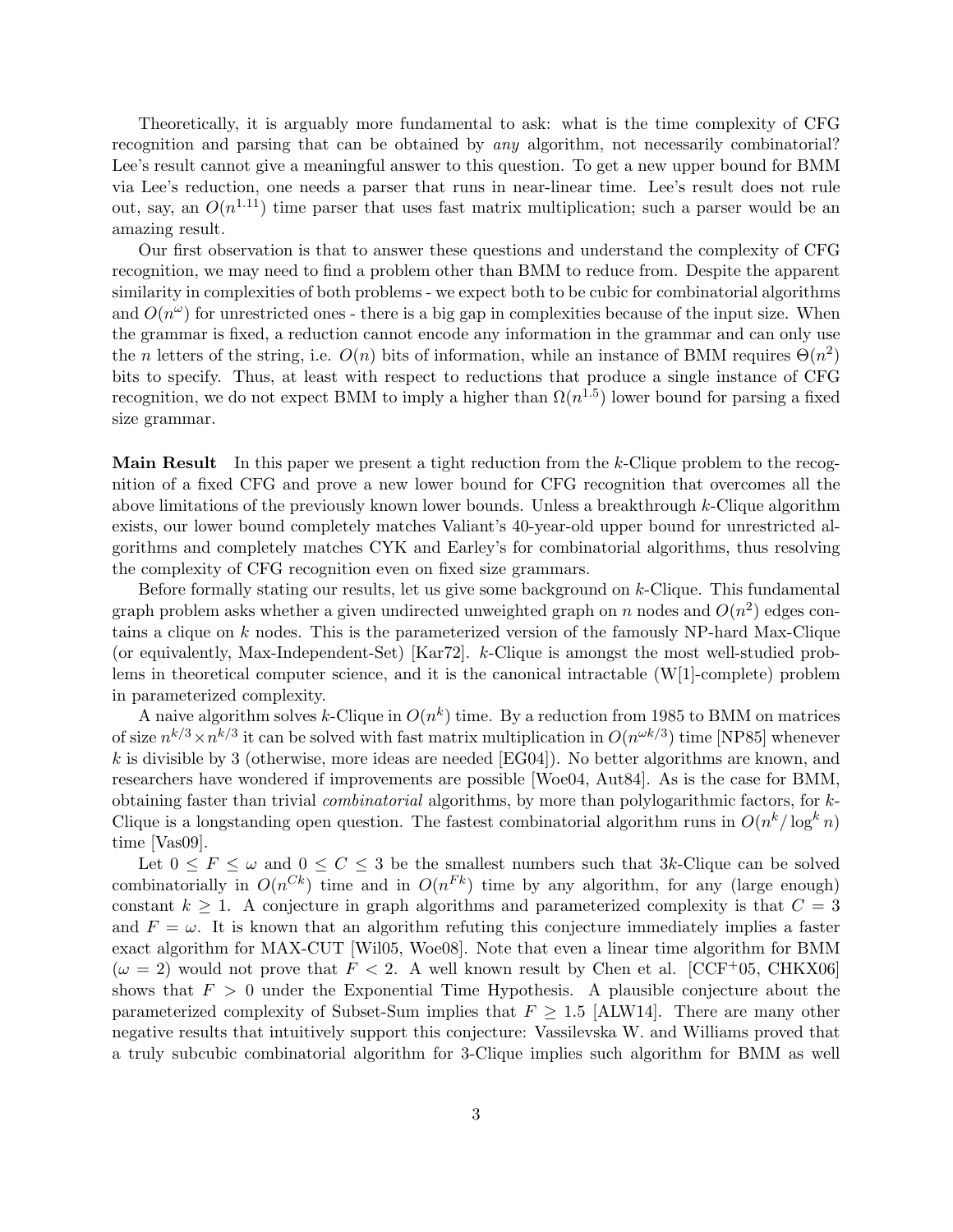[WW10]. Unconditional lower bounds for k-Clique are known for various computational models, such as  $\Omega(n^k)$  for monotone circuits [AB87]. The planted Clique problem has also proven to be very challenging (e.g. [AAK+07, AKS98, HK11, Jer92]). Max-Clique is also known to be hard to efficiently approximate within nontrivial factors [Has99].

Formally, our reduction from k-Clique to CFG recognition proves the following theorem.

**Theorem 1.** There is context-free grammar  $\mathcal{G}_C$  of constant size such that if we can determine if a string of length n can be obtained from  $\mathcal{G}_C$  in  $T(n)$  time, then k-Clique on n node graphs can be solved in  $O(T(n^{k/3+1}))$  time, for any  $k \geq 3$ . Moreover, the reduction is combinatorial.

To see the tightness of our reduction, let  $1 \le f \le \omega$  and  $1 \le c \le 3$  denote the smallest numbers such that CFG recognition can be solved in  $O(n^f)$  time and combinatorially in  $O(n^c)$  time. An immediate corollary of Theorem 1 is that  $f \geq F$  and  $c \geq C$ . Under the plausible assumption that current k-Clique algorithms are optimal, up to  $n^{o(1)}$  improvements, our theorem implies that  $f \geq \omega$  and  $c \geq 3$ . Combined with Valiant's algorithm we get that  $f = \omega$  and with standard CFG parsers we get that  $c = 3$ . Because our grammar size g is fixed, we also rule out  $O(h(g) \cdot n^{3-\epsilon})$  time combinatorial CFG parsers for any computable function  $h(g)$ .

In other words, we construct a single fixed context-free grammar  $\mathcal{G}_C$  for which the recognition problem (and therefore any parsing problem) cannot be solved any faster than by Valiant's algorithm and any combinatorial recognizer will not run in truly subcubic time, without implying a breakthrough algorithm for the Clique problem. This (conditionally) proves that these algorithms are optimal general purpose CFG parsers, and more efficient parsers will only work for CFL with special restricting properties. On the positive side, our reduction might hint at what a CFG should look like to allow for efficient parsing.

The *online* version of CFG recognition is as follows: preprocess a CFG such that given a string w that is revealed one letter at a time, so that at stage i we get  $w[1 \cdots i]$ , we can say as quickly as possible whether  $w[1 \cdots i]$  can be derived from the grammar (before seeing the next letters). One usually tries to minimize the total time it takes to provide all the  $|w| = n$  answers. This problem has a long history of algorithms [Wei76, GRH80, Ryt85] and lower bounds [HS65, Gal69, Sei86]. The current best upper bound is  $O(n^3/\log^2 n)$  total running time, and the best lower bound is  $\Omega(n^2/\log n)$ . Since this is a harder problem, our lower bound for CFG recognition also holds for it.

#### 1.1 More Results

The main ingredient in the proof of Theorem 1 is a lossless encoding of a graph into a string that belongs to a simple CFL iff the graph contains a k-Clique. Besides classifying the complexity of a fundamental problem, this construction has led us to new lower bounds for two more modern and well-studied cubic time problems for which faster algorithms are highly desirable in practice.

RNA Folding The RNA folding problem is a version of maximum matching and is one of the most relevant problems in computational biology. Its most basic version can be neatly defined as follows. Let  $\Sigma$  be a set of letters and let  $\Sigma' = {\sigma' | \sigma \in \Sigma}$  be the set of "matching" letters, such that for every letter  $\sigma \in \Sigma$  the pair  $\sigma, \sigma'$  match. Given a sequence of n letters over  $\Sigma \cup \Sigma'$  the RNA folding problem asks for the maximum number of *non-crossing* pairs  $\{i, j\}$  such that the i<sup>th</sup> and  $j<sup>th</sup>$  letter in the sequence match.

The problem can be viewed as a *Stochastic CFG* parsing problem in which the CFG is very restricted. This intuition has led to many mildly subcubic algorithms for the problem [Son15, Aku98,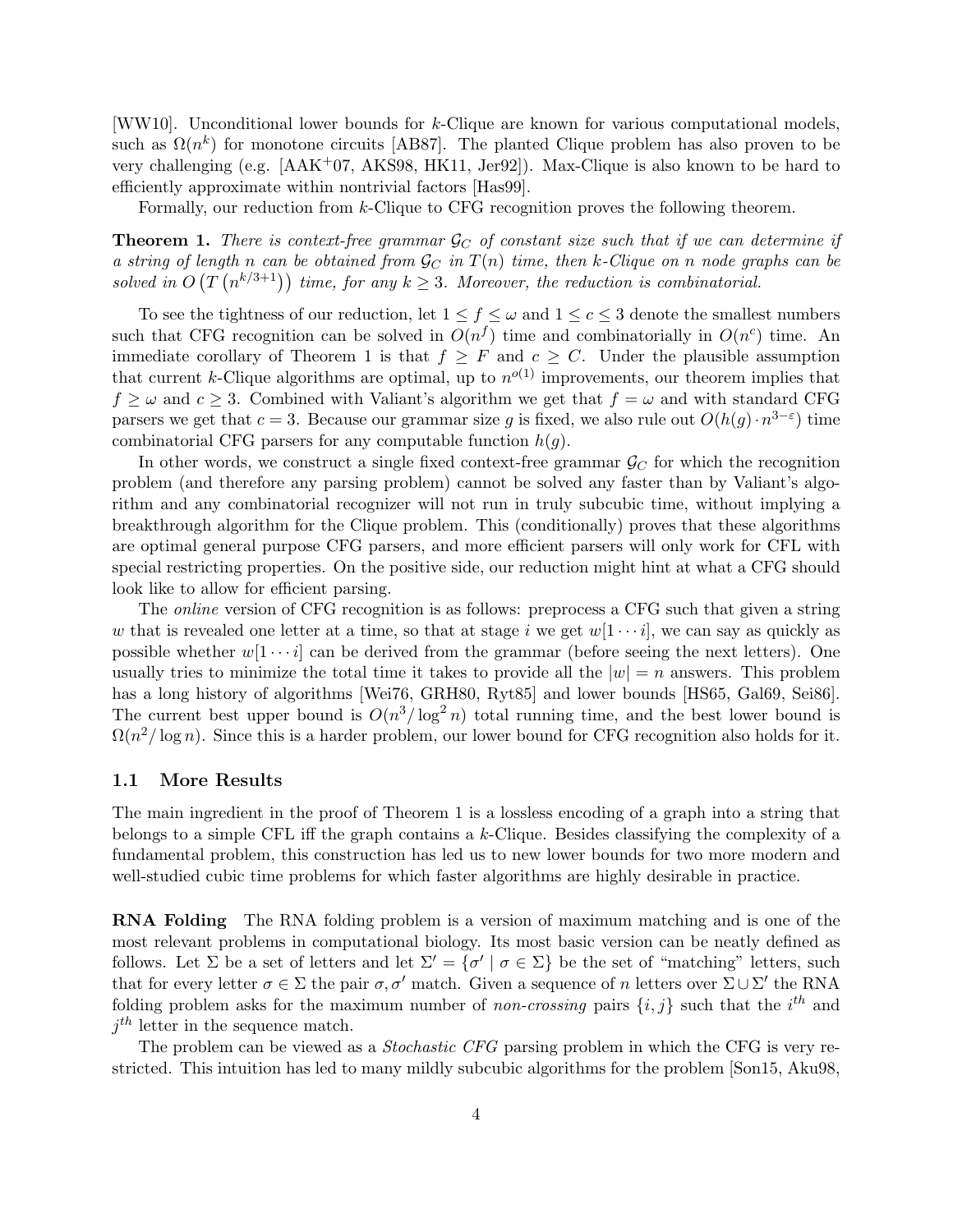BTZZU11, PTZZU11, VGF13, FG09, ZTZU10]. The main idea is to adapt Valiant's algorithm by replacing his BMM with a  $(min, +)$ -matrix product computation (i.e. distance or tropical product). Using the fastest known algorithm for  $(min, +)$ -matrix multiplication it is possible to solve RNA folding in  $O(n^3/2^{\sqrt{\log n}})$  time [Wil14]. The fastest *combinatorial* algorithms, however, run in roughly  $O(n^3/\log^2 n)$  time [Son15, BTZZU11], and we show that a truly subcubic such algorithm would imply a breakthrough Clique algorithm. Our result gives a negative partial answer to an open question raised by Andoni [And14].

**Theorem 2.** If RNA Folding on a sequence of length n can be solved in  $T(n)$  time, then k-Clique on n node graphs can be solved in  $O(T(n^{k/3+O(1)}))$  time, for any  $k \geq 3$ . Moreover, the reduction is combinatorial.

Besides a tight lower bound for combinatorial algorithms, our result also shows that a faster than  $O(n^{\omega})$  algorithm for RNA Folding is unlikely. Such an upper bound is not known for the problem, leaving a small gap in the complexity of the problem after this work. However, we observe that the known reductions from RNA Folding to  $(min, +)$ -matrix multiplication produce matrices with very special "bounded monotone" structure: the entries are bounded by  $n$  and every row and column are monotonically increasing. This exact structure has allowed Chan and Lewenstein to solve the "bounded monotone"  $(min, +)$ -convolution problem in truly subquadratic time [CL15]. Their algorithm uses interesting tools from additive combinatorics and it seems very plausible that the approach will lead to a truly subcubic (non-combinatorial) algorithm for "bounded monotone"  $(min, +)$  product and therefore for RNA Folding.

Dyck Edit Distance The lower bound in Theorem 1 immediately implies a similar lower bound for the Language Edit Distance problem on CFLs, in which we want to be able to return the minimal edit distance between a given string w and a string in the language. That is, zero if  $w$  is in the language and the length of the shortest sequence of insertions, deletions, substitutions that is needed to convert  $w$  to a string that is in the language otherwise. This is a classical problem introduced by Aho and Peterson in the early 70's with cubic time algorithms [AP72, Mye95] and many diverse applications [KSSY13, GCS+00, FM80]. Very recently, Rajasekaran and Nicolae [RN14] and Saha [Sah14b] obtained truly subcubic time approximation algorithms for the problem for arbitrary CFGs.

However, in many applications the CFG we are working with is very restricted and therefore easy to parse in linear time. One of the simplest CFGs with big practical importance is the Dyck grammar which produces all strings of well-balanced parenthesis. The Dyck recognition problem can be easily solved in linear time with a single pass on the input. Despite the grammar's very special structure, the Dyck Edit Distance problem is not known to have a subcubic algorithm. In a recent breakthrough, Saha [Sah14a] presented a near-linear time algorithm that achieves a logarithmic approximation for the problem. Dyck edit distance can be viewed as a generalization of the classical string edit distance problem whose complexity is essentially quadratic [CLRS09, BI15], and Saha's approximation algorithm nearly matches the best known approximation algorithms for string edit distance of Andoni, Krauthgamer, and Onak [AKO10], both in terms of running time and approximation factor. This naturally leads one to wonder whether the complexity of (exact) Dyck edit distance might be also quadratic. We prove that this is unlikely unless  $\omega = 2$  or there are faster clique finding algorithms.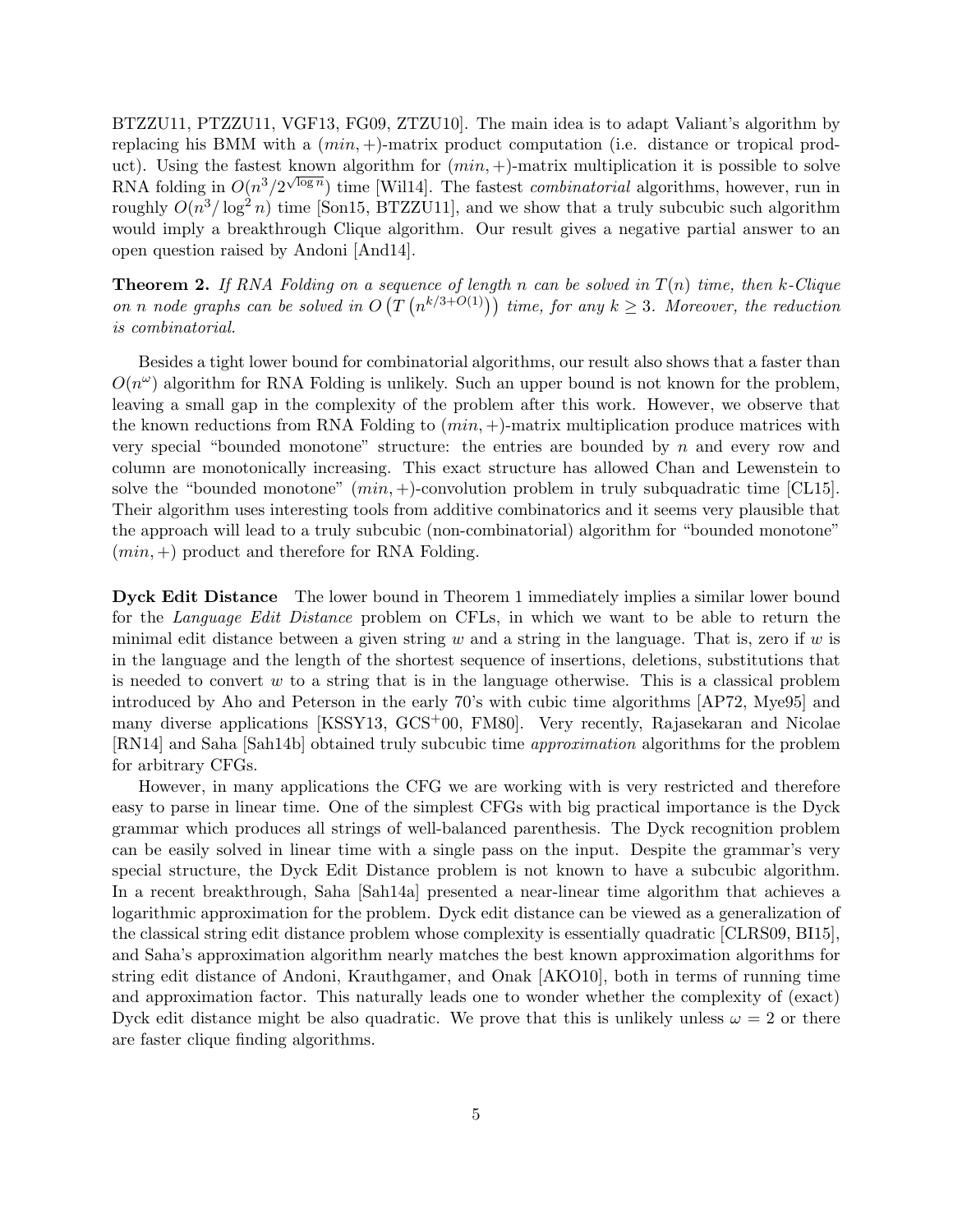**Theorem 3.** If Dyck edit distance on a sequence of length n can be solved in  $T(n)$  time, then 3k-Clique on n node graphs can be solved in  $O(T(n^{k+O(1)}))$  time, for any  $k \geq 1$ . Moreover, the reduction is combinatorial.

Our result gives an answer to an open question of Saha [Sah14a], who asked if Lee's lower bound holds for the Dyck Edit Distance problem, and shows that the search for good approximation algorithms for the problem is justified since efficient exact algorithms are unlikely.

**Remark** A simple observation shows that the *longest common subsequence* (LCS) problem on two sequences  $x, y$  of length n over an alphabet  $\Sigma$  can be reduced to RNA folding on a sequence of length 2n: if  $y = y_1 \ldots y_n$  then let  $\hat{y} := y'_n \ldots y'_1$  and then  $RNA(x \circ \hat{y}) = LCS(x, y)$ . A quadratic lower bound for LCS was recently shown under the Strong Exponential Time Hypothesis (SETH) [ABV15, BK15], which implies such a lower bound for RNA folding as well (and, with other ideas from this work, for CFG recognition and Dyck Edit Distance). However, we are interested in higher lower bounds, ones that match Valiant's algorithm and basing such lower bounds on SETH would imply that faster matrix multiplication algorithms refute SETH - a highly unexpected breakthrough. Instead, we base our hardness on  $k$ -Clique and devise more delicate constructions that use the cubic-time nature of our problems.

**Proof Outlines** In our three proofs, the main approach is the following. We will first preprocess a graph G in  $O(n^{k+O(1)})$  time in order to construct an encoding of it into a string of length  $O(n^{k+O(1)})$ . This will be done by enumerating all k-cliques and representing them with carefully designed gadgets such that a triple of clique gadgets will "match well" if and only if the triple make a 3k-clique together, that is, if all the edges between them exists. We will use a fast (subcubic) CFG recognizer, RNA folder, or an Dyck Edit Distance algorithm to speed up the search for such a "good" triple and solve 3k-Clique faster than  $O(n^{3k})$ . These clique gadgets will be constructed in similar ways in all of our proofs. The main differences will be in the combination of these cliques into one sequence. The challenge will be to find a way to combine  $O(n^k)$  gadgets into a string in a way that a "good" triple will affect the overall score or parse-ability of the string.

Subsequent Work In unpublished follow-up work, Chang [Cha15b] greatly simplified our proof for Dyck Edit Distance, by a simple direct reduction from RNA folding to it. Moreover, the author shows that our reduction to RNA folding can be implemented with an alphabet of size 4, as opposed to 36. The high-level structure of his reduction to RNA folding is the same as ours, except that the atomic gadgets are implemented with a smaller alphabet, using the constructions of Bringmann and Künnemann [BK15].

**Notation and Preliminaries** All graphs in this paper will be on n nodes and  $O(n^2)$  undirected and unweighted edges. We associate each node with an integer in [n] and let  $\bar{v}$  denote the encoding of v in binary and we will assume that it has length exactly  $2 \log n$  for all nodes in  $V(G)$ . When a graph G is clear from context, we will denote the set of all k-cliques of G by  $\mathcal{C}_k$ . We will denote concatenation of sequences with  $x \circ y$ , and the reverse of a sequence x by  $x^R$ . Problem definitions and additional problem specific preliminaries will be given in the corresponding section.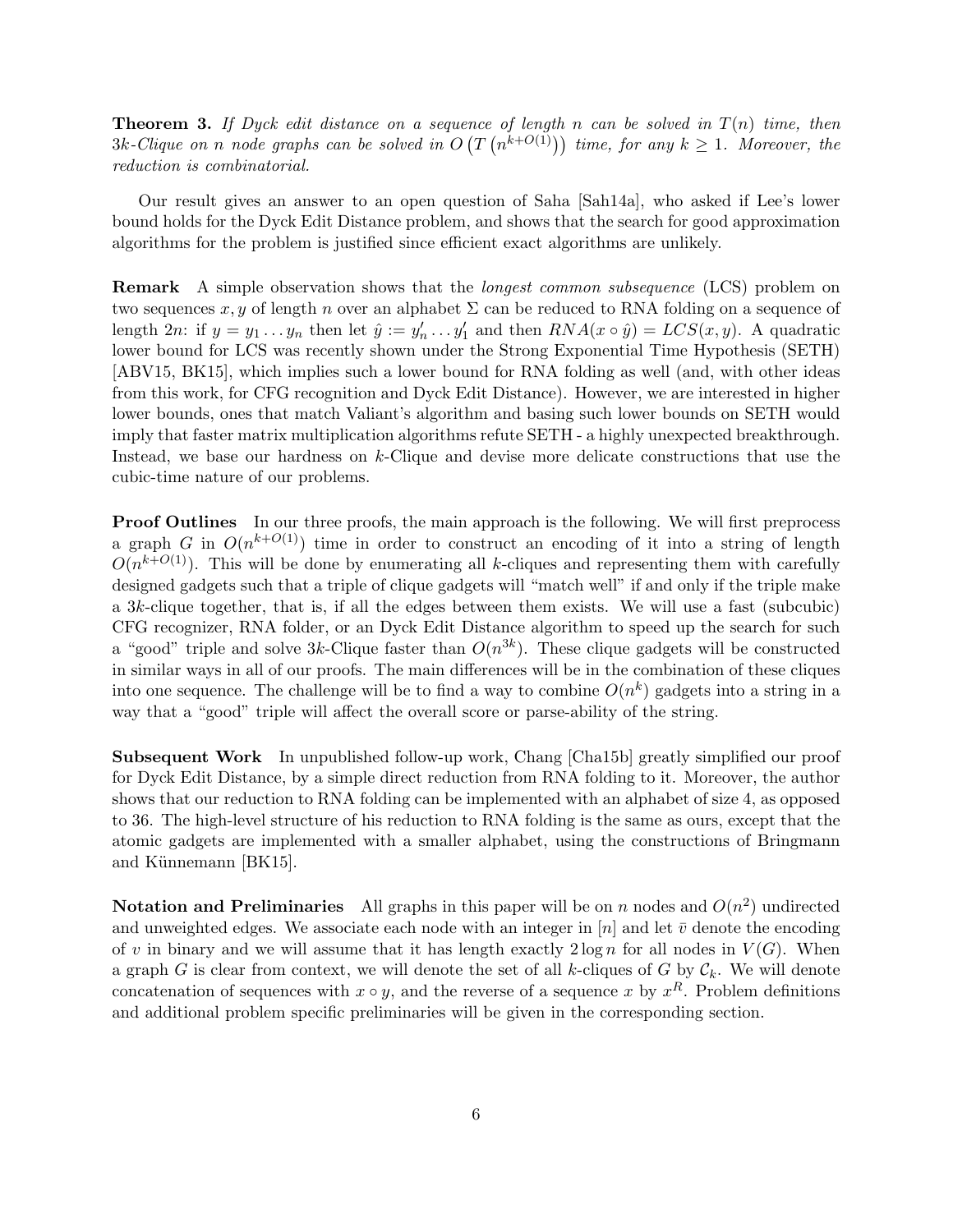# 2 Clique to CFG Recognition

In this section, we reduce Clique to CFG recognition and prove Theorem 1.

Given a graph  $G = (V, E)$ , we will construct a string w of length  $O(k^2 \cdot n^{k+1})$  that encodes G. The string will be constructed in  $O(k^2 \cdot n^{k+1})$  time which is linear in its length. Then, we will define our context free grammar  $\mathcal{G}_C$  which will be independent of G or k and it will be of constant size, such that our string w will be in the language defined by  $\mathcal{G}_C$  if and only if G contains a 3k clique. This will prove Theorem 1.

Let  $\Sigma = \{0, 1, \text{\$}, \#, \text{\$a}_{start}, \text{\$a}_{mid}, \text{\$a}_{end}, \text{\$b}_{start}, \text{\$b}_{mid}, \text{\$b}_{end}, \text{\$c}_{start}, \text{\$c}_{end}\}$  be our set of 13 terminals (alphabet). As usual,  $\varepsilon$  will denote the empty string. We will denote the derivation rules of a context free grammar with  $\rightarrow$  and the derivation (by applying one or multiple rules) with  $\Rightarrow$ .

The string First, we will define *node* and *list* gadgets:

$$
NG(v) = # \overline{v} # \quad \text{and} \quad LG(v) = # \bigcirc_{u \in N(v)} (\$ \overline{u}^R \$) #
$$

Consider some  $t = \{v_1, \ldots, v_k\} \in \mathcal{C}_k$ . We now define "clique node" and "clique list" gadgets.

$$
CNG(t) = \bigcirc_{v \in t} (NG(v))^k \text{ and } CLG(t) = (\bigcirc_{v \in t} LG(v))^k
$$

and our main clique gadgets will be:

$$
CG_{\alpha}(t) = \mathbf{a}_{\text{start}} \ CNG(t) \mathbf{a}_{\text{mid}} \ CNG(t) \mathbf{a}_{\text{end}}
$$
  

$$
CG_{\beta}(t) = \mathbf{b}_{\text{start}} \ CLG(t) \mathbf{b}_{\text{mid}} \ CNG(t) \mathbf{b}_{\text{end}}
$$
  

$$
CG_{\gamma}(t) = \mathbf{c}_{\text{start}} \ CLG(t) \mathbf{c}_{\text{mid}} \ CLG(t) \mathbf{c}_{\text{end}}
$$

Finally, our encoding of a graph into a sequence is the following:

$$
w = \left(\bigcirc_{t \in \mathcal{C}_k} CG_{\alpha}(t)\right) \left(\bigcirc_{t \in \mathcal{C}_k} CG_{\beta}(t)\right) \left(\bigcirc_{t \in \mathcal{C}_k} CG_{\gamma}(t)\right)
$$

The Clique Detecting Context Free Grammar. The set of non-terminals in our grammar  $\mathcal{G}_C$  is:

$$
\mathcal{T} = \{\mathbf{S}, \mathbf{W}, \mathbf{W}', \mathbf{V}, \mathbf{S}_{\alpha\gamma}, \mathbf{S}_{\alpha\beta}, \mathbf{S}_{\beta\gamma}, \mathbf{S}_{\alpha\gamma}^{\star}, \mathbf{S}_{\alpha\beta}^{\star}, \mathbf{S}_{\beta\gamma}^{\star}, \mathbf{N}_{\alpha\gamma}, \mathbf{N}_{\alpha\beta}, \mathbf{N}_{\beta\gamma}\}.
$$

The "main" rules are:

$$
\begin{aligned} \mathbf{S} &\rightarrow \mathbf{W} \text{ a}_{\mathrm{start}} \; \mathbf{S}_{\alpha \gamma} \; \mathbf{c}_{\mathrm{end}} \; \mathbf{W} \\ \mathbf{S}_{\alpha \gamma}^\star &\rightarrow \; \mathbf{a}_{\mathrm{mid}} \; \mathbf{S}_{\alpha \beta} \; \mathbf{b}_{\mathrm{mid}} \mathbf{S}_{\beta \gamma} \; \mathbf{c}_{\mathrm{mid}} \\ \mathbf{S}_{\alpha \beta}^\star &\rightarrow \; \mathbf{a}_{\mathrm{end}} \; \mathbf{W} \; \mathbf{b}_{\mathrm{start}} \\ \mathbf{S}_{\beta \gamma}^\star &\rightarrow \; \mathbf{b}_{\mathrm{end}} \; \mathbf{W} \; \mathbf{c}_{\mathrm{start}} \end{aligned}
$$

And for every  $xy \in {\alpha\beta, \alpha\gamma, \beta\gamma}$  we will have the following rules in our grammar. These rules will be referred to as "listing" rules.

$$
\begin{aligned} &\mathbf{S}_{xy} \rightarrow \ \mathbf{S}^\star{}_{xy} \\ &\mathbf{S}_{xy} \rightarrow \ \#\ \mathbf{N}_{xy} \ \$ \ \mathbf{V} \ \# \\ &\mathbf{N}_{xy} \rightarrow \ \#\ \mathbf{S}_{xy} \ \# \ \mathbf{V} \ \$ \\ &\mathbf{N}_{xy} \rightarrow \ \sigma \ \mathbf{N}_{xy} \ \sigma \end{aligned} \qquad \qquad \forall \sigma \in \{0,1\}
$$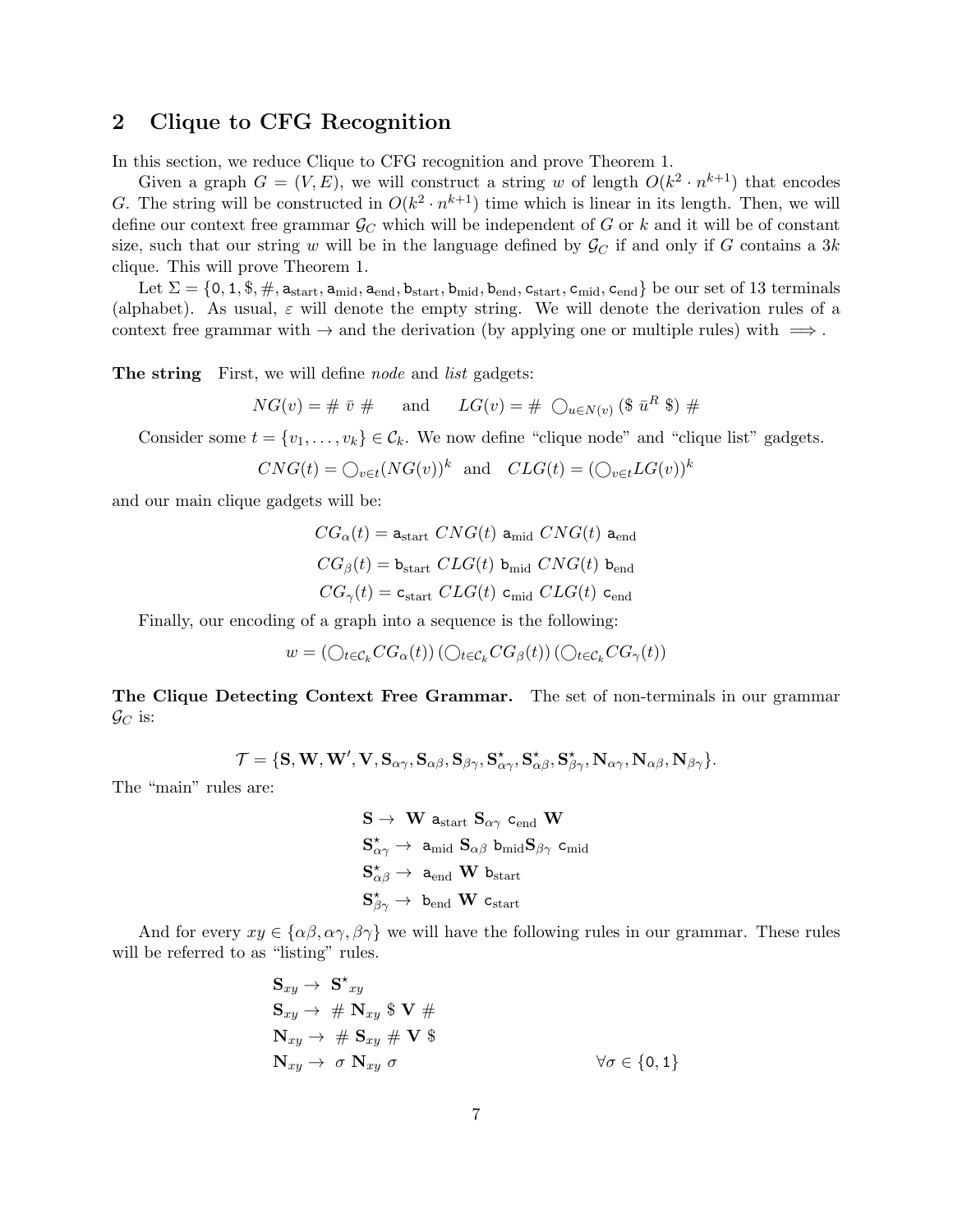Then we also add "assisting" rules:

$$
\begin{array}{ll}\n\mathbf{W} \rightarrow \varepsilon \mid \sigma \mathbf{W} & \forall \sigma \in \Sigma \\
\mathbf{W}' \rightarrow \varepsilon \mid \sigma \mathbf{W}' & \forall \sigma \in \{0, 1\} \\
\mathbf{V} \rightarrow \varepsilon \mid \$ \mathbf{W}' \$ \mathbf{V}\n\end{array}
$$

Our Clique Detecting grammar  $\mathcal{G}_C$  has 13 non-terminals  $\mathcal{T}$ , 13 terminals  $\Sigma$ , and 38 derivation rules. The *size* of  $\mathcal{G}_C$ , i.e. the sum of the lengths of the derivation rules, is 132.

The proof. This proof is essentially by following the derivations of the CFG, starting from the starting symbol S and ending at some string of terminals, and showing that the resulting string must have certain properties. Any encoding of a graph into a string as we describe will have these properties iff the graph contains a 3k-clique. The correctness of the reduction will follow from the following two claims.

**Claim 1.** If  $\mathcal{G}_C \implies w$  then G contains a 3k-clique.

Proof. The derivation of w must look as follows. First we must apply the only starting rule,

$$
\mathbf{S} \;\;\Longrightarrow\;\; w_1\;\mathbf{a}_{\text{start}}\;\mathbf{S}_{\alpha\gamma}\;\mathsf{c}_{\text{end}}\;w_2
$$

where  $a_{start}$  appears in  $CG_{\alpha}(t_{\alpha})$  for some  $t_{\alpha} \in C_k$  and  $c_{start}$  appears in  $CG_{\gamma}(t_{\gamma})$  for some  $t_{\gamma} \in C_k$ , and  $w_1$  is the prefix of w before  $CG(t_{\alpha})$  and  $w_2$  is the suffix of w after  $CG(t_{\gamma})$ . Then we can get,

$$
\mathbf{S}_{\alpha\gamma} \implies CNG(t_\alpha) \; \mathbf{S}_{\alpha\gamma}^\star \; CLG(t_\gamma)
$$

by repeatedly applying the xy-"listing" rules where  $xy = \alpha \gamma$  and finally terminating with the rule  $S_{\alpha\gamma} \to S_{\alpha\gamma}^*$ . By Lemma 1 below, this derivation is only possible if the nodes of  $t_\alpha \cup t_\gamma$  make a 2k-clique (call this observation  $(*)$ ). Then we have to apply the derivation:

$$
\mathbf{S}_{\alpha\gamma}^{\star} \;\; \Longrightarrow \;\; \mathtt{a}_{\text{mid}} \; \mathbf{S}_{\alpha\beta} \; \mathtt{b}_{\text{mid}} \mathbf{S}_{\beta\gamma} \; \mathtt{c}_{\text{mid}}
$$

and for some  $t_\beta \in \mathcal{C}_k$  we will have,

$$
\mathbf{S}_{\alpha\beta} \implies \text{CNG}(t_{\alpha}) \; \mathbf{S}_{\alpha\beta}^{\star} \; \text{CLG}(t_{\beta}), \text{ and } \mathbf{S}_{\beta\gamma} \implies \text{CNG}(t_{\beta}) \; \mathbf{S}_{\beta\gamma}^{\star} \; \text{CLG}(t_{\gamma}),
$$

where in both derivations we repeatedly use "listing" rules before exiting with the  $S_{xy} \to S^*{}_{xy}$  rule. Again, by Lemma 1 we get that the nodes of  $t_{\alpha} \cup t_{\beta}$  are a 2k clique in G, and that the nodes of  $t_\beta\cup t_\gamma$  are a 2k clique as well (call this observation (\*\*)). Finally, we will get the rest of w using the derivations:

 ${\bf S}^\star{}_{\alpha\beta} \implies$  a<sub>end</sub>  $w_3$  b<sub>start</sub>, and  ${\bf S}^\star{}_{\beta\gamma} \implies$  b<sub>end</sub>  $w_4$  c<sub>start</sub>,

where  $w_3$  is the substring of w between  $CG(t_{\alpha})$  and  $CG(t_{\beta})$ , and similarly  $w_4$  is the substring of w between  $CG(t_\beta)$  and  $CG(t_\gamma)$ .

Combining observations (\*) and (\*\*), that we got from the above derivation scheme and Lemma 1, we conclude that the nodes of  $t_{\alpha} \cup t_{\beta} \cup t_{\gamma}$  form a 3k-clique in G, and we are done.

To complete the proof we will now prove Lemma 1.

**Lemma 1.** If for some  $t, t' \in C_k$  and  $xy \in {\alpha \beta, \alpha \gamma, \beta \gamma}$  we can get the derivation  $S_{xy}$  $CNG(t)$   $\mathbf{S}^{\star}_{xy}$   $CLG(t')$ , only using the "listing" rules, then  $t \cup t'$  forms a 2k clique in G.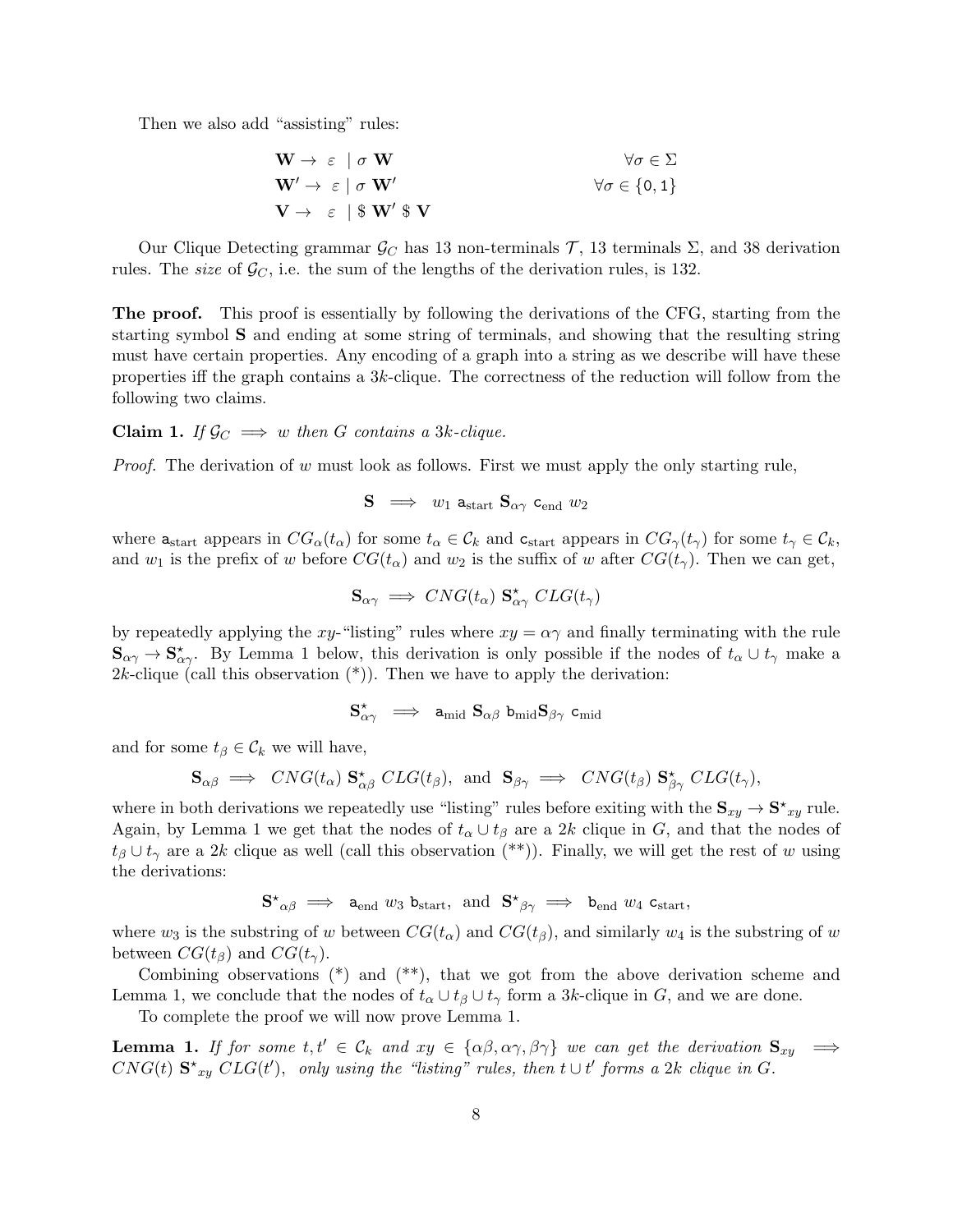*Proof.* Any sequence of derivations starting at  $\mathbf{S}_{xy}$  and ending at  $\mathbf{S}_{xy}^{\star}$  will have the following form. From  $\mathbf{S}_{xy}$  we can only proceed to non-terminals V and  $\mathbf{N}_{xy}$ . The non-terminal V does not produce any other non-terminals. A single instantiation of  $S_{xy}$  can only produce (via the second "listing" rule) a single instantiation of  $N_{xy}$ . In turn, from  $N_{xy}$  we can only proceed to non-terminals V and  $\mathbf{S}_{xy}$ , and again, a single instantiation of  $\mathbf{N}_{xy}$  can produce a single instantiation of  $\mathbf{S}_{xy}$ . Thus, we produce some terminals (on the left and on the right) from the set  $\{\#, \$\,0\,1\}$  and then we arrive to  $\mathbf{S}_{xy}$  again. This can repeat an arbitrary number of times, until we apply the rule  $\mathbf{S}_{xy} \to \mathbf{S}^*_{xy}$ .

Thus, the derivations must look like this:

$$
\mathbf{S}_{xy} \implies \ell \; \mathbf{S}_{xy}^\star \; r
$$

for some strings  $\ell, r$  of the form  $\{\#, \$, 0, 1\}^*$ , and our goal is to prove that  $\ell, r$  satisfy certain properties.

It is easy to check that V can derive strings of the following form  $p = (\frac{6}{6}, \frac{1}{6})^*$ , that is, it produces a list (possibly of length 0) of binary sequences (possibly of length 0) surrounded by \$ symbols (between every two neighboring binary sequences there are two \$). A key observation is that repeated application of the fourth "listing" rule gives derivations  $N_{xy} \implies s N_{xy} s^R$ , for any  $s \in \{0,1\}^*$ . Combining these last two observations, we see that when starting with  $S_{xy}$  we can only derive strings of the following form, or terminate via the rule  $S_{xy} \rightarrow S^{\star}_{xy}$ .

$$
\mathbf{S}_{xy} \implies \# \mathbf{N}_{xy} \$ \ p_1 \# \implies \# \ s \mathbf{N}_{xy} \ s^R \$ \ p_1 \# \implies \# \ s \# \mathbf{S}_{xy} \# \ p_2 \$ \ s^R \$ \ p_1 \# \qquad (1)
$$

for some  $p_1, p_2$  of the form  $(\frac{6}{6}, 1)^*$  \$)<sup>\*</sup>.

Now consider the assumption in the statement of the lemma, and recall our constructions of "clique node gadget" and "clique list gadget". By construction,  $CNG(t)$  is composed of  $k^2$  node gadgets (NG) separated by  $\#$  symbols, and CLG is composed of  $k^2$  list gadgets (LG) separated by # symbols. Note also that the list gadgets contain  $O(n)$  node gadgets within them and those are separated by  $\frac{1}{2}$  symbols, and there are no  $\#$  symbols within the list gadgets.

For every  $i \in [k^2]$ , let  $\ell_i$  be the  $i^{th}$  NG in  $CNG(t)$  and let  $r_i$  be the  $i^{th}$  LG in  $CLG(t')$ . Then, for every  $2 \leq i \leq k$ , in the derivation  $S_{xy} \implies CNG(t) S_{xy}^{\star} CLG(t')$ , we must have had the derivation

$$
\mathbf{S}_{xy} \implies \ell_1 \cdots \ell_{i-1} \left( \mathbf{S}_{xy} \right) r_{k^2-i+2} \cdots r_{k^2} \implies \ell_1 \cdots \ell_{i-1} \left( \ell_i \mathbf{S}_{xy} r_{k^2-i+1} \right) r_{k^2-i+2} \cdots r_{k^2}
$$

and by (1) this implies that the binary encoding of the node  $v \in t$  that appears in the i<sup>th</sup> NG in  $CNG(t)$  must appear in one of the NGs that appear in the  $(k^2 - i + 1)$  LG in  $CLG(t')$  which corresponds to a node  $u \in t'$ . Since  $LG(u)$  contains a list of neighbors of the node u, this implies that  $v \in N(u)$  and  $\{u, v\} \in E$ . Also note that  $u \notin N(u)$  and therefore u does not appear in  $LG(u)$ and therefore  $v$  cannot be equal to  $u$  if this derivation occurs.

Now, consider any pair of nodes  $v \in t, u \in t'$ . By the construction of CNG and CLG, we must have an index  $i \in [k^2]$  such that the  $i^{th}$  NG in  $CNG(t)$  is  $NG(v)$  and the  $(k^2 - i + 1)$  LG in  $CLG(t')$  is  $CLG(u)$ . By the previous argument, we must have that  $u \neq v$  and  $\{u, v\} \in E$  is an edge. Given that  $t, t'$  are k-cliques themselves, and any pair of nodes  $v \in t, u \in t'$  must be neighbors (and therefore different), we conclude that  $t \cup t'$  is a 2k-clique.  $\Box$ 

 $\Box$ 

**Claim 2.** If G contains a 3k-clique, then  $\mathcal{G}_C \implies w$ .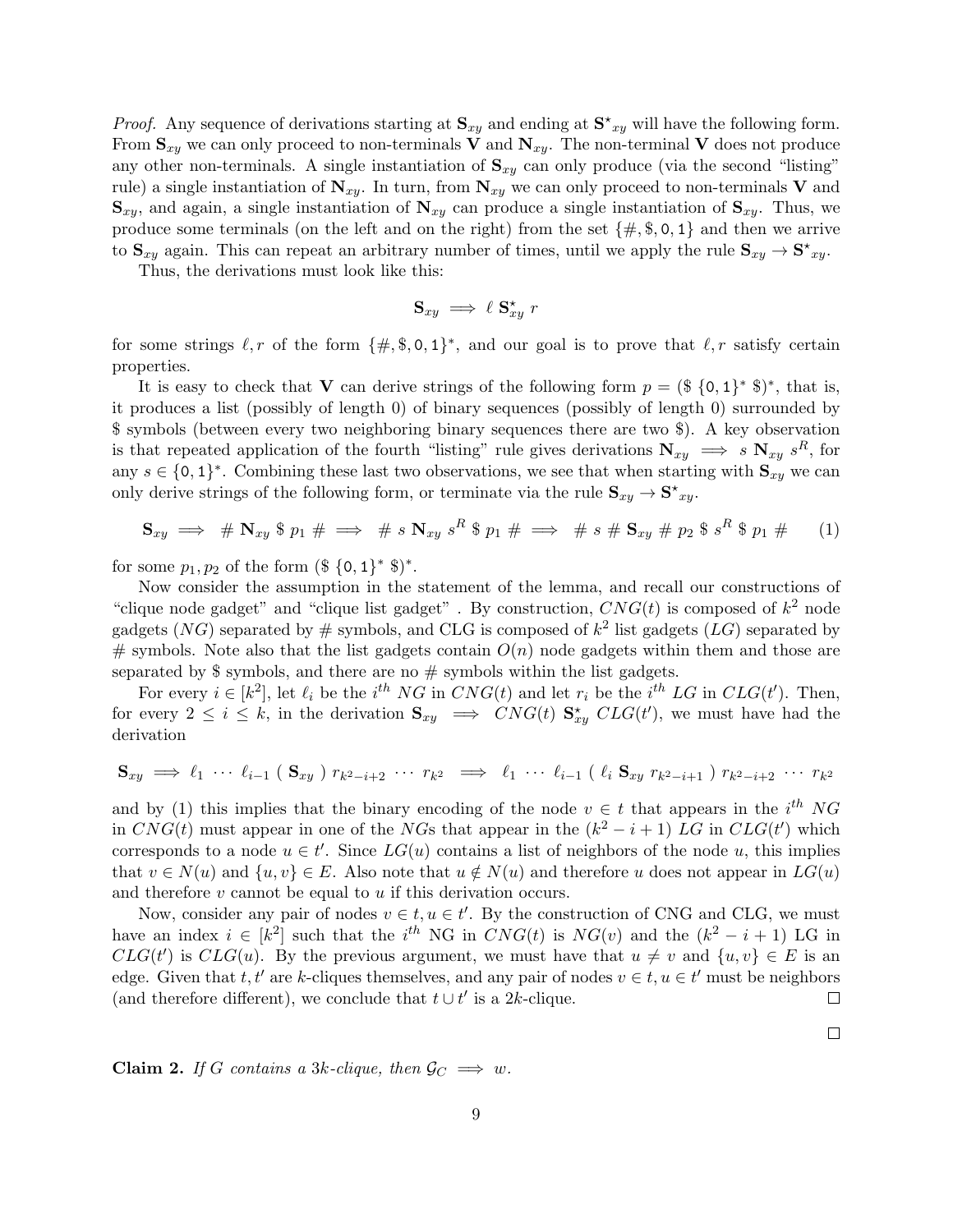Proof. This claim follows by following the derivations in the proof of Claim 1 with any triple  $t_{\alpha}, t_{\beta}, t_{\gamma} \in C_k$  of k-cliques that together form a 3k-clique.  $\Box$ 

We are now ready to prove Theorem 1.

**Reminder of Theorem 1** There is context-free grammar  $\mathcal{G}_C$  of constant size such that if we can determine if a string of length n can be obtained from  $\mathcal{G}_C$  in  $T(n)$  time, then k-Clique on n node graphs can be solved in  $O(T(n^{k/3+1}))$  time, for any  $k \geq 3$ . Moreover, the reduction is combinatorial.

*Proof.* Given an instance of 3k-Clique, a graph  $G = (V, E)$  we construct the string w as described above, which will have length  $O(k^2 \cdot n^{k+1})$ , in  $O(k^2 \cdot n^{k+1})$  time. Given a recognizer for  $\mathcal{G}_C$  as in the statement, we can check whether  $\mathcal{G}_C \implies w$  in  $O(T(n^{k/3+1}))$  time (treating k as a constant). By Claims 1 and 2,  $\mathcal{G}_C \implies w$  iff the graph G contains a 3k-clique.  $\Box$ 

# 3 Clique to RNA folding

In this section we prove Theorem 2 by reducing k-Clique to RNA folding, defined below.

Let  $\Sigma$  be an alphabet of letters of constant size. For any letter  $\sigma \in \Sigma$  there will be exactly one "matching" letter which will be denoted by  $\sigma'$ . Let  $\Sigma' = {\sigma' | \sigma \in \Sigma}$  be the set of matching letters to the letters in  $\Sigma$ . Throughout this section we will say that a pair of letters  $\{x, y\}$  match iff  $y = x'$ or  $x=y'$ .

Two pairs of indices  $(i_1, j_1), (i_2, j_2)$  such that  $i_1 < j_1$  and  $i_2 < j_2$  are said to "cross" iff at least one of the following three conditions hold: (i)  $i_1 = i_2$  or  $i_1 = j_2$ , or  $j_1 = i_2$ , or  $j_1 = j_2$ ; (ii)  $i_1 < i_2 < j_1 < j_2$ ; (iii)  $i_2 < i_1 < j_2 < j_1$ . Note that by our definition, non-crossing pairs cannot share any indices.

**Definition 1** (RNA Folding). Given a sequence S of n letters from  $\Sigma \cup \Sigma'$ , what is the maximum number of pairs  $A = \{(i, j) \mid i < j \text{ and } i, j \in [n]\}$  such that for every pair  $(i, j) \in A$  the letters  $S[i]$  and  $S[j]$  match and there are no crossing pairs in A. We will denote this maximum value by  $RNA(S)$ .

It is interesting to note that RNA can be seen as a language distance problem with respect to some easy to parse grammar. Because of the specific structure of this grammar, our reduction from Section 2 does not apply. However, the ideas we introduced allow us to replace our clique detecting grammar with an easier grammar if we ask the parser to return more information, like the distance to a string in the grammar. At a high level, this is how we get the reduction to RNA folding presented in this section.

To significantly simplify our proofs, we will reduce k-Clique to a more general *weighted* version of RNA folding. Below we show that this version can be reduced to the standard RNA folding problem with a certain overhead.

**Definition 2** (Weighted RNA Folding). Given a sequence S of n letters from  $\Sigma \cup \Sigma'$  and a weight function  $w : \Sigma \to [M]$ , what is the maximum weight of a set of pairs  $A = \{(i, j) | i < j \text{ and } i, j \in$ [n]} such that for every pair  $(i, j) \in A$  the letters  $S[i]$  and  $S[j]$  match and there are no crossing pairs in A. The weight of A is defined as  $\sum_{(i,j)\in A} w(S[i])$ . We will denote this maximum value by  $WRNA(S)$ .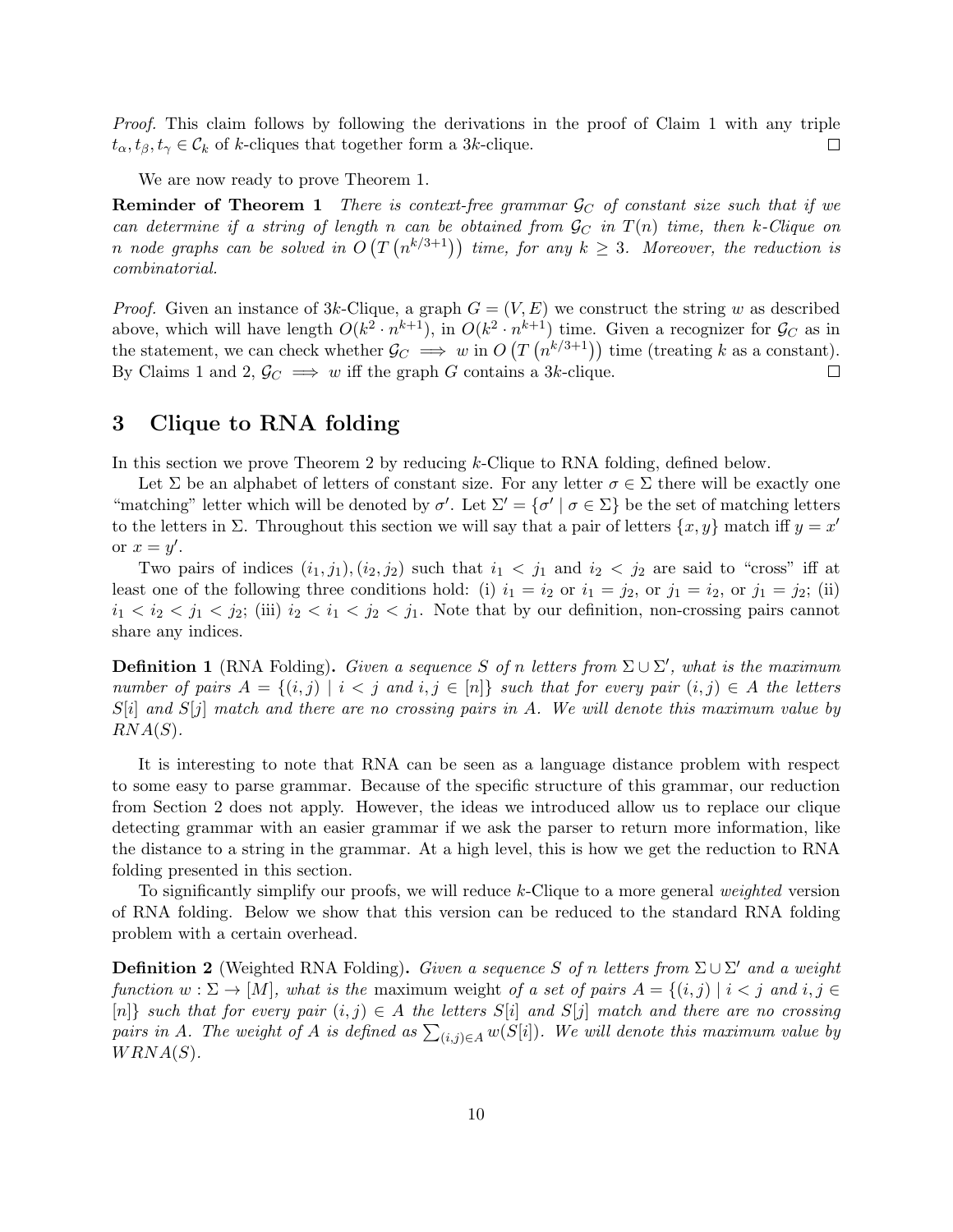**Lemma 2.** An instance S of Weighted RNA Folding on a sequence of length n, alphabet  $\Sigma \cup \Sigma'$ , and weight function  $w : \Sigma \to [M]$  can be reduced to an instance  $\hat{S}$  of RNA Folding on a sequence of length  $O(Mn)$  over the same alphabet.

*Proof.* Let  $S = S_1 \cdots S_n$ , we set  $\hat{S} := S_1^{w(S_1)}$  $u_{1}^{w(S_1)}\cdots S_n^{w(S_n)}$ , that is, each symbol  $S_i$  is repeated  $w(S_i)$ times. First, we can check that  $WRNA(S) \leq RNA(\hat{S})$ . This holds because we can replace each matching pair  $\{a, a'\}$  in the folding achieving weighted RNA score of  $WRNA(S)$  with  $w(a)$  such pairs in the (unweighted) RNA folding instance  $\hat{S}$  giving the same contribution to  $RNA(\hat{S})$ .

Now we will show that  $RNA(\hat{S}) \leq WRNA(S)$ . Suppose thet there are symbols a and a' in  $\hat{S}$ that are paired. The symbol a comes from a sequence  $s_1$  of a symbols of length  $w(a)$ . The sequence  $s_1$  was produced from a single symbol a when transforming S into  $\hat{S}$ . Similarly, the symbol a' comes from a sequence  $s_2$  of a' symbols of length  $w(a)$ . Also, assume that there exists a symbol in  $s_1$  that is paired to a symbol that is outside of  $s_2$  or there exists a symbol in  $s_2$  that is paired to a symbol outside of  $s_1$ . While we can find such symbols a and  $a'$ , we repeat the following procedure. Choose  $a$  and  $a'$  that satisfy the above properties. And choose them so that the number of other symbols between  $a$  and  $a'$  is as small as possibly. Break ties arbitrarily. We match all symbols in  $s_1$  to their counterparts in  $s_2$ . Also, we rematch all symbols that were previously matched to  $s_1$ or  $s_2$  among themselves. We can check that we can rematch these symbols so that the number of matched pairs do not decrease.

Therefore, we can assume that in some optimal folding of  $\hat{S}$ , for any pair  $a \in \Sigma, a' \in \Sigma'$  that is matched the corresponding substrings  $s_1$  and  $s_2$  are completely paired up. Thus, to get a folding of S that achieves  $WRNA(S)$  at least  $RNA(\hat{S})$  we can now simply fold the corresponding symbols to  $s_1$  and  $s_2$ , for any such pair  $a, a'$ .  $\Box$ 

#### 3.1 The Reduction

Given a graph  $G = (V, E)$  on n nodes and  $O(n^2)$  unweighted undirected edges, we will describe how to efficiently construct a sequence  $S_G$  over an alphabet  $\Sigma$  of constant size, such that the RNA score of  $S_G$  will depend on whether G contains a 3k-clique. The length of  $S_G$  will be  $O(k^dn^{k+c})$ for some small fixed constants  $c, d > 0$  independent of n and k, and the time to construct it from G will be linear in its length. This will prove that a fast (e.g. subcubic) RNA folder can be used as a fast 3k-clique detector (one that runs much faster than in  $O(n^{3k})$  time).

Our main strategy will be to enumerate all  $k$ -cliques in the graph and then search for a triple of k-cliques that have all the edges between them. We will be able to find such a triple iff the graph contains a 3k-clique. An RNA folder will be utilized to speed up the search for such a "good" triple. Our reduction will encode every k-clique of G using a "short" sequence of length  $O(n^c)$  such that the RNA folding score of a sequence composed of the encodings of a triple of sequences will be large iff the triple is "good". Then, we will show how to combine the short encodings into our long sequence  $S_G$  such that the existence of a "good" triple affects the overall score of an optimal folding.

**The RNA Sequence** Our sequence  $S_G$  will be composed of many smaller gadgets which will be combined in certain ways by other padding gadgets. We construct these gadgets now and explain their useful properties. The proofs of these properties are postponed until after we present the whole construction of  $S_G$ .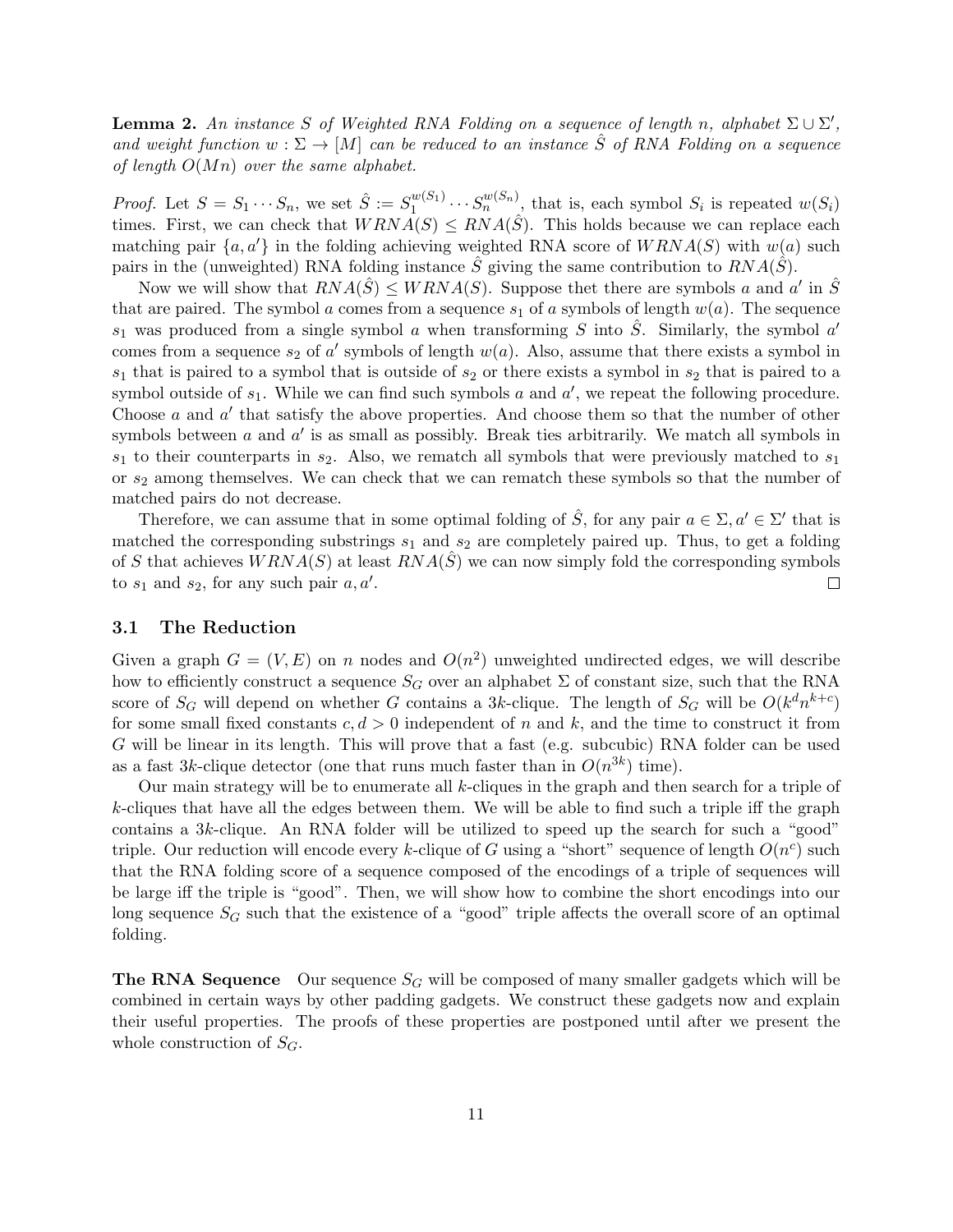For a sequence  $s \in \Sigma^*$  let  $p(s) \in (\Sigma')^*$  be the sequence obtained from s by replacing every letter  $\sigma \in \Sigma$  with the matching letter  $\sigma' \in \Sigma'$ . That is, if  $s = s_1 \cdots s_n$  then  $p(s) = s'_1 \cdots s'_n$ .

Our alphabet  $\Sigma$  will contain the letters 0, 1 and some additional symbols which we will add as needed in our gadgets. We will set the weights so that  $w(0) = w(1) = 1$ , and the extra symbols we add will be more "expensive". For example, we will add the \$ symbol to the alphabet and set  $w(\text{$\$\}) = 10 \cdot \log n$ . We define *node* gadgets as,

$$
NG(v) = \$^{2n} \overline{v} \, \$^{2n}
$$

and list or neighborhood gadgets as,

$$
LG(v) = \bigcirc_{u \in N(v)} (\$\ \bar{u} \$\) \circ \bigcirc_{u \notin N(v)} (\$\ \$).
$$

These gadget are constructed so that for any two nodes  $u, v \in V(G)$ , the RNA folding score of the sequence  $NG(v) \circ p (LG(u))^R$  is large (equal to some fixed value  $E_1$ ) if v is in the neighborhood of u, that is  $(u, v) \in E(G)$ , and smaller otherwise (at most  $E_1 - 1$ ). This is because the more expensive \$ symbols force an optimal folding to match  $\bar{v}$  with exactly one  $p(\bar{w})^R$ , since otherwise a \$ <sup>0</sup> will remain unmatched while many \$ are free. The construction also allows the folding to pick any  $w \in N(u)$  to fold together with  $\bar{v}$ , without affecting the score from the \$ symbols. Then, we use the fact that  $\bar{v} \circ p(\bar{w})^R$  achieves maximal score iff  $v = w$ . This is formally proved in Claim 3.

Let  $\ell_1 = 10k^2 \cdot n \log n$  and note that  $\ell_1$  is an upper bound on the total weight of all the symbols in the gadgets  $NG(v)$  and  $LG(v)$ , for any node  $v \in V(G)$ . Let  $\mathcal{C}_k$  be the set of k-cliques in G and consider some  $t = \{v_1, \ldots, v_k\} \in C_k$ . We will now combine the node and list gadgets into larger gadgets that will be encoding k-cliques.

We will add the # symbol to the alphabet and set  $w(\#) = \ell_1$ , i.e. a single # letter is more expensive than entire  $k^2$  node or list gadget. We will encode a clique in two ways. The first one is,

$$
CNG(t) = \bigcirc_{v \in t} (\#NG(v)\#)^k
$$

and the second one is,

$$
CLG(t) = (\bigcirc_{v \in t} (\#LG(v)\#))^k.
$$

These clique gadgets are very useful because of the following property. For any two  $k$ -cliques  $t_1, t_2 \in \mathcal{C}_k$ , the RNA folding score of the sequence  $CNG(t_1) \circ p \left(CLG(t_2)\right)^R$  is large (equal to some fixed value  $E_2$ ) if  $t_1$  and  $t_2$ , together, form a 2k-clique, and is smaller otherwise (at most  $E_2 - 1$ ). That is, the RNA folding score of the sequence tells us whether any pair of nodes  $u \in t_1, v \in t_2$ are connected  $(u, v) \in E(G)$ . There are two ideas in the construction of these gadgets. First, we copy the gadgets corresponding to the k nodes of the cliques k times, resulting in  $k^2$  gadgets, and we order them in a way so that for any pair of nodes  $u \in t_1, v \in t_2$  there will be a position i such that the gadget of u in  $CNG(t_1)$  and the gadget of v in  $p(CLG(t_2))^R$  are both at position i. Then, we use the expensive  $\#$  separators to make sure that in an optimal RNA folding of  $CNG(t_1)$  and  $p(CLG(t_2))^R$ , the gadgets at positions i are folded together, and not to other gadgets - otherwise some  $#$  symbol will not be paired. This is formally proved in Claim 4.

Let  $\ell_2 = 10 \cdot k^2 \cdot \ell_1 = O(n \log n)$  and note that it is an upper bound on the total weight of all the symbols in the  $CNG(t)$  and  $CLG(t)$  gadgets. Finally, we introduce a new letter to the alphabet g and set its weight to  $w(g) = \ell_2$ , which is much more expensive than the entire gadgets we constructed before, and then define our final clique gadgets. Moreover, we will now duplicate our alphabet three times to force only "meaningful" foldings between our gadgets. It will be convenient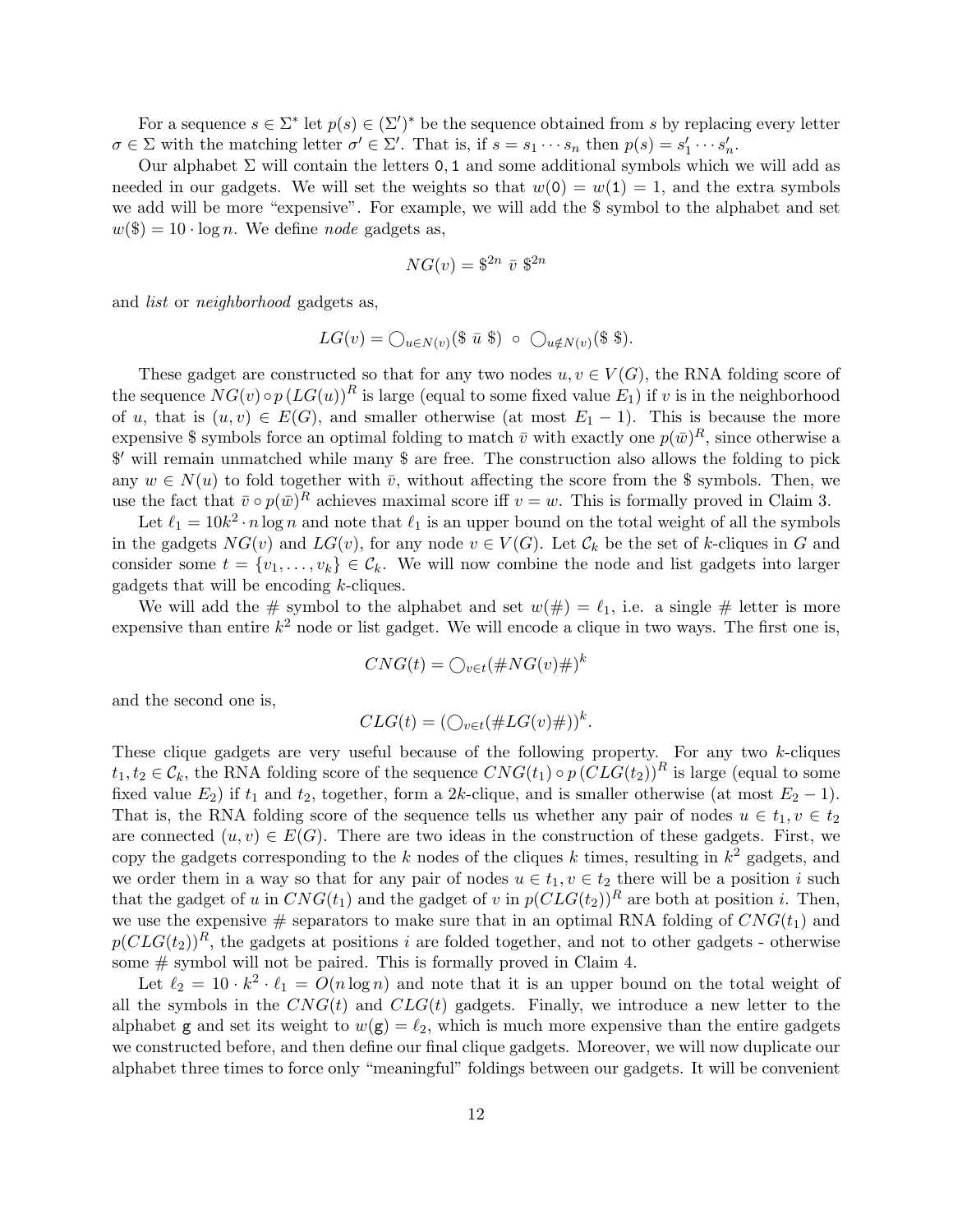to think of  $\alpha, \beta, \gamma$  as three types such that we will be looking for three k-clique, one from type  $\alpha$  one from  $\beta$  and one from  $\gamma$ . For any pair of types  $xy \in {\alpha\beta, \alpha\gamma, \beta\gamma}$  we will construct a new alphabet  $\Sigma_{xy} = \{\sigma_{xy} \mid \sigma \in \Sigma\}$  in which we mark each letter with the pair of types it should be participating in. For a sequence  $s \in (\Sigma \cup \Sigma)^*$  we use the notation  $[s]_{xy}$  to represent the sequence in  $(\Sigma_{xy} \cup \Sigma'_{xy})^*$ in which we replace every letter  $\sigma$  with the letter  $\sigma_{xy}$ .

We will need three types of these clique gadgets in order to force the desired interaction between them.

$$
CG_{\alpha}(t) = [g \ CNG(t) \ g]_{\alpha\gamma} \circ [g' \ p (CLG(t))^R \ g']_{\alpha\beta}
$$
  

$$
CG_{\beta}(t) = [g \ CNG(t) \ g]_{\alpha\beta} \circ [g' \ p (CLG(t))^R \ g']_{\beta\gamma}
$$
  

$$
CG_{\gamma}(t) = [g \ CNG(t) \ g]_{\beta\gamma} \circ [g' \ p (CLG(t))^R \ g']_{\alpha\gamma}
$$

These clique gadgets achieve exactly what we want: for any three k-cliques  $t_{\alpha}, t_{\beta}, t_{\gamma} \in C_k$  the RNA folding score of the sequence  $CG_{\alpha}(t_{\alpha}) \circ CG_{\beta}(t_{\beta}) \circ CG_{\gamma}(t_{\gamma})$  is large (equal to some value  $E_3$ ) if  $t_{\alpha} \cup t_{\beta} \cup t_{\gamma}$  is a 3k-clique and smaller otherwise (at most  $E_3-1$ ). In other words, an RNA folder can use these gadgets to determine if three separate k-cliques can form a  $3k$ -clique. This is achieved by noticing that the highest priority for an optimal folding would be to match the  $g_{xy}$  letters with their counterparts  $g'_{xy}$ , which leaves us with three of sequences to fold:  $S_{\alpha\gamma}=[CNG(t_\alpha)\circ p(CLG(t_\gamma))^R]_{\alpha\gamma}$ and  $S_{\alpha\beta} = [p(CLG(t_{\alpha}))^R \circ CNG(t_{\beta})]_{\alpha\beta}$  and  $S_{\beta\gamma} = [p(CLG(t_{\beta}))^R \circ CNG(t_{\gamma})]_{\beta\gamma}$ . The maximal score  $(E_2)$  in each one of these three sequences can be achieved iff every pair of our k-cliques form a 2k-clique which happens iff they form a 3k-clique. This is formally proved in Claim 5.

The only remaining challenge is to combine all the sequences corresponding to all the  $O(n^k)$ k-cliques in the graph into one sequence in a way that the existence of a "good" triple, one that makes a 3k-clique, affects the RNA folding score of the entire sequence. Note that if we naively concatenate all the clique gadgets into one sequence, the optimal sequence will choose to fold clique gadgets in pairs instead of triples since folding a triple makes other gadgets unable to fold without crossings. Instead, we will use the structure of the RNA folding problem again to implement a "selection" gadget that forces exactly three clique gadgets to fold together in any optimal folding. We remark that the implementation of such "selection" gadgets is very different in the three proofs in this paper: In Section 2 we use the derivation rules, in this section we use the fact that even when folding all expensive separators in a sequence to the left or right we are left with an interval that is free to fold with other parts of the sequence, and in Section 4 we rely on the restriction of Dyck that an opening bracket can match only to closing brackets to its right.

Towards this end, we introduce some extremely expensive symbols  $\alpha, \beta, \gamma$ . Let  $\ell_3 = 10\ell_2$  be an upper bound on the total weight the  $CG_x(t)$  gadgets, and set  $w(\alpha) = w(\beta) = w(\gamma) = \ell_3$ . Our "clique detecting" RNA sequence is defined as follows.

$$
S_G = \alpha^{2n^k} \bigcirc_{t \in \mathcal{C}_k} (\alpha' \, CG_\alpha(t) \, \alpha') \, \alpha^{2n^k}
$$
  
\n
$$
\circ \, \beta^{2n^k} \bigcirc_{t \in \mathcal{C}_k} (\beta' \, CG_\beta(t) \, \beta') \, \beta^{2n^k}
$$
  
\n
$$
\circ \, \gamma^{2n^k} \bigcirc_{t \in \mathcal{C}_k} (\gamma' \, CG_\gamma(t) \, \gamma') \, \gamma^{2n^k}
$$

The added padding makes sure that all but one  $CG_{\alpha}$  gadget are impossible to fold without giving up an extremely valuable  $\alpha, \alpha'$  pair, and similarly all but one  $CG_{\beta}$  and one  $CG_{\gamma}$  cannot be folded. To see this, assume all the  $\alpha'$  are paired (left or right) and note that if both  $\alpha'$  symbols surrounding a clique gadget  $CG_\alpha(t)$  are paired to one side (say, left) then the only non crossing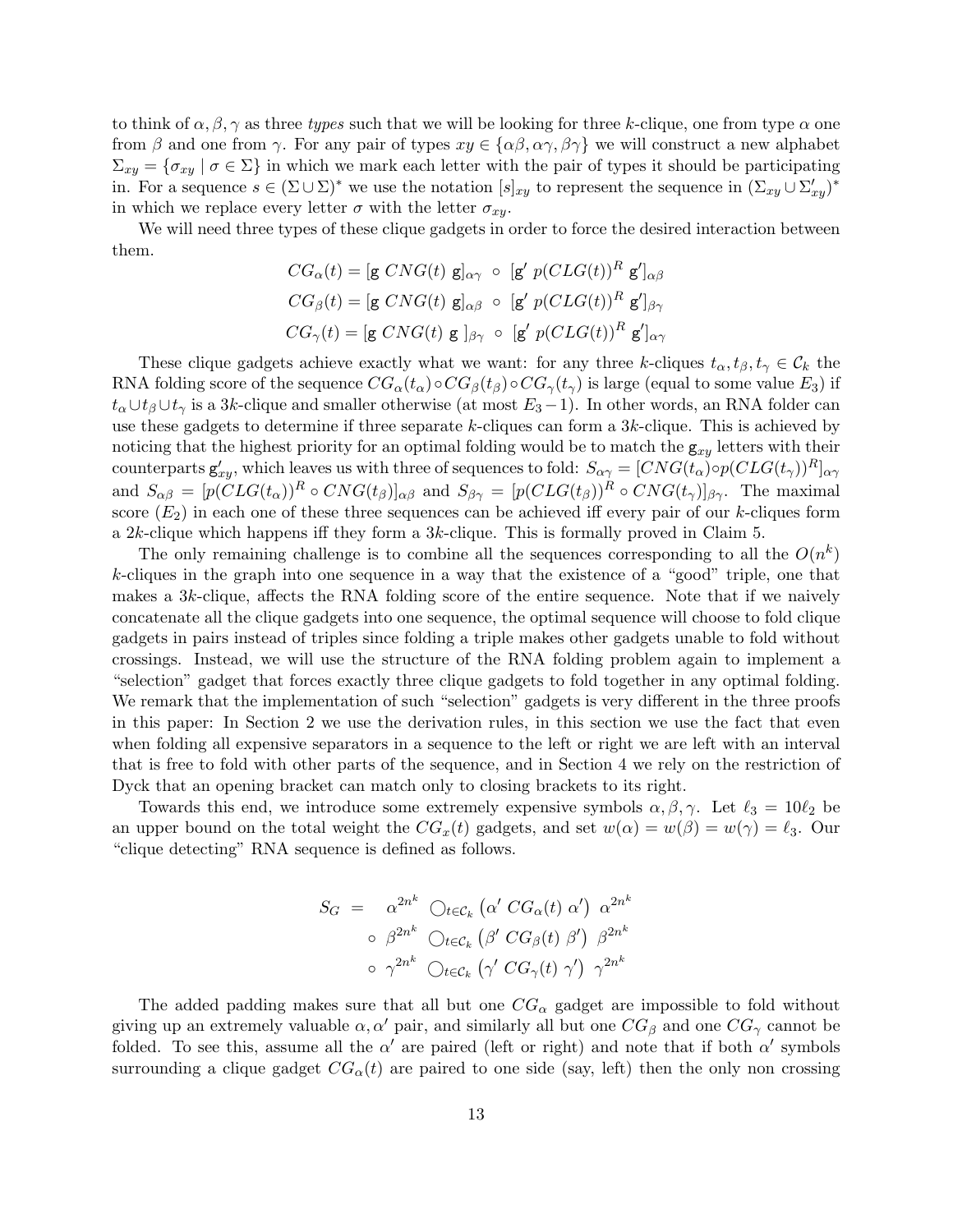pairs that the gadget could participate in are either with  $\alpha$  symbols (but those cannot be matches) or within itself. Our marking of symbols with pairs of types  $xy$  make it so that a clique gadget cannot have any matches with itself. Therefore, if all  $\alpha'$  symbols are matched, then all but one  $CG_{\alpha}(t)$  gadgets do not participate in any foldings. The argument for  $\beta, \gamma$  is symmetric. We are left with a folding of a sequence of three clique gadgets  $CG_{\alpha}(t_{\alpha}), CG_{\beta}(t_{\beta}), CG_{\gamma}(t_{\gamma})$  which can achieve maximal score iff  $t_{\alpha} \cup t_{\beta} \cup t_{\gamma}$  is a 3k-clique.

This proves our main claim that the (weighted) RNA folding score of our clique detecting sequence  $S_G$  is large (equal to some fixed value  $E_C$ ) if the graph contains a 3k-clique and smaller (at most  $E_C - 1$ ) otherwise. See Claim 6 for the formal proof.

Our final alphabet  $\Sigma$  has size 18 (together with  $\Sigma'$  this makes 36 symbols).

$$
\Sigma = \{ \alpha, \beta, \gamma \} \cup \bigcup_{xy \in \{ \alpha\beta, \alpha\gamma, \beta\gamma \}} \{0, 1, \$\, \#, \, g\}_{xy}
$$

Observe that  $S_G$  can be constructed from G in  $O(n^{k+1})$  time, by enumerating all subsets of k nodes and that it has length  $O(n^{k+1})$ . The construction of  $S_G$  should be seen as a heavy preprocessing and encoding of the graph, after which we only have to work with k-cliques. The largest weight we use in our construction is  $\ell_3 = O(k^{O(1)} n \log n)$  and therefore using Lemma 2 we can reduce the computation of the weighted RNA of  $S_G$  to an instance of (unweighted) RNA folding on a sequence of length  $O(|S_G|k^{O(1)}n \log n) = \tilde{O}(k^{O(1)}n^{k+2})$  which proves Theorem 2.

Formal Proofs We will start with the proof that the list and node gadgets have the desired functionality. Let  $E_1 = (10n + 1) \cdot \log n$ .

Claim 3. For any  $xy \in {\alpha\beta, \alpha\gamma, \beta\gamma}$  and two nodes  $u, v \in V(G)$  we have that the weighted RNA folding score  $WRNA([NG(u) \circ p(LG(v))^{R}]_{xy})$  is  $E_1$  if  $u \in N(v)$  and at most  $E_1 - 1$  otherwise.

*Proof.* Since all letters in the sequence we are concerned with have the same mark  $xy$ , we will omit the subscripts. If  $u \in N(v)$  then  $p(\bar{u})^R$  appears in  $LG(v)$  and we can completely match it with the sequence  $\bar{u}$  in  $NG(u)$ , giving a score of  $2 \log n$ , then we match all the n  $\hat{v}$  symbols in  $LG(v)$ to some \$ symbols in  $NG(u)$  and gain an extra score of  $n \cdot 10 \log n$ . Therefore, in this case, the weighted RNA score is  $E_1 = \log n + 10n \log n$ .

Now we assume that  $u \notin N(v)$  and show that in the optimal folding the score is at most  $E_1 - 1$ . First, note that the sequence  $p(LG(v))^R$  has fewer \$' symbols (it has 2n such symbols) than the sequence  $NG(u)$  (which has 4n such symbols). By not pairing a symbol  $\mathcal{E}'$  in  $p(LG(v))^R$ , we lose a score of  $w(\hat{\mathcal{S}})$  which is much more than the entire weight of the non- $\hat{\mathcal{S}}$  symbols in  $NG(u)$ . Therefore, any matching which leaves some  $\mathcal{F}'$  unmatched is clearly sub-optimal, and we can assume that all the  $\mathcal{S}'$  symbols are matched. Given this, the substring  $\bar{u}$  can only be folding to at most one of the substrings  $p(\bar{v}_i)^R$  in  $LG(v)$  for some  $v_i \in N(v)$ . This folding can only achieve score  $2\log n - 1$ because  $u \notin N(v)$ . Thus, the total score of the optimal matching is no more than  $E_1 - 1$ .  $\Box$ 

Next, we prove that the "clique node gadgets" and "clique list gadgets" check that two  $k$ -cliques form one bigger 2k-clique. Let  $E_2 = 2k^2 \cdot \ell_1 + k^2 \cdot E_1$ .

Claim 4. For any  $xy \in {\alpha\beta, \alpha\gamma, \beta\gamma}$  and two k-cliques  $t_1, t_2 \in C_k$  we have that the weighted RNA folding score  $WRNA([CNG(t_1)\circ p(CLG(t_2))$ <sup>R</sup>]<sub>xy</sub>) is E<sub>2</sub> if  $t_1 \cup t_2$  is a 2k-clique and at most E<sub>2</sub> – 1 otherwise.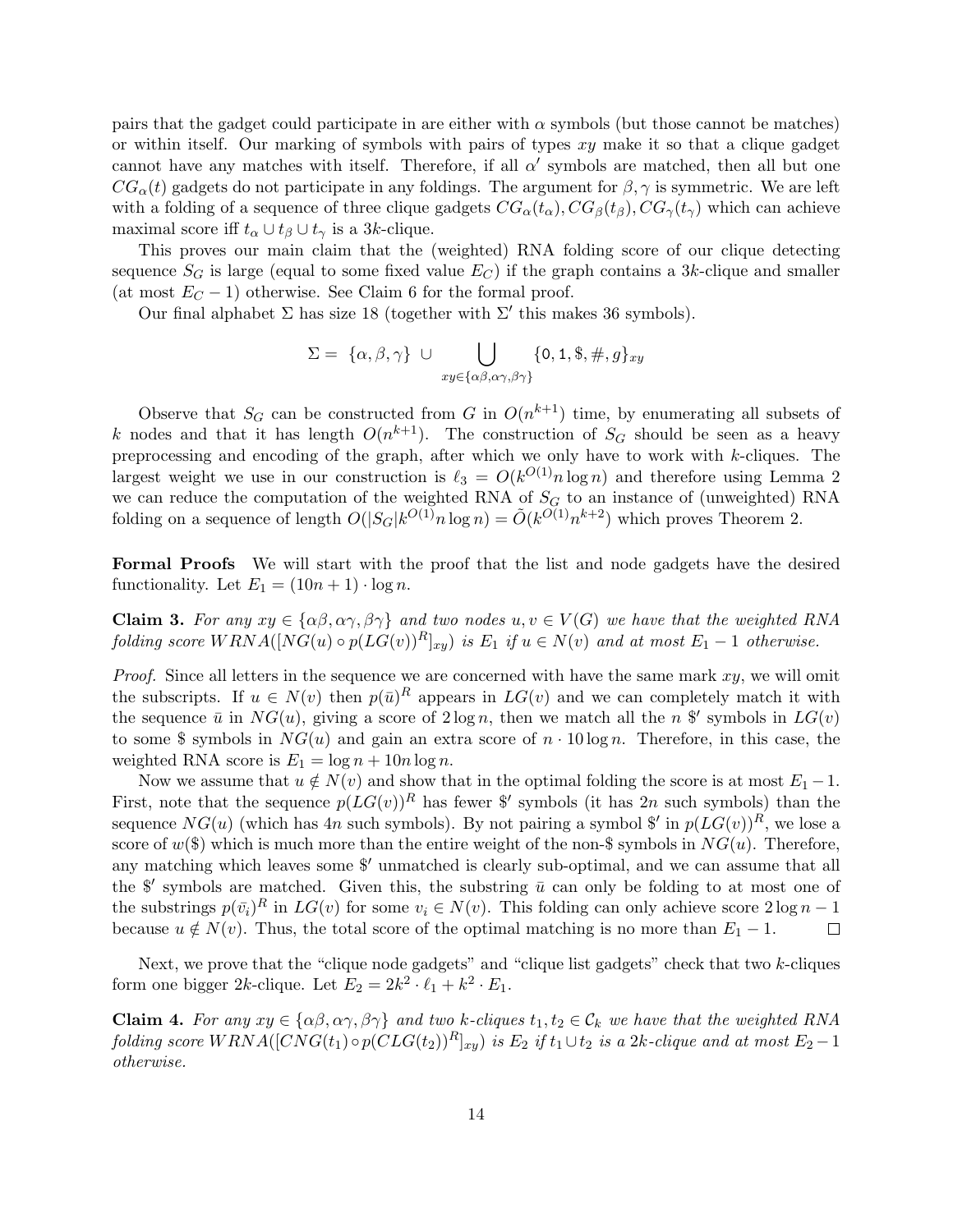*Proof.* We will omit the irrelevant xy subscripts. First, note that the sequences  $CNG(t_1)$  and  $p(CLG(t_2))^R$  have the same number of  $\#$  and  $\#'$  symbols, respectively. By not pairing a single one of them with its counterpart, we lose a contribution of  $w(\#)$  to the WRNA score, which is much more than we could gain by pairing all the symbols in all the node and list gadgets (that is, the rest of the sequence). Therefore, we assume that all the  $#$  and  $#'$  symbols are paired. Let  $t_1 = \{u_1, \ldots, u_k\}$  and  $t_2 = \{v_1, \ldots, v_k\}$ . We can now say that

$$
WRNA(CNG(t_1) \circ p(CLG(t_2))^R) = (2k^2)w(\#) + \sum_{i \in [k]} \sum_{j \in [k]} WRNA(NG(u_i) \circ p(LG(v_j))^R).
$$

and by Claim 3 we know that  $WRNA(NG(u_i) \circ p(LG(v_j))^R) = E_1$  if  $u_i$  and  $v_j$  are connected and less otherwise. Therefore, we can only get the maximal  $E_2 = 2k^2 \cdot \ell_1 + k^2 \cdot E_1$  iff every pair of nodes, one from  $t_1$  and one from  $t_2$  are connected. Since  $u \notin N(u)$  for all  $u \in V(G)$  and since  $t_1, t_2$ are k-cliques, we conclude that  $t_1 \cup t_2$  is a 2k-clique.  $\Box$ 

We are now ready to prove the main property of our clique gadgets: a sequence of three clique gadgets (one from each type) achieves maximal score iff they form a  $3k$ -clique together. Let  $E_3 = 6\ell_2 + 3E_2.$ 

**Claim 5.** For any  $xy \in {\alpha\beta, \alpha\gamma, \beta\gamma}$  and three k-cliques  $t_{\alpha}, t_{\beta}, t_{\gamma} \in C_k$  we have that the weighted RNA folding score  $WRNA(CG_{\alpha}(t_{\alpha}) \circ CG_{\beta}(t_{\beta}) \circ CG_{\gamma}(t_{\gamma}))$  is  $E_3$  if  $t_1 \cup t_2 \cup t_3$  is a 3k-clique and at most  $E_3 - 1$  otherwise.

*Proof.* If for some  $xy \in {\alpha \beta, \alpha \gamma, \beta \gamma}$  there is a symbol  $g_{xy}$  which is not paired up with its counterpart, we lose a contribution to the  $WRNA$  score that is more than we could get by pairing up all symbols that are not  $g_{xy}$ . Therefore, we have the equality

$$
WRNA(CG_{\alpha}(t_{\alpha}) \circ CG_{\beta}(t_{\beta}) \circ CG_{\gamma}(t_{\gamma})) = 3 \cdot 2\ell_2
$$
  
+ WRNA([CNG(t\_{\alpha}) \circ p(CLG(t\_{\gamma}))^R]\_{\alpha\gamma})  
+ WRNA([CNG(t\_{\beta}) \circ p(CLG(t\_{\gamma}))^R]\_{\beta\gamma})  
+ WRNA([CNG(t\_{\alpha}))^R \circ CNG(t\_{\beta})]\_{\alpha\beta}).

By Claim 4, the last three summands are equal to  $E_2$  if all our three k-cliques are pairwise  $2k$ cliques and otherwise at least one of the summands is less than  $E_2$ . The claim follows by noticing that  $t_{\alpha} \cup t_{\beta} \cup t_{\gamma}$  is a 3k-clique iff the three k-cliques are pairwise 2k-cliques.  $\Box$ 

We are now ready to prove our main claim about  $S<sub>G</sub>$ . This proof shows that our "selection" gadgets achieve the desired property of having exactly one clique from each type fold in an optimal matching. Let  $N = O(n^k)$  be the size of  $\mathcal{C}_k$  which is the number of k-cliques in our graph and therefore the number of clique gadgets we will have from each type. We will set  $E_C = 6N + E_3$ .

**Claim 6.** The weighted RNA score of  $S_G$  is  $E_C$  if G contains a 3k-clique and at most  $E_C - 1$ otherwise.

*Proof.* Let  $x \in \{\alpha, \beta, \gamma\}$  and define  $t_x \geq 0$  denote the number of x' symbols in  $S_G$  that are not paired. Because any clique gadget  $CG_x$  can only have matches with letters from clique gadgets  $CG_y$  for some  $y \in {\alpha, \beta, \gamma}$  such that  $y \neq x$ , we can say that at most  $t_x/2 + 1$  clique gadget sequences  $CG_x$  can have letters that participate in the folding.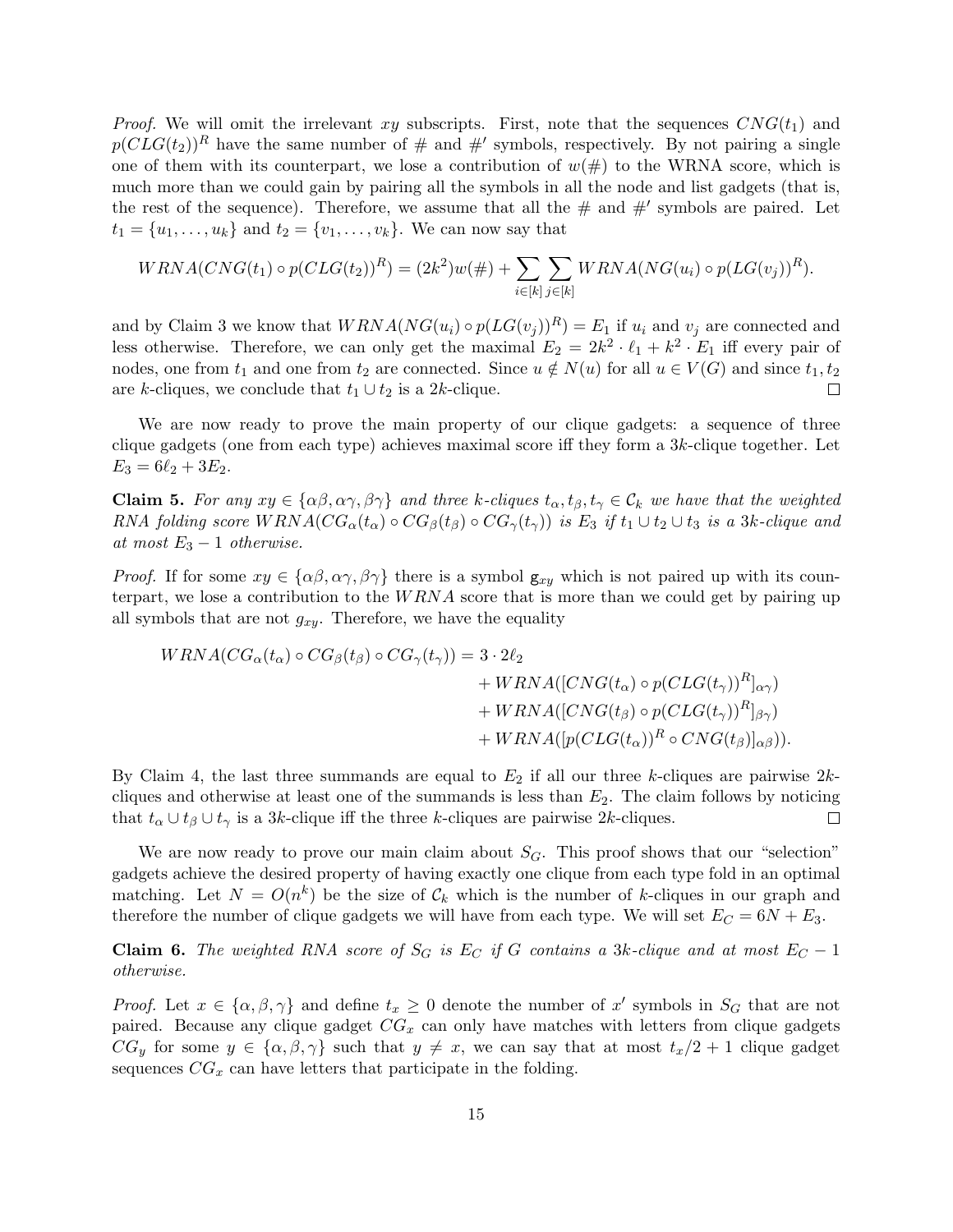Recall that by definition of our weights, the total weight of any clique gadget is much less than  $\ell_3/10$  where  $\ell_3$  is the weight of a letter  $\alpha, \beta, \gamma$  and recall the definition of  $N = |\mathcal{C}_k|$ . We will use the inequalities:

$$
WRNA(S_G) \le ((t_{\alpha}/2+1) + (t_{\beta}/2+1) + (t_{\beta}/2+1)) \cdot \ell_3/10 + ((2N - t_a) + (2N - t_b) + (2N - t_c))\ell_3,
$$

and:

$$
WRNA(S_G) \geq ((2N - t_a) + (2N - t_b) + (2N - t_c))\ell_3.
$$

Since  $\ell_3 \gg \ell_3/10$ , we must have that  $t_\alpha = t_\beta = t_\gamma = 0$  in any optimal folding of  $S_G$ . Now we get that:

$$
WRNA(S_G) = 6N\ell_3 + WRNA(CG_{\alpha}(t_{\alpha}) \circ CG_{\beta}(t_{\beta}) \circ CG_{\gamma}(t_{\gamma}))
$$

for some k-cliques  $t_{\alpha}, t_{\beta}, t_{\gamma} \in C_k$ . By Claim 5, the last summand can be equal to  $E_3$  iff the graph has a 3k-clique, and must be at most  $E_3 - 1$  otherwise. This, and the fact that  $E_C = 6N\ell_3 + E_3$ completes the proof.  $\Box$ 

We are now ready to show that the construction of  $S_G$  from graph G proves Theorem 2.

**Reminder of Theorem 2** If RNA Folding on a sequence of length n can be solved in  $T(n)$  time, then k-Clique on n node graphs can be solved in  $O(T(n^{k/3+O(1)}))$  time, for any  $k \geq 3$ . Moreover, the reduction is combinatorial.

*Proof.* Given a graph G on n nodes we construct the sequence  $S_G$  as described above. The sequence can be constructed in  $O(k^{O(1)} \cdot n^{k+1})$  time, by enumerating all subsets of k nodes and that it has length  $O(k^{O(1)} \cdot n^{k+1})$ . The largest weight we use in our construction is  $\ell_3 = O(k^{O(1)} n \log n)$  and therefore using Lemma 2 we can reduce the computation of the weighted RNA of  $S_G$  to an instance of (unweighted) RNA folding on a sequence of length  $O(|S_G|k^{O(1)}n \log n) = \tilde{O}(k^{O(1)}n^{k+2})$ . Thus, an RNA folder as in the statement returns the weighted RNA folding score of  $S_G$  in  $T(n^{k/3+2})$  time (treating k as a constant) and by Claim 6 this score determines whether G contains a  $3k$ -clique. All the steps in our reduction are combinatorial.  $\Box$ 

## 4 Clique to Dyck Edit Distance

In this section we prove Theorem 3 by reducing k-Clique to the Dyck Edit Distance problem, defined below.

The Dyck grammar is defined over a fixed size alphabet of opening brackets  $\Sigma$  and of closing brackets  $\Sigma' = {\sigma' | \sigma \in \Sigma}$ , such that  $\sigma$  can only be closed by  $\sigma'$ . A string S belongs to the Dyck grammar if the brackets in it are well-formed. More formally, the Dyck grammar is defined by the rules  $S \to SS$  and  $S \to \sigma S$  o' for all  $\sigma \in \Sigma$  and  $S \to \varepsilon$ . This grammar defines the Dyck context free language (which can be parsed in linear time).

The Dyck Edit Distance problem is: given a string S over  $\Sigma \cup \Sigma'$  find the minimum edit distance from S to a string in the Dyck CFL. In other words, find the shortest sequence of substitutions and deletions that is needed to convert S into a string that belongs to Dyck. We will refer to this distance as the Dyck *score* or *cost* of S.

Let us introduce alternative ways to look at the Dyck Edit Distance problem that will be useful for our proofs. Two pairs of indices  $(i_1, j_1), (i_2, j_2)$  such that  $i_1 < j_1$  and  $i_2 < j_2$  are said to "cross" iff at least one of the following three conditions hold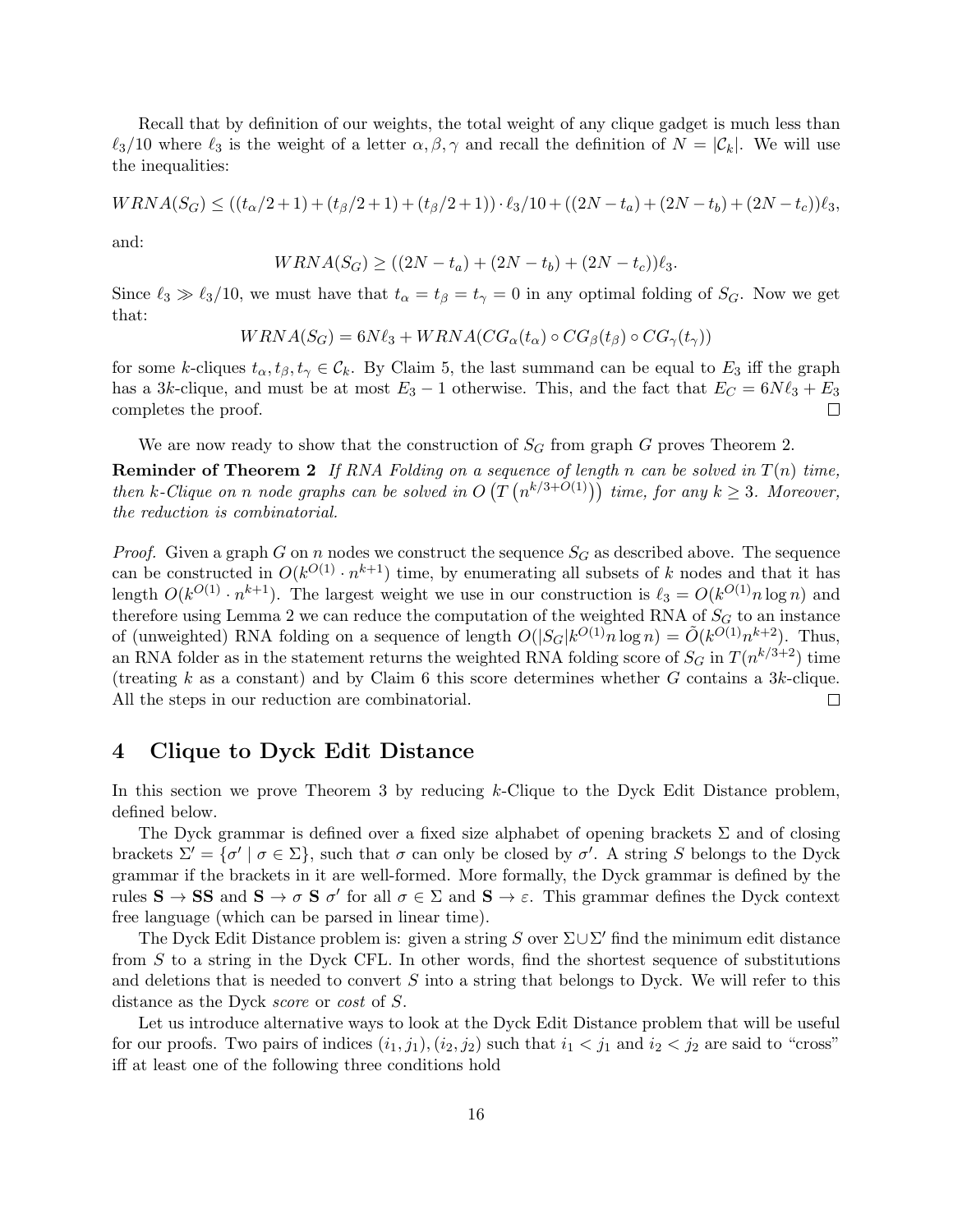- $i_1 = i_2$  or  $i_1 = j_2$ , or  $j_1 = i_2$ , or  $j_1 = j_2$ ;
- $i_1 < i_2 < j_1 < j_2$ ;
- $i_2 < i_1 < j_2 < j_1$ .

Note that by our definition, non-crossing pairs cannot share any indices. We define an *alignment* A of a sequence S of length n to be a set of non-crossing pairs  $(i, j), i < j, i, j \in [n]$ . If  $(i, j)$  is in our alignment we say that letter i and letter j are aligned. We say that an aligned pair is a match if  $S[i] = \sigma$  for some  $\sigma \in \Sigma$  and  $S[j] = \sigma'$ , i.e. an opening bracket and the corresponding closing bracket. Otherwise, we say that the aligned pair is a mismatch. Mismatches will correspond to substitutions in an edit distance transcript. A letter at an index  $i$  that does not appear in any of the pairs in the alignment is said to be deleted. We define the cost of an alignment to be the number of mismatches plus the number of deleted letters. One can verify that any alignment of cost  $E$  corresponds to an edit distance transcript from  $S$  to a string in Dyck of cost  $E$ , and vice versa.

#### 4.1 The Reduction

Given a graph  $G = (V, E)$  on n nodes and  $O(n^2)$  unweighted undirected edges, we will describe how to efficiently construct a sequence  $S_G$  over an alphabet  $\Sigma$  of constant size, such that the Dyck score of  $S_G$  will depend on whether G contains a 3k-clique. The length of  $S_G$  will be  $O(k^dn^{k+c})$ for some small fixed constants  $c, d > 0$  independent of n and k, and the time to construct it from G will be linear in its length. This will prove that a fast (e.g. subcubic) algorithm for Dyck Edit Distance can be used as a fast 3k-clique detector (one that runs much faster than in  $O(n^{3k})$  time).

As in the other sections, our main strategy will be to enumerate all  $k$ -cliques in the graph and then search for a triple of  $k$ -cliques that have all the edges between them. We will be able to find such a triple iff the graph contains a  $3k$ -clique. A Dyck Edit Distance algorithm will be utilized to speed up the search for such a "good" triple. Our reduction will encode every  $k$ -clique of  $G$ using a "short" sequence of length  $O(n^c)$  such that the Dyck score of a sequence composed of the encodings of a triple of sequences will be large iff the triple is "good". Then, we will show how to combine the short encodings into our long sequence  $S_G$  such that the existence of a "good" triple affects the overall score of an optimal alignment.

**The Sequence** Our sequence  $S_G$  will be composed of many smaller gadgets which will be combined in certain ways by other padding gadgets. We construct these gadgets now and explain their useful properties. The proofs of these properties are postponed until after we present the whole construction of  $S_G$ .

Recall that we associate every node in  $V(G)$  with an integer in [n] and let  $\bar{v}$  denote the encoding of v in binary and we will assume that it has length exactly  $2 \log n$  for all nodes. We will use the fact that there is no node with encoding  $\overline{0}$ . For a sequence  $s \in \Sigma^*$  let  $p(s) \in (\Sigma')^*$  be the sequence obtained from s by replacing every letter  $\sigma \in \Sigma$  with the closing bracket  $\sigma' \in \Sigma'$ . That is, if  $s = s_1 \cdots s_n$  then  $p(s) = s'_1 \cdots s'_n$ .

Our alphabet  $\Sigma$  will contain the letters 0, 1 and some additional symbols which we will add as needed in our gadgets like \$, #. We will use the numbers  $\ell_0, \ldots, \ell_5$  such that  $\ell_i = (1000 \cdot n^2)^{i+1}$ , which can be bounded by  $n^{O(1)}$ . We define *node* gadgets as,

$$
NG(v)=\$^{\ell_1}\ \bar v\ \$^{\ell_1}
$$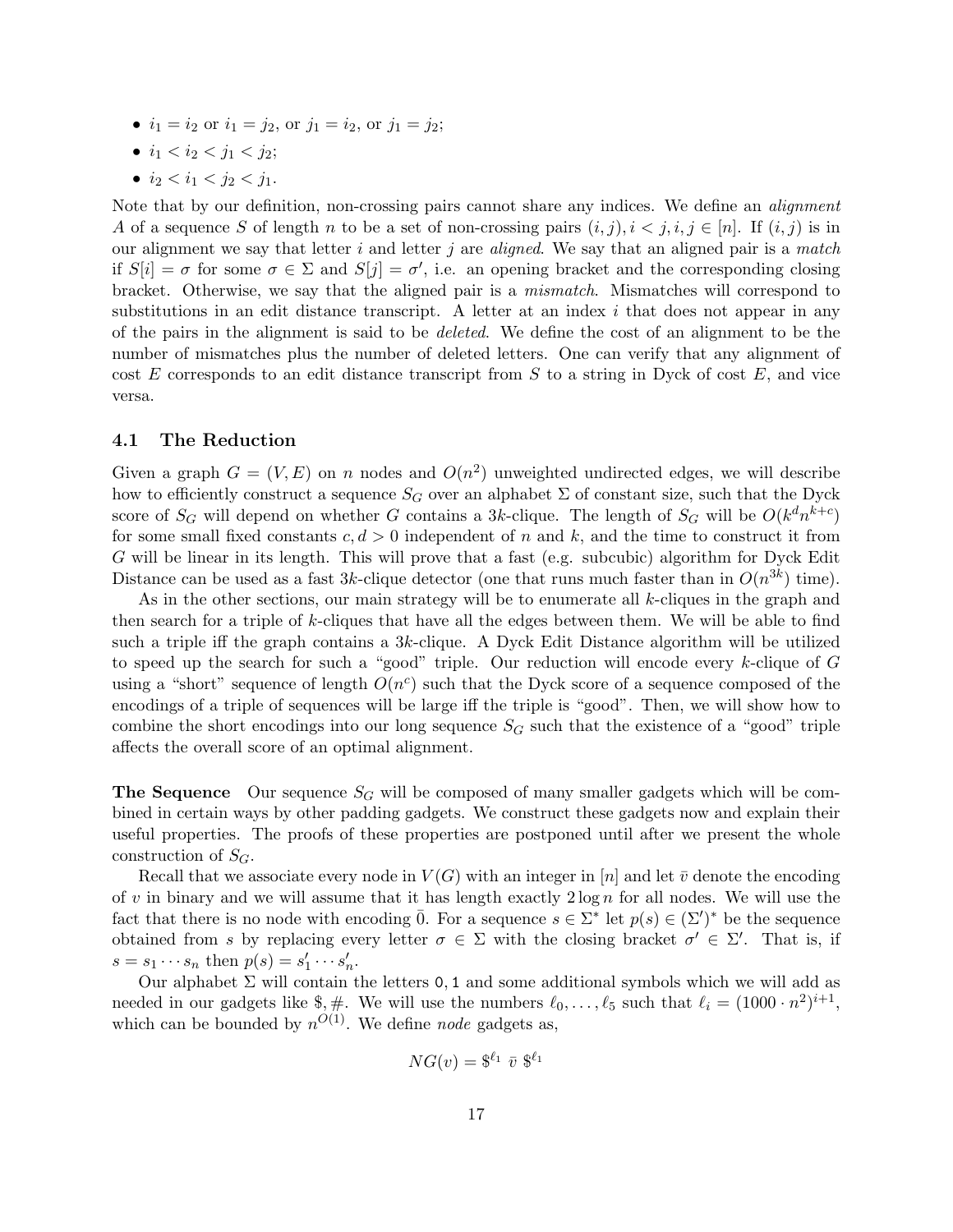and list or neighborhood gadgets as,

$$
LG(v) = \bigcirc_{u \in N(v)} (\mathcal{S}^{\ell_0} \ \bar{u} \ \mathcal{S}^{\ell_0}) \ \circ \ \bigcirc_{u \notin N(v)} (\mathcal{S}^{\ell_0} \ \bar{0} \ \mathcal{S}^{\ell_0}).
$$

These gadget are constructed so that for any two nodes  $u, v \in V(G)$ , the Dyck score of the sequence  $NG(v) \circ p (LG(u))^R$  is small (equal to some fixed value  $E_1$ ) if v is in the neighborhood of u, that is  $(u, v) \in E(G)$ , and larger otherwise (at least  $E_1 + 1$ ). This is proved formally in Claim 7, by similar arguments as in Section 3.

Note that  $\ell_2$  is an upper bound on the total length of all the symbols in the gadgets  $NG(v)$ and  $LG(v)$ , for any node  $v \in V(G)$ . Let  $\mathcal{C}_k$  be the set of k-cliques in G and consider some  $t = \{v_1, \ldots, v_k\} \in \mathcal{C}_k$ . We will now combine the node and list gadgets into larger gadgets that will be encoding  $k$ -cliques. We will encode a clique in two ways. The first one is,

$$
CNG(t) = \bigcirc_{v \in t} (\#^{\ell_2} NG(v) \#^{\ell_2})^k
$$

and the second one is,

$$
CLG(t) = (\bigcirc_{v \in t} (\#^{\ell_2} LG(v) \#^{\ell_2}))^k.
$$

Note that  $\ell_3$  is an upper bound on the total length of all the symbols in the  $CNG(t)$  and  $CLG(t)$ gadgets. We will add the symbol g to the alphabet. Moreover, we will now duplicate our alphabet three times to force only "meaningful" alignments between our gadgets. It will be convenient to think of  $\alpha, \beta, \gamma$  as three types such that we will be looking for three k-cliques, one from type  $\alpha$  one from  $\beta$  and one from  $\gamma$ . For any pair of types  $xy \in {\alpha\beta, \alpha\gamma, \beta\gamma}$  we will construct a new alphabet  $\Sigma_{xy} = \{\sigma_{xy} \mid \sigma \in \Sigma\}$  in which we mark each letter with the pair of types it should be participating in. For a sequence  $s \in (\Sigma \cup \Sigma')^*$  we use the notation  $[s]_{xy}$  to represent the sequence in  $(\Sigma_{xy} \cup \Sigma'_{xy})^*$ in which we replace every letter  $\sigma$  with the letter  $\sigma_{xy}$ .

We will need three types of these clique gadgets in order to force the desired interaction between them.

$$
CG_{\alpha}(t) = \mathbf{a}^{\ell_4} (\mathbf{x}'_{\alpha})^{\ell_5} [\mathbf{g}^{\ell_3} \ CNG(t) \ \mathbf{g}^{\ell_3}]_{\alpha\gamma} \qquad \circ \quad [\mathbf{g}^{\ell_3} \ p(CNG(t))^R \ \mathbf{g}^{\ell_3}]_{\alpha\beta} \ \mathbf{y}^{\ell_5}_{\alpha} (\mathbf{a}')^{\ell_4}
$$
  
\n
$$
CG_{\beta}(t) = \mathbf{b}^{\ell_4} (\mathbf{x}'_{\beta})^{\ell_5} [(\mathbf{g}')^{\ell_3} \ CLG(t) (\mathbf{g}')^{\ell_3}]_{\alpha\beta} \qquad \circ \quad [\mathbf{g}^{\ell_3} \ p(CNG(t))^R \ \mathbf{g}^{\ell_3}]_{\beta\gamma} \ \mathbf{y}^{\ell_5}_{\beta} (\mathbf{b}')^{\ell_4}
$$
  
\n
$$
CG_{\gamma}(t) = \mathbf{c}^{\ell_4} (\mathbf{x}'_{\gamma})^{\ell_5} [(\mathbf{g}')^{\ell_3} \ CLG(t) (\mathbf{g}')^{\ell_3}]_{\beta\gamma} \qquad \circ \quad [(\mathbf{g}')^{\ell_3} \ p(CLG(t))^R \ (\mathbf{g}')^{\ell_3}]_{\alpha\gamma} \ \mathbf{y}^{\ell_5}_{\gamma} (\mathbf{c}')^{\ell_4}
$$

These clique gadgets achieve exactly what we want: for any three k-cliques  $t_{\alpha}, t_{\beta}, t_{\gamma} \in C_k$ the Dyck score of the sequence  $CG_{\alpha}(t_{\alpha}) \circ CG_{\beta}(t_{\beta}) \circ CG_{\gamma}(t_{\gamma})$  is small (equal to some value  $E_3$ ) if  $t_{\alpha} \cup t_{\beta} \cup t_{\gamma}$  is a 3k-clique and larger otherwise (at least  $E_3 + 1$ ). This is formally proved in Claim 9, again by similar arguments as in Section 3 (but more complicated because of the possible mismatches).

The main difference over the proof of Section 3 is the way we implement the "selection" gadgets. We want to combine all the clique gadgets into one sequence in a way that the existence of a "good" triple, one that makes a 3k-clique, affects the Dyck score of the entire sequence. The ideas we used in the RNA proof do not immediately work here because of "beneficial mismatches" of the separators we add with themselves and because in Dyck  $(\sigma, \sigma')$  match but  $(\sigma', \sigma)$  do not (while in RNA we do not care about the order). We will use some new ideas.

Our "clique detecting" sequence is defined as follows.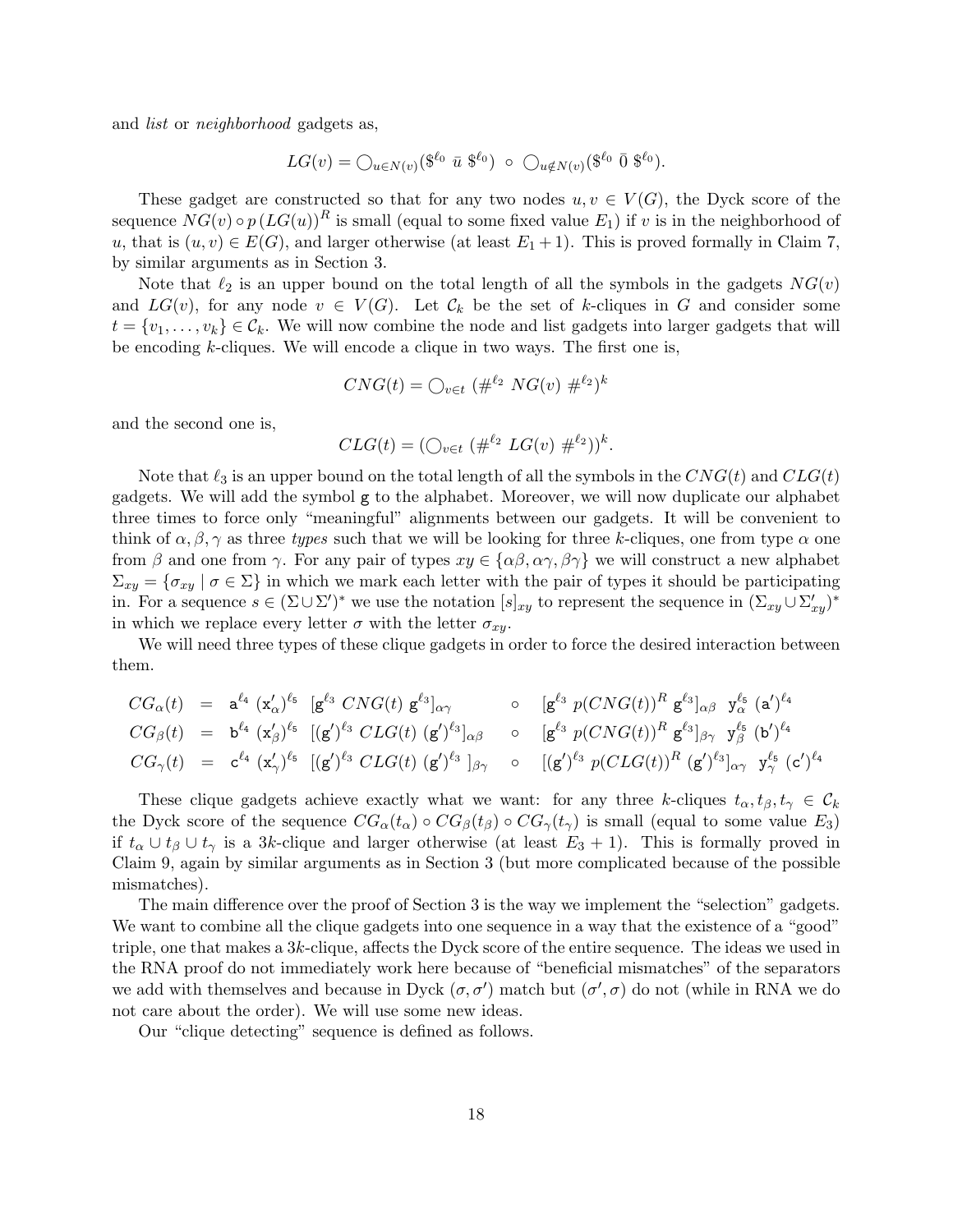$$
S_G = \mathbf{x}_{\alpha}^{\ell_5} (\bigcirc_{t \in \mathcal{C}_k} CG_{\alpha}(t)) \mathbf{y}_{\alpha}^{\ell_5}
$$
  
\n
$$
\circ \mathbf{x}_{\beta}^{\ell_5} (\bigcirc_{t \in \mathcal{C}_k} CG_{\beta}(t)) \mathbf{y}_{\beta}^{\ell_5}
$$
  
\n
$$
\circ \mathbf{x}_{\gamma}^{\ell_5} (\bigcirc_{t \in \mathcal{C}_k} CG_{\gamma}(t)) \mathbf{y}_{\gamma}^{\ell_5}
$$

As the  $x_{\alpha}, y'_{\alpha}$  symbols are very rare and "expensive" an optimal alignment will match them to some of their counterparts within the  $\alpha$  part of the sequence. However, when the  $\mathbf{x}'_{\alpha}, \mathbf{y}_{\alpha}$  letters are matched, we cannot match the adjacent  $a, a'$  symbols - which are also quite expensive. Therefore, the optimal behavior is to match the  $x_{\alpha}, y'_{\alpha}$  from *exactly one* "interval" from the  $\alpha$  part. A similar argument holds for the  $\beta$ ,  $\gamma$  parts. This behavior leaves exactly one clique gadget from each type to be aligned freely with each other as a triple. By the construction of these gadgets, an optimal score can be achieved iff there is a 3k-clique.

This proves our main claim that the Dyck score of our clique detecting sequence  $S_G$  is small (equal to some fixed value  $E_C$ ) if the graph contains a 3k-clique and larger (at least  $E_C + 1$ ) otherwise. See Claim 10 for the formal proof.

When k is fixed,  $S_G$  can be constructed from G in  $O(n^{k+O(1)})$  time, by enumerating all subsets of k nodes and that it has length  $O(n^{k+O(1)})$ . This proves Theorem 3.

Our final alphabet  $\Sigma$  has size 24 (together with  $\Sigma'$  this makes 48 symbols).

$$
\Sigma = \ \{ \mathtt{a}, \mathtt{b}, \mathtt{c} \} \ \cup \ \bigcup_{xy \in \{ \alpha\beta, \alpha\gamma, \beta\gamma \}} \{ \mathtt{0}, \mathtt{1}, \mathtt{\$}, \#, \mathtt{g}, \mathtt{x}, \mathtt{y} \}_{xy}
$$

Formal Proofs Let  $E_1 = \log n \cdot (n-1) + (2\ell_1 - n \cdot 2\ell_0)/2$ .

Claim 7. For any  $xy \in {\alpha\beta, \alpha\gamma, \beta\gamma}$ , if  $v \in N(u)$ , then

$$
Dyck([NG(v) \circ p(LG(u))]_{xy}) = E_1
$$

and  $>E_1$  otherwise.

*Proof.* We will omit the subscripts  $xy$  since they do not matter for the proof. We want to claim that the binary sequence  $\bar{v}$  is aligned to at most one binary sequence  $p(\bar{z}^R)$ . If this is not so, then there are  $2\ell_0$  symbols  $\mathcal{F}$  from  $p(LG(u))$  that will be mismatched or deleted thus contributing at least  $S_1 = \ell_0$  to the Dyck score. There will be at least  $2\ell_1-(n-1)2\ell_0$  symbols \$ that are not matched to their counterparts \$'. Those will contribute at least  $S_2 = \ell_1 - (n - 1)\ell_0$  to the Dyck score. We get that the Dyck score is at least  $S_1 + S_2 > E_1$ . Now we assume that the binary sequence  $\bar{v}$  is aligned to exactly one other binary sequence which we denote by  $p(\bar{z_1}^R)$ . There are  $S_2 = 2 \log(n) \cdot (n-1)$ symbols from binary sequences from  $p(LG(u))$  that are not matched to their counterparts. Also, there are  $S_3 = 2\ell_1 - n \cdot 2\ell_0$  symbols \$ that are not matched to their counterparts. The contribution of the unmatched symbols is  $\geq (S_2 + S_3)/2 = E_1$  to the Dyck cost. We want to show that the equality can be achieved iff  $v \in N(u)$ . From the proof it is clear that, if  $v \in N(u)$ , then we can achieve equality by choosing  $z_1$  to be the element from  $N(u)$  that is equal to v. Also, if we achieve equality, the symbols corresponding to  $S_2$  and  $S_3$  contribute  $\geq (S_2 + S_3)/2$  to the Dyck score. These symbols contribute  $(S_2 + S_3)/2$  to the *Dyck* cost iff the mismatches happen only between themselves and all symbols  $\mathcal{S}'$  are matched to their counterparts. The only remaining symbols that could potentially contribute to the score correspond to v and  $z_1$ . They contribute 0 to the Dyck score iff  $\bar{v} = \bar{z_1}^R$ , that is,  $v \in N(u)$ .  $\Box$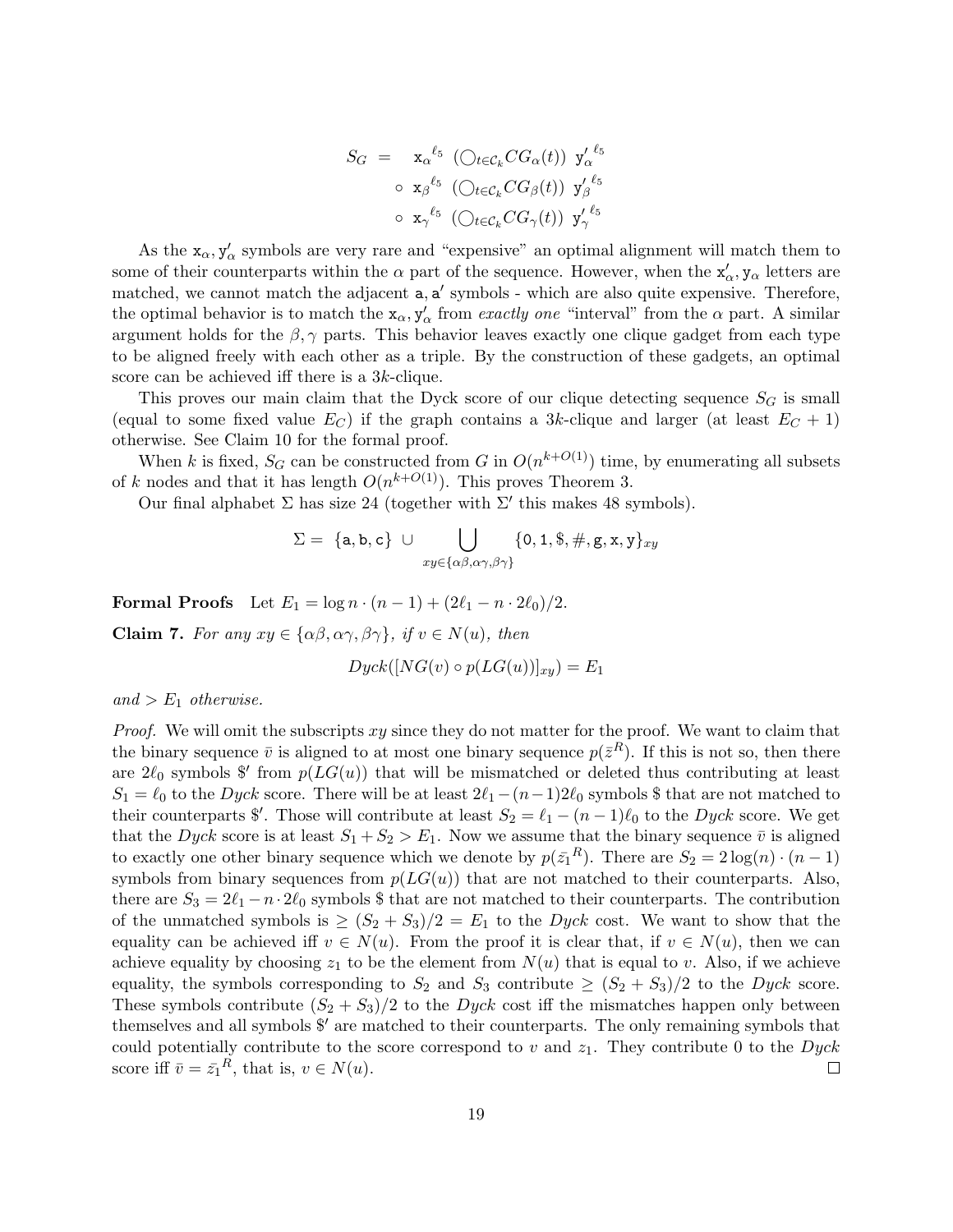For the next proofs we will use the following definition.

**Definition 3.** Given two sequences  $P$  and  $T$ , we define

$$
pattern(P, T) := \min_{\substack{Q \text{ is a contiguous} \\ subsequence of T}} Dyck(P \circ Q).
$$

Let  $E_2 = k^2 \cdot E_1$ .

**Claim 8.** For any  $xy \in {\alpha\beta, \alpha\gamma, \beta\gamma}$  and two k-cliques  $t_1, t_2 \in C_k$ , if  $t_1 \cup t_2$  is a 2k clique then

$$
Dyck([CNG(t_1) \circ CLG(t_2)]_{xy}) = E_2
$$

and  $>E_2$  otherwise.

*Proof.* We will omit the subscripts  $xy$  since they do not matter for the proof. We have that

$$
Dyck(CNG(t_1) \circ CLG(t_2)) \geq \sum_{v \in t_1} k \cdot pattern(NG(v), CLG(t_2)).
$$

Suppose that for some  $v \in t_1$ ,  $NG(v)$  is aligned to more than one gadget  $p(LG(u))$ . Then symbols # between these gadgets  $p(LG(u))$  will be substituted or deleted. The cost of these operations is  $\geq \ell_2 > E_2$ . Therefore, we have that any one of  $k^2$  gadgets  $NG(v)$  is aligned to at most one gadget  $p(LG(u))$  for some  $u \in t_2$ . By the construction of CNG and CLG, we have that

$$
Dyck(CNG(t_1) \circ CLG(t_2))
$$
  
\n
$$
\geq \sum_{v \in t_1} \sum_{u \in t_2} pattern(NG(v), (\#')^{2\ell_2} p(LG(u)) (\#')^{2\ell_2})
$$
  
\n
$$
= \sum_{v \in t_1} \sum_{u \in t_2} Dyck(NG(v) \circ p(LG(u))),
$$

where the last equality follows because  $\#$  does not appear among symbols of  $NG(v)$ . Now we have that

$$
Dyck(CNG(t_1) \circ CLG(t_2)) \ge \sum_{v \in t_1} \sum_{u \in t_2} E_1 = k^2 \cdot E_1 = E_2,
$$

where we use Claim 7. If we have equality, it means that we have equality in all  $k^2$  invocations of Claim 7, which implies that  $v \in N(u)$  for all  $v \in t_1$ ,  $u \in t_2$ . And this gives that there is a biclique between vertices of  $t_1$  and  $t_2$ . Also, it is possible to verify that we can achieve the equality if there is a biclique.  $\Box$ 

Let  $E_3 = 3(\ell_4 + E_2)$ .

**Claim 9.** For any triple of k-cliques  $t_{\alpha}, t_{\beta}, t_{\gamma} \in C_k$ , the union  $t_{\alpha} \cup t_{\beta} \cup t_{\gamma}$  is a 3k-clique, then

$$
Dyck\left(\begin{array}{cc} {\mathbf{x}_{\alpha}}^{\ell_{5}}CG_{\alpha}(t_{\alpha})({\mathbf{y}_{\alpha}}')^{\ell_{5}}\\ \circ {\mathbf{x}_{\beta}}^{\ell_{5}}CG_{\beta}(t_{\beta})({\mathbf{y}_{\beta}}')^{\ell_{5}}\\ \circ {\mathbf{x}_{\gamma}}^{\ell_{5}}CG_{\gamma}(t_{\gamma})({\mathbf{y}_{\gamma}}')^{\ell_{5}} \end{array}\right)=E_{3}
$$

and  $>E_3$  otherwise.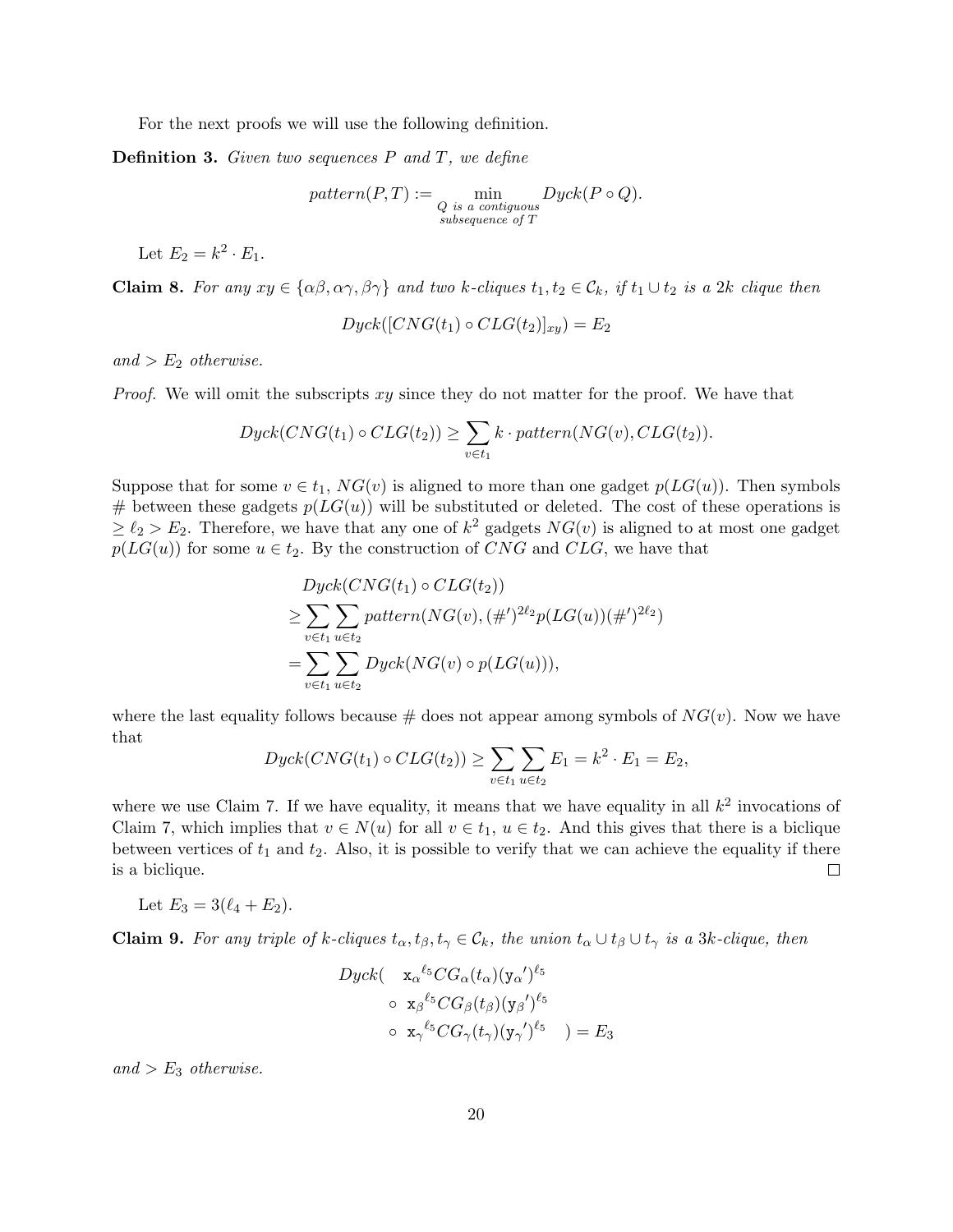Proof. We need to lower bound

$$
Dyck\left(\begin{array}{cc} \mathbf{x}_{\alpha}{}^{\ell_{5}}\mathbf{a}^{\ell_{4}}(\mathbf{x}_{\alpha}'){}^{\ell_{5}}\mathbf{g}^{\ell_{3}}_{\alpha\gamma} & CNG_{\alpha\gamma}(t_{\alpha})\mathbf{g}^{\ell_{3}}_{\alpha\gamma}\mathbf{g}^{\ell_{3}}_{\alpha\beta} & CNG_{\alpha\beta}(t_{\alpha})\mathbf{g}^{\ell_{3}}_{\alpha\beta}\mathbf{y}_{\alpha}{}^{\ell_{5}}(\mathbf{a}')^{\ell_{4}}(\mathbf{y}_{\alpha}')^{\ell_{5}} \\ \mathbf{x}_{\beta}{}^{\ell_{5}}\mathbf{b}^{\ell_{4}}(\mathbf{x}_{\beta}')^{\ell_{5}}(\mathbf{g}'_{\alpha\beta})^{\ell_{3}} & CLG_{\alpha\beta}(t_{\beta})(\mathbf{g}'_{\alpha\beta})^{\ell_{3}}\mathbf{g}^{\ell_{3}}_{\beta\gamma} & CNG_{\beta\gamma}(t_{\beta})\mathbf{g}^{\ell_{3}}_{\beta\gamma}\mathbf{y}_{\beta}{}^{\ell_{5}}(\mathbf{b}')^{\ell_{4}}(\mathbf{y}_{\beta}')^{\ell_{5}} \\ \mathbf{x}_{\gamma}{}^{\ell_{5}}c^{\ell_{4}}(\mathbf{x}_{\gamma}')^{\ell_{5}}(\mathbf{g}'_{\beta\gamma})^{\ell_{3}} & CLG_{\beta\gamma}(t_{\gamma})(\mathbf{g}'_{\beta\gamma})^{\ell_{3}}\mathbf{g}^{\ell_{3}}_{\alpha\gamma} & CLG_{\alpha\gamma}(t_{\gamma})(\mathbf{g}'_{\alpha\gamma})^{\ell_{3}}\mathbf{y}_{\gamma}{}^{\ell_{5}}(\mathbf{c}')^{\ell_{4}}(\mathbf{y}_{\gamma}')^{\ell_{5}} \end{array} \right).
$$

Assume that some symbol a is aligned to a symbol to the right of  $x_{\alpha}'$ . Then sequence  $(x_{\alpha}')^{\ell_5}$ will contribute  $\geq \ell_5/2 > E_3$  to the Dyck score and we are done. (We prove later that we can achieve Dyck score  $E_3$  if there is a clique.) Now let  $r$  denote the number of symbols from sequence  $j = \mathbf{x}_{\alpha}^{\ell_5} \mathbf{a}^{\ell_4} (\mathbf{x}_{\alpha})^{\ell_5}$  that are aligned to a symbol that does not belong to sequence j. Let s denote the set of these r symbols. Let l denote symbols  $x_{\alpha}$  that are aligned to a symbol  $x_{\alpha}'$ . There are  $2\ell_5 + \ell_4 - r - 2l$  symbols from j that are not considered yet. These symbols are not matched to their counterparts and, therefore, contribute at least  $\left[\left(2\ell_5 + \ell_4 - r - 2l\right)/2\right]$  to the Dyck score (we divide by 2 because the symbols can be mismatched among themselves in pairs). We have that  $\lceil (2\ell_5 + \ell_4 - r - 2l)/2 \rceil + r \ge \ell_4/2 + \lceil r/2 \rceil$  by the definition of l (it implies that  $l \le \ell_5$ ). We note that  $\ell_4/2 = Dyck(j)$ .  $Dyck(j) \leq \ell_4/2$  can be obtained by aligning symbols  $x_\alpha$  with symbols  $x_{\alpha}'$  and mismatching symbols a in pairs. The reverse inequality follows by observing that all symbols a will be mismatched. Also we note that, if we mismatch symbols from  $s$  among themselves, this costs  $\lceil r/2 \rceil$ . All this gives that we can assume that symbols in j do not interact with symbols that are not in  $j$  when we want to bound the Dyck score. Similarly, we can argue when  $j = y_\alpha{}^{\ell_5}(\mathsf{a}')^{\ell_4} (y_\alpha')^{\ell_5}, x_\gamma{}^{\ell_5} b^{\ell_4} (x_\gamma')^{\ell_5}, y_\beta{}^T (b')^{\ell_4} (y_\beta')^{\ell_5}, x_\gamma{}^{\ell_5} c^{\ell_4} (x_\gamma')^{\ell_5}, y_\gamma{}^{\ell_5} (c')^{\ell_4} (y_\gamma')^{\ell_5}$ . Thus, we need to show that

$$
\begin{array}{ccccccccc} Dyck( &{\bf g}^{\ell_3}_{\alpha\gamma} & CNG_{\alpha\gamma}(t_{\alpha}) & {\bf g}^{\ell_3}_{\alpha\gamma} & {\bf g}^{\ell_3}_{\alpha\beta} & CNG_{\alpha\beta}(t_{\alpha}) & {\bf g}^{\ell_3}_{\alpha\beta} \\ & & ({\bf g}'_{\alpha\beta})^{\ell_3} & CLG_{\alpha\beta}(t_{\beta}) & ({\bf g}'_{\alpha\beta})^{\ell_3} & {\bf g}^{\ell_3}_{\beta\gamma} & CNG_{\beta\gamma}(t_{\beta}) & {\bf g}^{\ell_3}_{\beta\gamma} \\ & & & ({\bf g}'_{\beta\gamma})^{\ell_3} & CLG_{\beta\gamma}(t_{\gamma}) & ({\bf g}'_{\beta\gamma})^{\ell_3} & ({\bf g}'_{\alpha\gamma})^{\ell_3} & CLG_{\alpha\gamma}(t_{\gamma}) & ({\bf g}'_{\alpha\gamma})^{\ell_3} & & \end{array}
$$

with equality iff there is a biclique between vertices of  $t_{\alpha}$  and  $t_{\beta}$ , between vertices of  $t_{\alpha}$  and  $t_{\gamma}$  and between vertices of  $t_\beta$  and  $t_\gamma$ . Let h be the argument to Dyck function, that is, we want to show that  $Dyck(h) \geq 3E_2$  with the stated condition for the equality.

Consider three gadgets CNG and three gadgets CLG as above. We can assume that no symbol of any of these six gadgets is aligned to any symbol  $g_{xy}$  or  $g'_{xy}$ . Assume that it is not the case. Then we can delete all symbols from the gadgets that are aligned to symbols  $g_{xy}$  or  $g'_{xy}$ . After this, we rematch  $g_{xy}$  or  $g'_{xy}$  among themselves. We can check that we can always make this rematching of symbols  $g_{xy}$  or  $g'_{xy}$  so that the cost do not increase. Furthermore, if some  $CNG_{xy}$  gadget is aligned with a  $CNG_{x'y'}$  (or  $CLG_{x'y'}$ ) for  $(x, y) \neq (x', y')$ , then there are two substrings of the type  $g_{ab}$  or  $g'_{ab}$  that don't have their counterpart between  $CNG_{xy}$  and  $CNG_{x'y'}$  (or  $CLG_{x'y'}$ ). Hence, their contribution to the Dyck score is at least  $2\ell_3/2 = \ell_3 \gg 3E_2$ . Thus for all  $(x, y)$  the only gadget that  $CNG_{xy}$  can be aligned with is  $CLG_{xy}$  and vice versa. This means that we can assume that all the  $g$  and  $g'$  symbols are completely aligned.

We have shown that the Dyck cost of the string is exactly

$$
Dyck(CNG_{\alpha\gamma}(t_{\alpha}) \circ CLG_{\alpha\gamma}(t_{\alpha}))
$$
  
+
$$
Dyck(CNG_{\alpha\beta}(t_{\beta}) \circ CLG_{\alpha\beta}(t_{\beta}))
$$
  
+
$$
Dyck(CNG_{\beta\gamma}(t_{\gamma}) \circ CLG_{\beta\gamma}(t_{\gamma})).
$$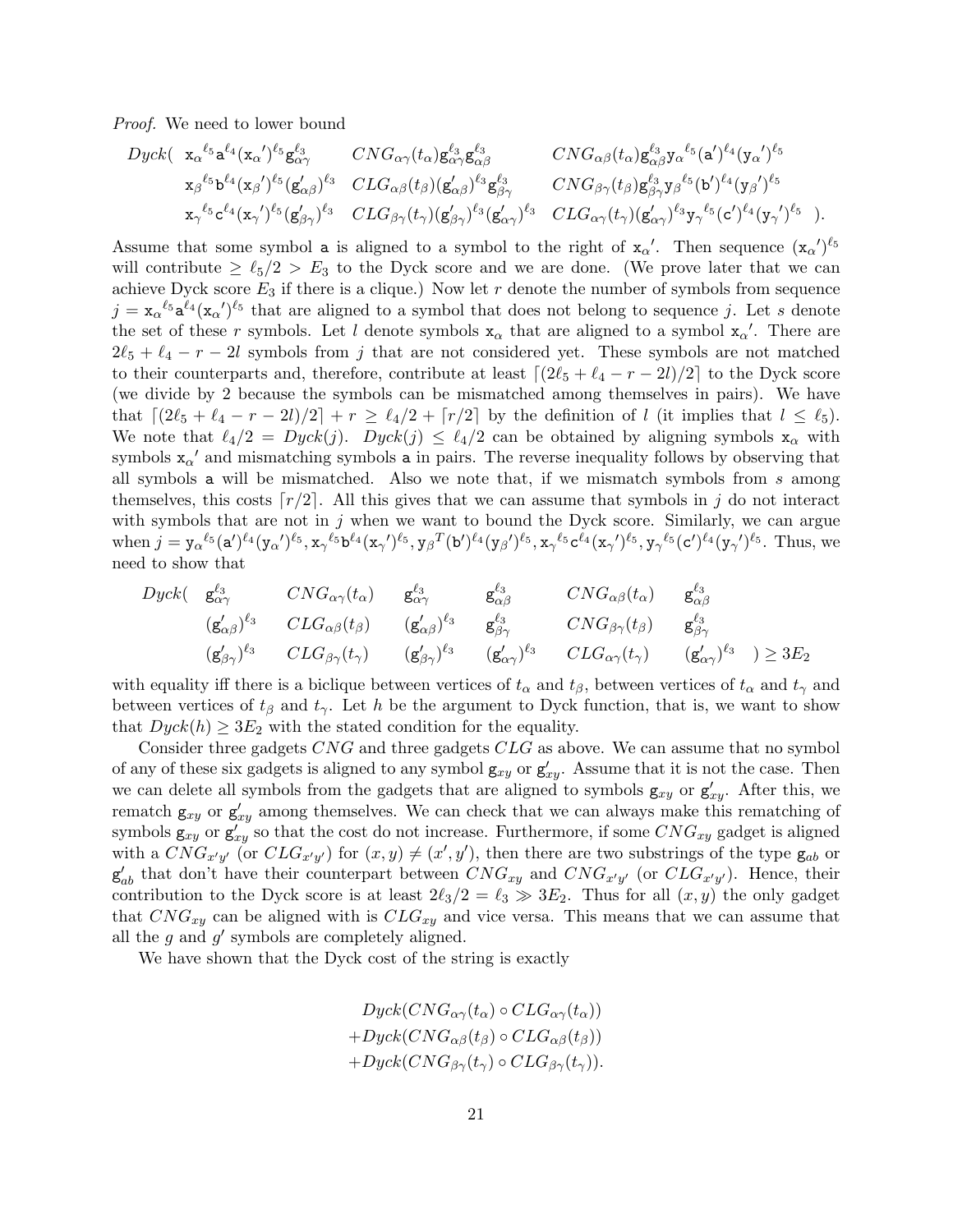We want to show that this is  $\geq 3E_2$  with equality iff  $t_\alpha \cup t_\beta \cup t_\gamma$  is a 3k-clique. This was shown in Claim 8.  $\Box$ 

We now turn to the proof of the claim about the behavior of our "selection gadgets". Let  $E_C$ be a fixed integer to be defined later that depends on  $n, N$ , and  $k$ .

**Claim 10.** If the G contains a 3k-clique, then  $Dyck(S_G) = E_C$  and  $Dyck(S_G) > E_C$  otherwise.

The proof of this claim will require several claims and lemmas. We start with some lemmas about general properties of Dyck Edit Distance.

**Lemma 3.** Let  $Z_1$  be a substring of sequence Z. Assume that  $Z_1$  is of even length. If all symbols symbols from  $Z_1$  participate in mismatches and deletions only, then we can modify the alignment so that there is no symbol in  $Z_1$  that is aligned to a symbol that is not in  $Z_1$ .

*Proof.* Let l denote number of symbols from  $Z_1$  that are aligned to symbols that are outside of  $Z_1$ . Let s denote the set of all these symbols outside of  $Z_1$  that are aligned to  $Z_1$ . There are two cases to consider.

- l is even. Then the Dyck cost induced by symbols in s and in  $Z_1$  is at least  $S_1 := l + (|Z_1| l)/2$ by the properties from the statement of the lemma. We do the following modification to the alignment. We align all symbols in s among themselves in pairs. This induces cost  $S_2 := l/2$ . We align all symbols in  $Z_1$  among themselves. This induces cost  $S_3 = |Z_1|/2$ . The total induced cost after the modification is  $S_2 + S_3 \leq S_1$  and we satisfy the requirement in the lemma.
- l is odd. Then the Dyck cost induced by symbols in s and in  $Z_1$  is at least  $S_1 := l + (|Z_1|$  $l + 1/2$ . We do the following modification to the alignment. We align all symbols in s among themselves in pairs except one symbol, which we delete (remember that  $l$  is odd). This induces cost  $S_2 := (l+1)/2$ . We align all symbols in  $Z_1$  among themselves. This induces cost  $S_3 = |Z_1|/2$ . The total induced cost after the modification is  $S_2 + S_3 \leq S_1$  and we satisfy the requirement in the lemma.

 $\Box$ 

Consider optimal alignment of some string  $w \in (\Sigma \cup \Sigma')^*$ .

**Lemma 4.** Let Z be a maximal substring of w consisting entirely of symbols  $z$  (for some symbol z appearing in w). Let  $Z_0$  be a maximal substring of w consisting entirely of symbols  $z_0$ . Let  $|Z| = |Z_0|$  and let there are matches between Z and  $Z_0$ . Also, there are no other maximal substrings of w containing z other than Z. Then we can increase the Dyck score by at most 2 by modifying the alignment and get that the symbols of  $Z_0$ , that are matched to z, form a substring of  $Z_0$  and the substring is suffix or prefix of  $Z_0$  (we can choose whether it is a suffix of a prefix). We can also assume that the rest of symbols in  $Z_0$  are deleted or mismatched among themselves.

*Proof.* Wlog, we will show that we can make the substring to be the suffix. We write  $Z_0 = Z_1 Z_2 Z_3$ so that the first symbol of  $Z_2$  is the first symbol of  $Z_0$  that is aligned to some symbol z and the last symbol of  $Z_2$  is the last symbol of  $Z_0$  that is aligned to some symbol z. First, we modify the alignment as follows. If the length of  $Z_1$  is even, we don't do anything. Otherwise, consider the first symbol of  $Z_1$ . If it is aligned to some symbol, delete the first symbol of  $Z_1$  and the symbol aligned to it by increasing the Dyck cost by 1. Similarly delete the last symbol of  $Z_3$  and the symbol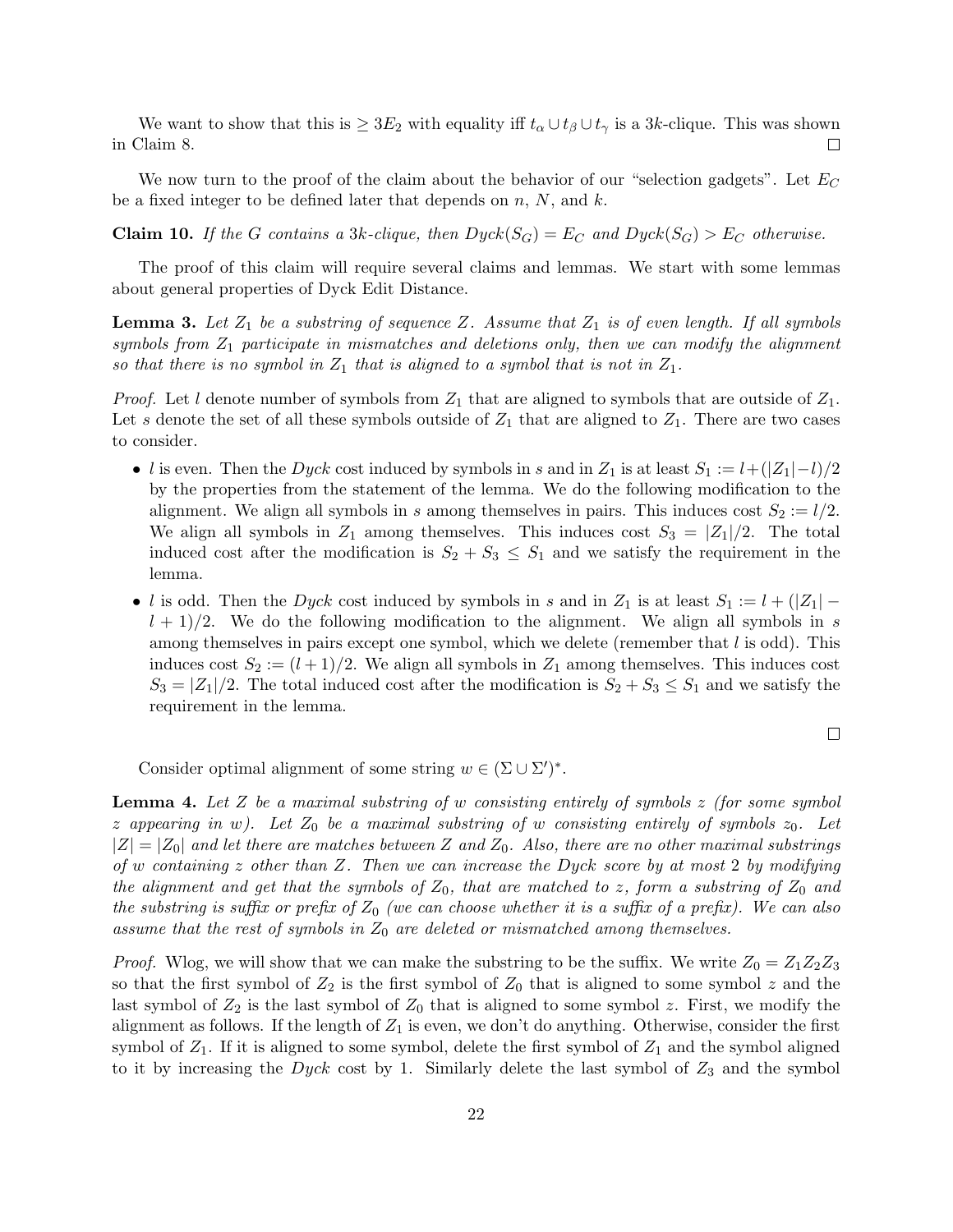aligned to it if  $Z_3$  is of odd length. Now, by Lemma 3, we can assume that all symbols in  $Z_1$  and  $Z_3$ are mismatched among themselves (except, possibly, the first symbol of  $Z_1$  and the last symbol of  $Z_3$ ). Now we are at the state when all symbols from  $Z_0$  are mismatched among themselves except few that are matched with symbols  $z$  from  $Z$ . Now we can rematch these symbols from  $Z$  with symbols  $z_0$  from  $Z_0$  so that  $z_0$  come from suffix of  $Z_0$ . We see that this do not increase the Dyck score besides two possible deletions.  $\Box$ 

Now we prove some claims about the properties of the optimal alignment of  $S_G$ . These claims essentially show that any "bad behaviour", in which we do not align exactly one clique gadget of each type, is suboptimal.

Let  $E_l$  be some value that depends only on n and k.

**Claim 11.** For any gadget  $CG_\beta(t)$  from the sequence, if none of the  $\mathbf{x}'_\beta, \mathbf{y}_\beta$  symbols are matched to their counterparts, then all the b symbols from  $CG_\beta(t)$  must be matched to their counterparts b' from  $CG_{\beta}(t)$ , and in this case, the gadget contributes  $E_l$  to the Dyck score. Analogous claims hold for  $\alpha, \gamma$ .

*Proof.* By Lemma 3 we can assume that all symbols  $x'_\beta$  are mismatched among themselves. The same we can say about symbols  $y_\beta$ . Let Z be the substring of the gadget between symbols  $x'_\beta$ and  $y_\beta$ . If Z has matches with some symbols, then, by the construction of w, no symbol b or b' is matched to its counterpart and by Lemma 3, we get that b and b' are mismatched within themselves. But now we can decrease the  $Dyck$  score by deleting all symbols from Z and all symbols that  $Z$  is aligned to outside the gadget. This increases the  $Dyck$  score but then we can decrease it substantially by matching all symbols **b** to their counterparts **b'** from the gadget. In the end we get smaller Dyck score because  $\ell_4 \geq 100|Z|$ . Now it remains to consider the case when symbols in  $Z$  do not participate in matches. But then by Lemma 3, we again conclude that symbols in  $Z$ participate only in mismatches and only among themselves. Let s be the union of all symbols b and  $b'$  of the gadget and all symbols that these symbols are aligned to outside the gadget. Let  $l$ denote the number of symbols from s that are not coming from the gadget. Consider two cases.

- $l = 0$ . We satisfy requirements of the claim by matching all symbols b to their counterparts  $b'.$
- There is no symbol among the  $l \geq 1$  symbols that participate in a match. We have that all symbols in s contribute at least l to the  $Dyck$  score. We modify the alignment as follows. We match all symbols  $\mathbf b$  to their counterparts  $\mathbf b'$ . We match the rest l symbols from s among themselves. If there is odd number of them, we delete one. This contributes at most  $S_1 :=$  $(l+1)/2$  to the Dyck score after the modification. We have that  $S_1 \leq l$  for  $l \geq 1$ .
- Complement of the previous two cases: there is a symbol among the  $l \geq 1$  symbols that participates in a match. Wlog, symbols b from the gadget participate in at least one matching. Then all symbols b' from the gadget do not participate in any matching and by Lemma 3 we have that all symbols b' from the gadget are mismatched among themselves. Therefore, we can assume that  $l \leq \ell_4$ . We need to consider two subcases.
	- l is even. The symbols in s contribute at least  $S_1 = \frac{2\ell_4 l}{2}$  to the Dyck score. We do the following modification to the algorithm. We match all symbols b to their counterparts  $b'$ . We mismatch l symbols in pairs among themselves. After the modification, the  $Dyck$ contribution of symbols from s is  $S_2 := l/2$ . We see that  $S_2 \leq S_1$ .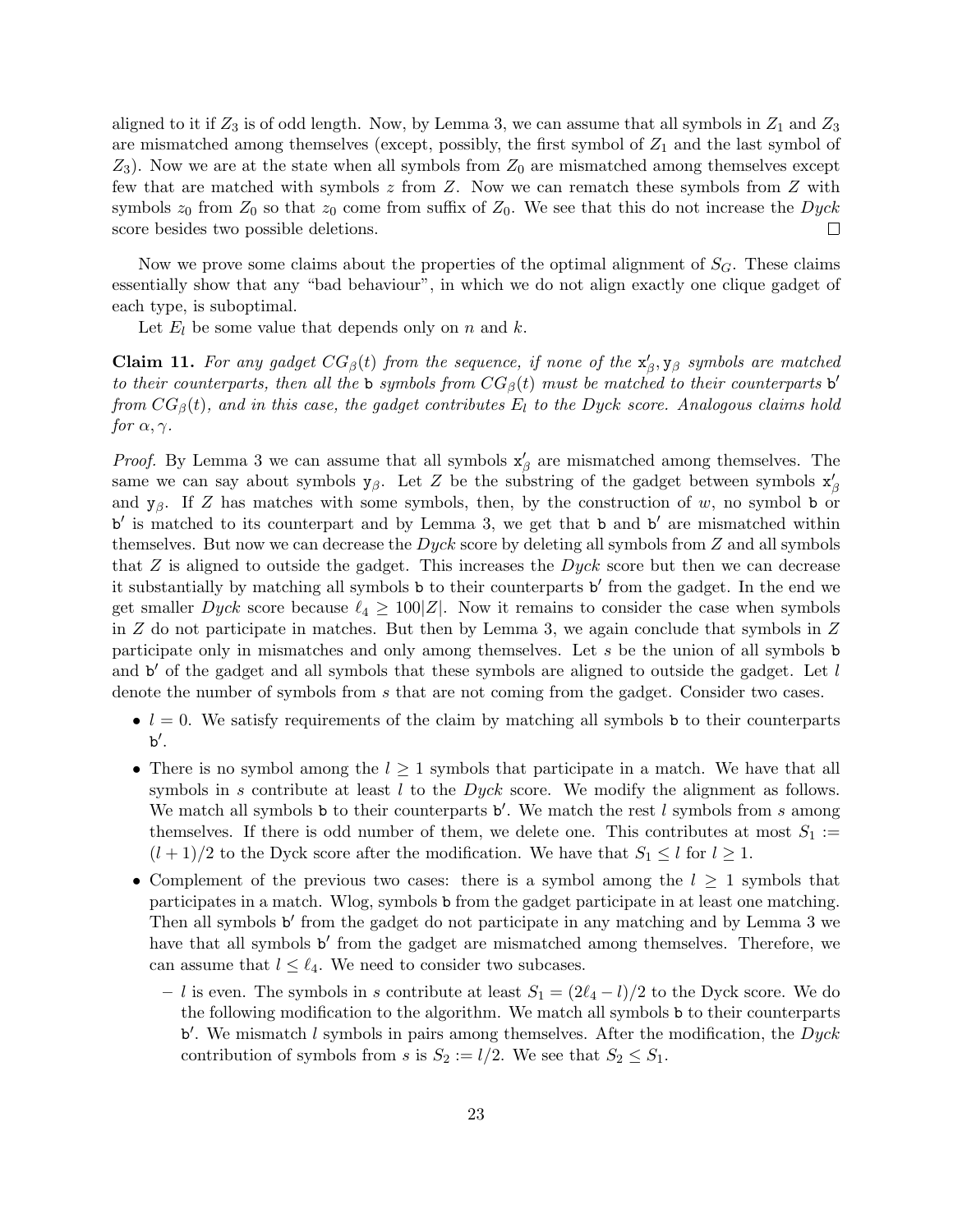– l is odd. The symbols in s contribute at least  $S_1 = (2\ell_4 - l + 1)/2$  to the Dyck score (at least one symbol is deleted because  $2\ell_4 - l$  is odd). We do the following modification to the algorithm. We match all symbols  $\mathbf b$  to their counterparts  $\mathbf b'$ . We mismatch  $l$  symbols in pairs among themselves except that we delete one symbol. After the modification, the Dyck contribution of symbols from s is  $S_2 := (l+1)/2$ . We see that  $S_2 \leq S_1$ .

Because symbols in between  $b$  and  $b'$  don't have their counterparts among themselves, the gadget contributes  $E_l := (|CG_\beta(t)| - 2\ell_4)/2$  to the *Dyck* cost. This quantity only depends on n and k and this can be verified from the construction of  $S_G$ .  $\Box$ 

**Claim 12.** In some optimal alignment, we can assume that there is some symbol  $x_\beta$  that is aligned to its counterpart  $\mathbf{x}'_\beta$ . Analogous statements can be proved about symbols  $\mathbf{y}_\beta$ ,  $\mathbf{y}'_\beta$ ,  $\mathbf{x}_\alpha$ ,  $\mathbf{x}'_\alpha$ ,  $\mathbf{y}_\alpha$ ,  $\mathbf{y}'_\alpha$ ,  $\mathbf{x}_{\gamma}, \mathbf{x}'_{\gamma}, \mathbf{y}_{\gamma}, \mathbf{y}'_{\gamma}.$ 

*Proof.* Suppose that  $x_\beta$  is not aligned to any symbol  $x'_\beta$ . We will modify the alignment so that all symbols  $x_\beta$  are aligned to  $x'_\beta$  coming from the first substring f of  $S_G$  consisting entirely of  $\mathbf{x}'_{\beta}$ . From the statement we have that all symbol  $\mathbf{x}_{\beta}$  and all symbols from f are mismatched or deleted. Therefore, by Lemma 3 we get that all symbols  $x_\beta$  are mismatched among themselves and all symbols in  $f$  are mismatched among themselves. Now we modify the alignment as follows to achieve our goal. We delete all symbols b between  $x_\beta$  and f. Also, we delete all the symbols that the deleted bs were aligned to before the deletion. This increases  $Dyck$  cost by at most  $2\ell_4$ . Then we match all symbols  $x_{\beta}$  to  $x'_{\beta}$  in pairs. This decreases  $Dyck$  cost by  $\ell_5$ . As a result we decreases the *Dyck* cost because  $\ell_5 \gg 2\ell_4$ .  $\Box$ 

**Claim 13.** In some optimal alignment, there is a symbol  $x^{\prime}_{\beta}$  that is matched to a symbol  $x_{\beta}$  and there is a symbol  $y_\beta$  that is matched to a symbol  $y'_\beta$  so that the symbols  $x'_\beta$  and  $y_\beta$  come from the same gadget  $CG_\beta(t)$ . Analogous statements can be proved about symbols  $\mathbf{x}_\alpha$ ,  $\mathbf{x}'_\alpha$ ,  $\mathbf{y}_\alpha$ ,  $\mathbf{y}'_\alpha$ ,  $\mathbf{x}_\gamma$ ,  $\mathbf{x}'_\gamma$ ,  $y_{\gamma}$ ,  $y_{\gamma}'$ .

*Proof.* By Claim 12,  $x_{\beta}$  is aligned to some sequence consisting of  $x'_{\beta}$ . Suppose that the sequence comes from gadget  $CG_\beta(t_1)$  for some  $t_1$ . Also, by Claim 12,  $\mathbf{y}'_\beta$  is aligned to some sequence consisting of  $y_\beta$ . Suppose that the sequence comes from gadget  $CG_\beta(t_2)$  for some  $t_2$ . We want to prove that  $t_1 = t_2$ . Suppose that this is not the case and  $CG_\beta(t_1)$  comes to the left of  $CG_\beta(t_2)$  (the order can't be reverse by the construction of  $S_G$  and because the alignments can't cross). Suppose that there is some other gadget  $CG_\beta(t_3)$  in between  $CG_\beta(t_1)$  and  $CG_\beta(t_2)$ . Then we can verify that  $CG_\beta(t_1)$  satisfy the conditions of Claim 11 and we can assume that all symbols in  $CG_\beta(t_3)$  are aligned with symbols in  $CG_\beta(t_3)$ . Therefore, we can remove gadget  $CG_\beta(t_3)$  from  $S_G$  (because it does not interact with symbols outside it) and this decreases the  $Dyck$  cost by  $E_l$ . We do that until  $CG_{\beta}(t_1)$  is to the left from  $CG_{\beta}(t_2)$  and they are neighboring. Now we will change the alignment so that  $x_\beta$  is aligned to a symbol  $x'_\beta$  from  $CG_\beta(t_2)$  and as a result we will decrease  $Dyck$  cost. Now we can verify from the construction of  $S_G$  that symbols b,  $y_\beta$ , b' from  $CG_\beta(t_1)$  do not participate in matches. Also, symbols b and  $\mathbf{x}'_\beta$  from  $CG_\beta(t_2)$  do not participate in matches. By Lemma 3, we conclude that all these symbols have mismatches among themselves. Let  $g$  be the sequence between symbols  $\mathbf{x}'_\beta$  and  $\mathbf{y}_\beta$  in  $CG_\beta(t_1)$ . Now we modify the alignment so that the symbols in sequence g have mismatches only among themselves and the symbols that were aligned to symbols in g are deleted. This increases  $Dyck$  cost by at most  $10|g| \le 100\ell_3 =: S_1$ . Some symbols  $\mathbf{x}'_\beta$  are aligned to symbols outside  $CG_\beta(t_1)$ . We transfer these alignmets of symbols  $\mathbf{x}'_\beta$  from  $CG_\beta(t_1)$  to symbols  $\mathbf{x}'_\beta$  in  $CG_\beta(t_2)$  so that we only have mismatches among  $\mathbf{x}'_\beta$  in  $CG_\beta(t_1)$  and we don't change the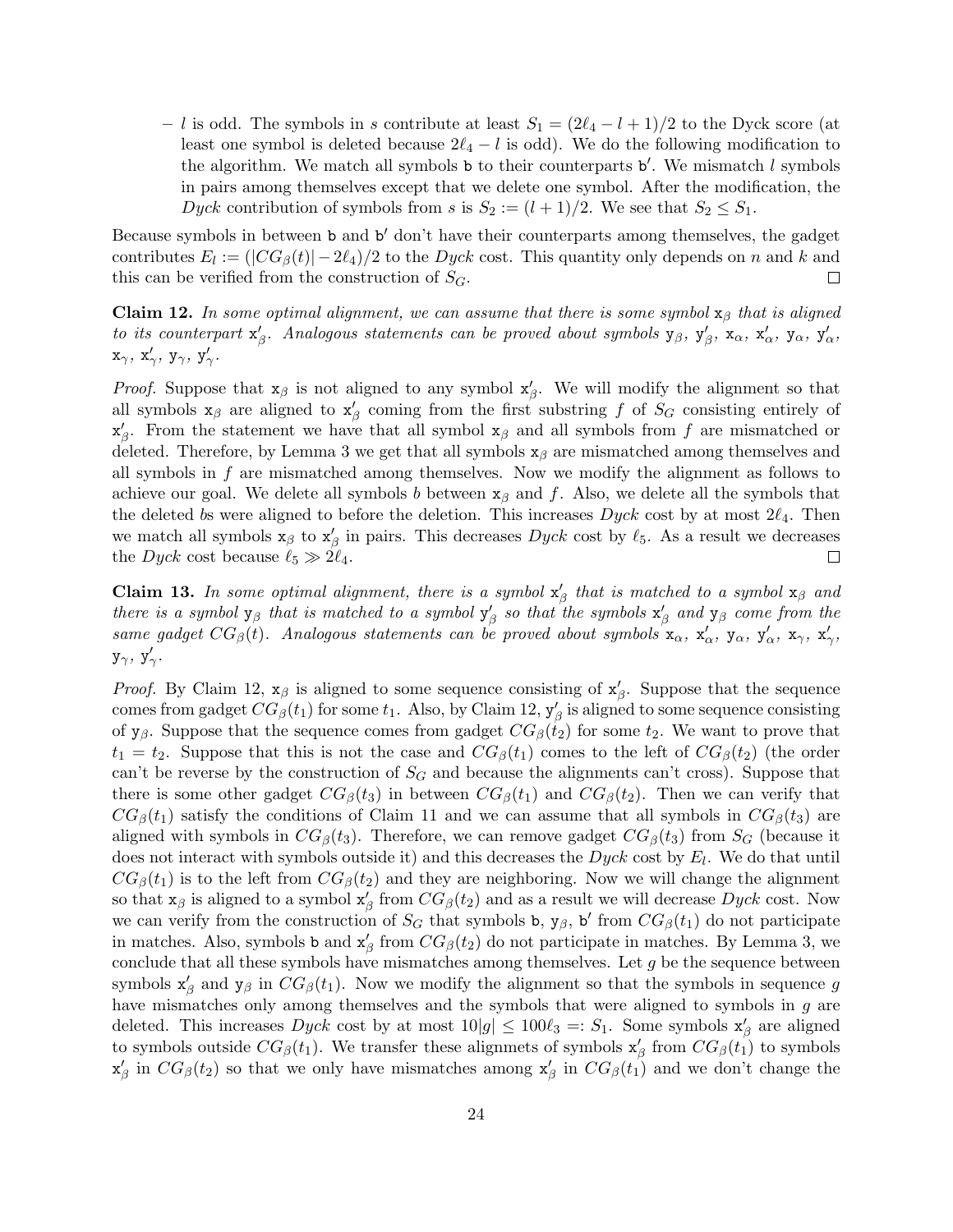Dyck cost. Now we can align all symbols **b** in  $CG_\beta(t_1)$  to **b'** in  $CG_\beta(t_1)$  in pairs. This decreases the Dyck cost by  $\ell_4$ . In the end, we decreased the Dyck cost by  $\ell_4 - S_1 > 0$  and we proved what we wanted.  $\Box$ 

**Claim 14.** In some optimal alignment, the only symbols  $\mathbf{x}'_\beta$  that symbols  $\mathbf{x}_\beta$  are matched to, come from the same gadget  $CG_\beta(t),$  and the only symbols  $\mathsf{y}_\beta$  that symbols  $\mathsf{y}_\beta'$  are matched to, come from the same gadget  $CG_\beta(t)$ . In both cases it is the same gadget  $CG_\beta(t)$ . Analogous statements can be proved about symbols  $\mathbf{x}_{\alpha}$ ,  $\mathbf{x}'_{\alpha}$ ,  $\mathbf{y}_{\alpha}$ ,  $\mathbf{y}'_{\alpha}$ ,  $\mathbf{x}_{\gamma}$ ,  $\mathbf{x}'_{\gamma}$ ,  $\mathbf{y}_{\gamma}$ ,  $\mathbf{y}'_{\gamma}$ .

*Proof.* Suppose that  $\mathbf{x}_{\beta}$  is matched to symbols  $\mathbf{x}'_{\beta}$  coming from two different gadgets  $CG_{\beta}(t_1)$  and  $CG_{\beta}(t_2)$ .  $CG_{\beta}(t_1)$  comes earlier in  $S_G$  than  $CG_{\beta}(t_2)$ . Assume that there is no gadget  $CG_{\beta}(t_3)$  in between  $CG_\beta(t_1)$  and  $CG_\beta(t_2)$  in sequence  $S_G$ . We can make this assumption because otherwise we can remove  $CG_\beta(t_3)$  as in Claim 11. We can check that all symbols  $x'_\beta$  and  $y_\beta$  from  $CG_\beta(t_3)$  do not participate in matches and thus we satisfy the requirements of Claim 11. Now we can check that symbols b,  $y_\beta$ , b' in  $CG_\beta(t_1)$  do not participate in matches. Also, symbols between  $x'_\beta$  and  $y_\beta$  in  $CG_{\beta}(t_1)$  do not participate in matches. Also, symbols b' do not participate in matches. Therefore, by Lemma 3 we conclude that all these symbols participate in mismatches only among themselves. Let  $X_1$  denote sequence of  $\mathbf{x}'_\beta$  from  $CG_\beta(t_1)$  and  $X_2$  denote sequence of  $\mathbf{x}'_\beta$  from  $CG_\beta(t_2)$ . By Lemma 4, we can assume that symbols  $\mathbf{x}'_\beta$  from  $X_1$  and  $X_2$  that are matched to  $\mathbf{x}_\beta$  form suffix in both sequences and the rest of symbols in both sequences are mismatched among themselves or deleted. The corresponding modifications increases the Dyck cost by at most  $\leq 4 =: S_1$ . Let  $Z_1$ be the suffix of  $X_1$  and  $Z_2$  be the suffix of  $X_2$ .  $|Z_1| + |Z_2|$  is less or equal to the total number of symbols  $x_\beta$  in  $S_G$  by the construction of  $S_G$ . Suppose that  $|Z_1|$  is even. We mismatch all symbols in  $Z_1$  among themselves and match resulting unmatched  $|Z_1|$  symbols  $x_\beta$  to  $x'_\beta$  from  $X_2$ . This does not change Dyck cost. Suppose that  $|Z_1|$  is odd, then there is a deletion among symbols in  $X_1$  that are not in  $Z_1$ . We do mismatches among symbols  $Z_1$  and the one deleted. We match the resulting unmatched |Z<sub>1</sub>| symbols  $x_\beta$  to  $x'_\beta$  from  $X_2$ . We can check that we can do this matching so that the Dyck cost do not increase. Now we can match all symbols b from  $CG_\beta(t_1)$  to their counterparts b' in  $CG_\beta(t_1)$ . This decreases the Dyck cost by  $S_2 := \ell_4$ . In total, we decrease the Dyck cost by  $\geq S_2 - S_1 > 0.$  $\Box$ 

We note that in the proof of Claim 14 we remove  $3N-3$  cliques from the graph (N is the number of k-cliques in the graph), each removal costing  $E_l$ . After all the removals, we arrive to a sequence of form as required in Claim 9. Thus, we set  $E_C := (3N-3)E_l + E_c$  and our proof for Claim 10 is finished.

We are now ready to show that the construction of  $S_G$  from the graph G proves Theorem 3.

**Reminder of Theorem 3** If Dyck edit distance on a sequence of length n can be solved in  $T(n)$ time, then 3k-Clique on n node graphs can be solved in  $O(T(n^{k+O(1)}))$  time, for any  $k \geq 1$ . Moreover, the reduction is combinatorial.

*Proof.* Given a graph G on n nodes we construct the sequence  $S_G$  as described above. The sequence can be constructed in  $O(k^{O(1)} \cdot n^{k+O(1)})$  time, by enumerating all subsets of k nodes and that it has length  $O(k^{O(1)} \cdot n^{k+O(1)})$ . Thus, an algorithm for Dyck Edit Distance as in the statement returns Dyck score of  $S_G$  in  $T(n^{k/3+O(1)})$  time (treating k as a constant) and by Claim 10 this score determines whether G contains a 3k-clique. All the steps in our reduction are combinatorial.  $\Box$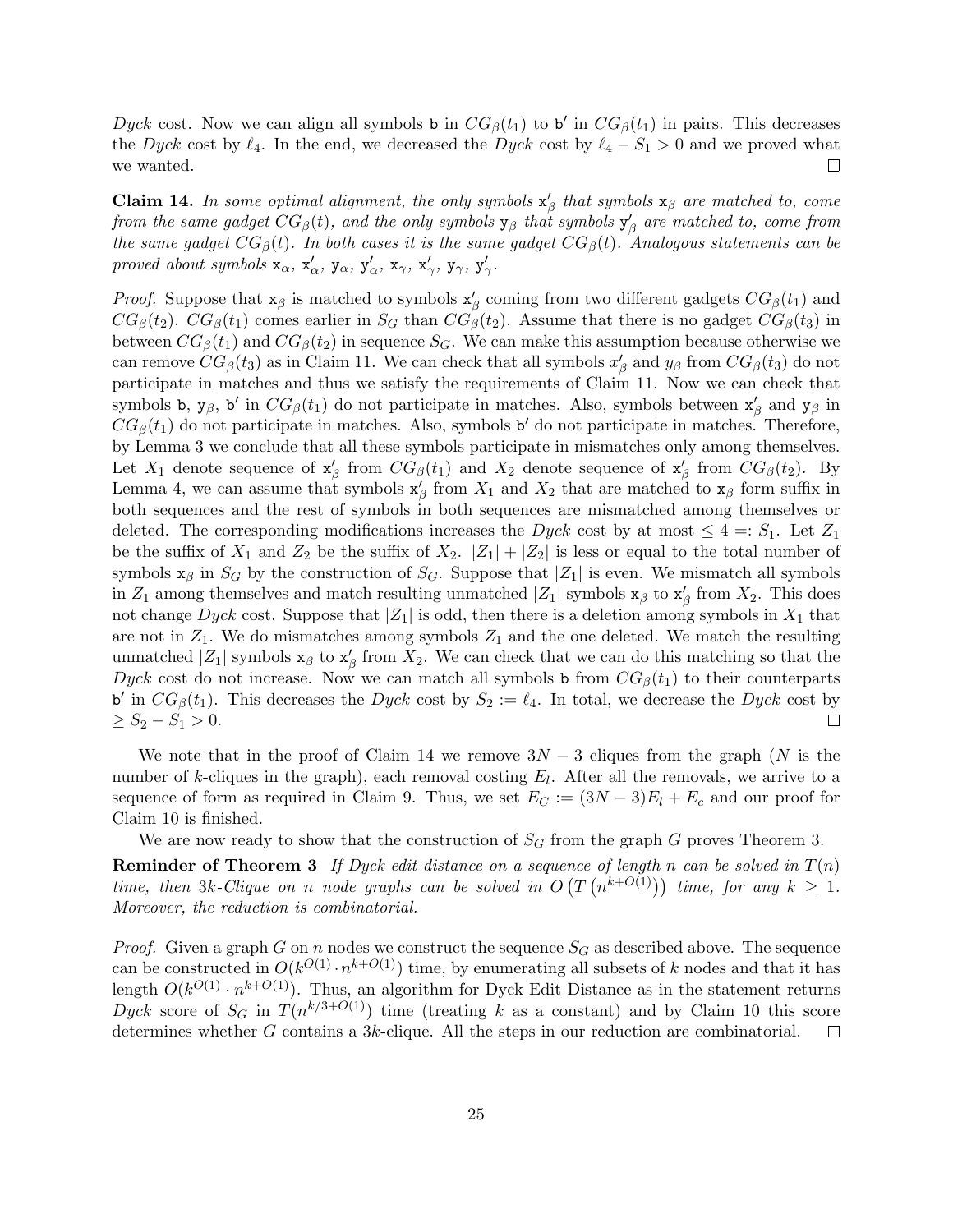Acknowledgements. We would like to thank Piotr Indyk for a discussion that led to this work, and Roy Frostig for introducing us to many modern works on CFG parsing. This research was supported by NSF and Simons Foundation.

### References

- [AAK+07] Noga Alon, Alexandr Andoni, Tali Kaufman, Kevin Matulef, Ronitt Rubinfeld, and Ning Xie. Testing k-wise and almost k-wise independence. In Proceedings of the 39th Annual ACM Symposium on Theory of Computing, San Diego, California, USA, June 11-13, 2007, pages 496–505, 2007.
- [AB87] Noga Alon and Ravi B Boppana. The monotone circuit complexity of boolean functions. Combinatorica, 7(1):1–22, 1987.
- [ABV15] Amir Abboud, Arturs Backurs, and Virginia Vassilevska Williams. Tight hardness results for lcs and other sequence similarity measures. In 56th IEEE Annual Symposium on Foundations of Computer Science, FOCS, 2015. to appear.
- [AKO10] Alexandr Andoni, Robert Krauthgamer, and Krzysztof Onak. Polylogarithmic approximation for edit distance and the asymmetric query complexity. In Foundations of Computer Science (FOCS), 2010 51st Annual IEEE Symposium on, pages 377–386. IEEE, 2010.
- [AKS98] Noga Alon, Michael Krivelevich, and Benny Sudakov. Finding a large hidden clique in a random graph. Random Struct. Algorithms, 13(3-4):457–466, 1998.
- [Aku98] Tatsuya Akutsu. Approximation and exact algorithms for RNA secondary structure prediction and recognition of stochastic context-free languages. In Algorithms and Computation, 9th International Symposium, ISAAC '98, Taejon, Korea, December 14-16, 1998, Proceedings, pages 337–346, 1998.
- [ALW14] Amir Abboud, Kevin Lewi, and Ryan Williams. Losing weight by gaining edges. In Algorithms - ESA 2014 - 22th Annual European Symposium, Wroclaw, Poland, September 8-10, 2014. Proceedings, pages 1–12, 2014.
- [And14] Alexandr Andoni. Question on RNA folding. http://sublinear.info/index.php? title=Open\_Problems:61, 2014. [Online; accessed 31-March-2015].
- [AP72] Alfred V Aho and Thomas G Peterson. A minimum distance error-correcting parser for context-free languages. SIAM Journal on Computing, 1(4):305–312, 1972.
- [ASU86] Alfred V. Aho, Ravi Sethi, and Jeffrey D. Ullman. Compilers: Principles, Techniques, and Tools. Addison-Wesley Longman Publishing Co., Inc., Boston, MA, USA, 1986.
- [Aut84] Miscellaneous Authors. Queries and problems. SIGACT News, 16(3):38–47, 1984.
- [Bak79] James K Baker. Trainable grammars for speech recognition. The Journal of the Acoustical Society of America, 65(S1):S132–S132, 1979.
- [BI15] Arturs Backurs and Piotr Indyk. Edit Distance Cannot Be Computed in Strongly Subquadratic Time (unless SETH is false). In STOC'15, 2015.
- [BK15] Karl Bringmann and Marvin Künnemann. Quadratic conditional lower bounds for string problems and dynamic time warping.  $arXiv$  preprint  $arXiv:1502.01063$ , 2015.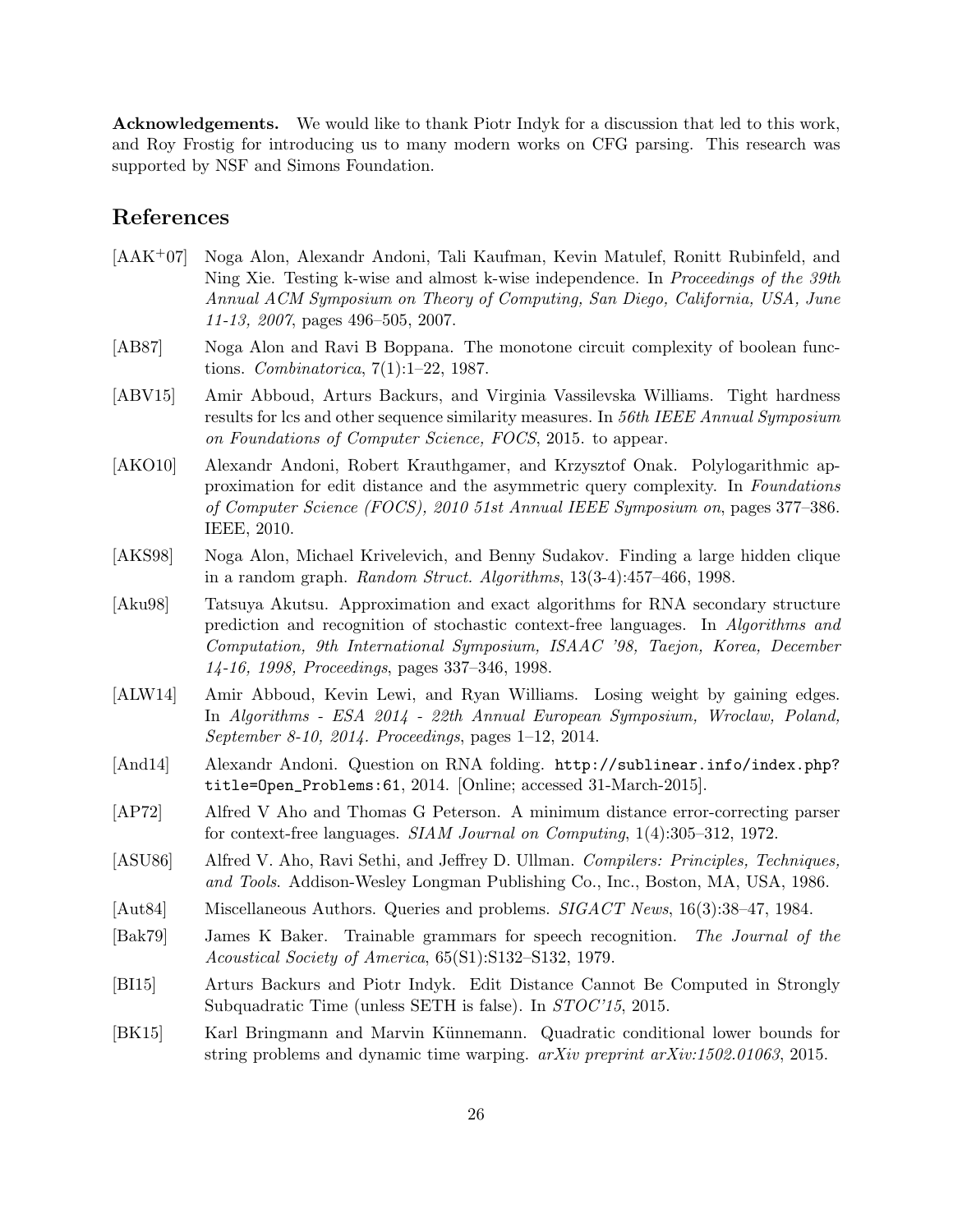- [BS07] José-Miguel Benedí and Joan-Andreu Sánchez. Fast stochastic context-free parsing: A stochastic version of the valiant algorithm. In Pattern Recognition and Image Analysis, pages 80–88. Springer, 2007.
- [BTZZU11] Rolf Backofen, Dekel Tsur, Shay Zakov, and Michal Ziv-Ukelson. Sparse RNA folding: Time and space efficient algorithms. Journal of Discrete Algorithms, 9(1):12–31, 2011.
- [CCF+05] Jianer Chen, Benny Chor, Mike Fellows, Xiuzhen Huang, David W. Juedes, Iyad A. Kanj, and Ge Xia. Tight lower bounds for certain parameterized np-hard problems. Inf. Comput., 201(2):216–231, 2005.
- [Cha15a] Timothy M. Chan. Speeding up the four russians algorithm by about one more logarithmic factor. In Proceedings of the Twenty-Sixth Annual ACM-SIAM Symposium on Discrete Algorithms, SODA 2015, San Diego, CA, USA, January 4-6, 2015, pages 212–217, 2015.
- [Cha15b] Yi-Jun Chang. Conditional lower bound for RNA folding problem. CoRR, abs/1511.04731, 2015.
- [CHKX06] Jianer Chen, Xiuzhen Huang, Iyad A. Kanj, and Ge Xia. Strong computational lower bounds via parameterized complexity. J. Comput. Syst. Sci., 72(8):1346–1367, 2006.
- [Cho59] Noam Chomsky. On certain formal properties of grammars. Information and Control,  $2(2):137 - 167, 1959.$
- [CL15] Timothy M. Chan and Moshe Lewenstein. Clustered Integer 3SUM via Additive Combinatorics. In STOC'15, 2015.
- [CLRS09] Thomas H. Cormen, Charles E. Leiserson, Ronald L. Rivest, and Clifford Stein. Introduction to Algorithms, Third Edition. The MIT Press, 3rd edition, 2009.
- [CS70] John Cocke and Jacob T. Schwartz. Programming languages and their compilers: Preliminary notes (technical report) (2nd revised ed.). Technical report, CIMS, NYU, 1970.
- [CSC13] Shay B Cohen, Giorgio Satta, and Michael Collins. Approximate pcfg parsing using tensor decomposition. In HLT-NAACL, pages 487–496, 2013.
- [DEKM98] R. Durbin, S. Eddy, A. Krogh, and G. Mitchison. Biological Sequence Analysis. Cambridge University Press, 1998.
- [DeR69] Franklin L DeRemer. Practical translators for LR (k) languages. PhD thesis, Massachusetts Institute of Technology, 1969.
- [Ear70] Jay Earley. An efficient context-free parsing algorithm. Commun. ACM, 13(2):94–102, 1970.
- [EG04] Friedrich Eisenbrand and Fabrizio Grandoni. On the complexity of fixed parameter clique and dominating set. Theoretical Computer Science, 326(1):57–67, 2004.
- [FG09] Yelena Frid and Dan Gusfield. A simple, practical and complete o  $(\frac{\alpha}{3}\{\ \log$ n})-time algorithm for RNA folding using the Four-Russians speedup. In Algorithms in Bioinformatics, pages 97–107. Springer, 2009.
- [FM80] Charles N. Fischer and Jon Mauney. On the role of error productions in syntactic error correction. Computer Languages, 5(3):131–139, 1980.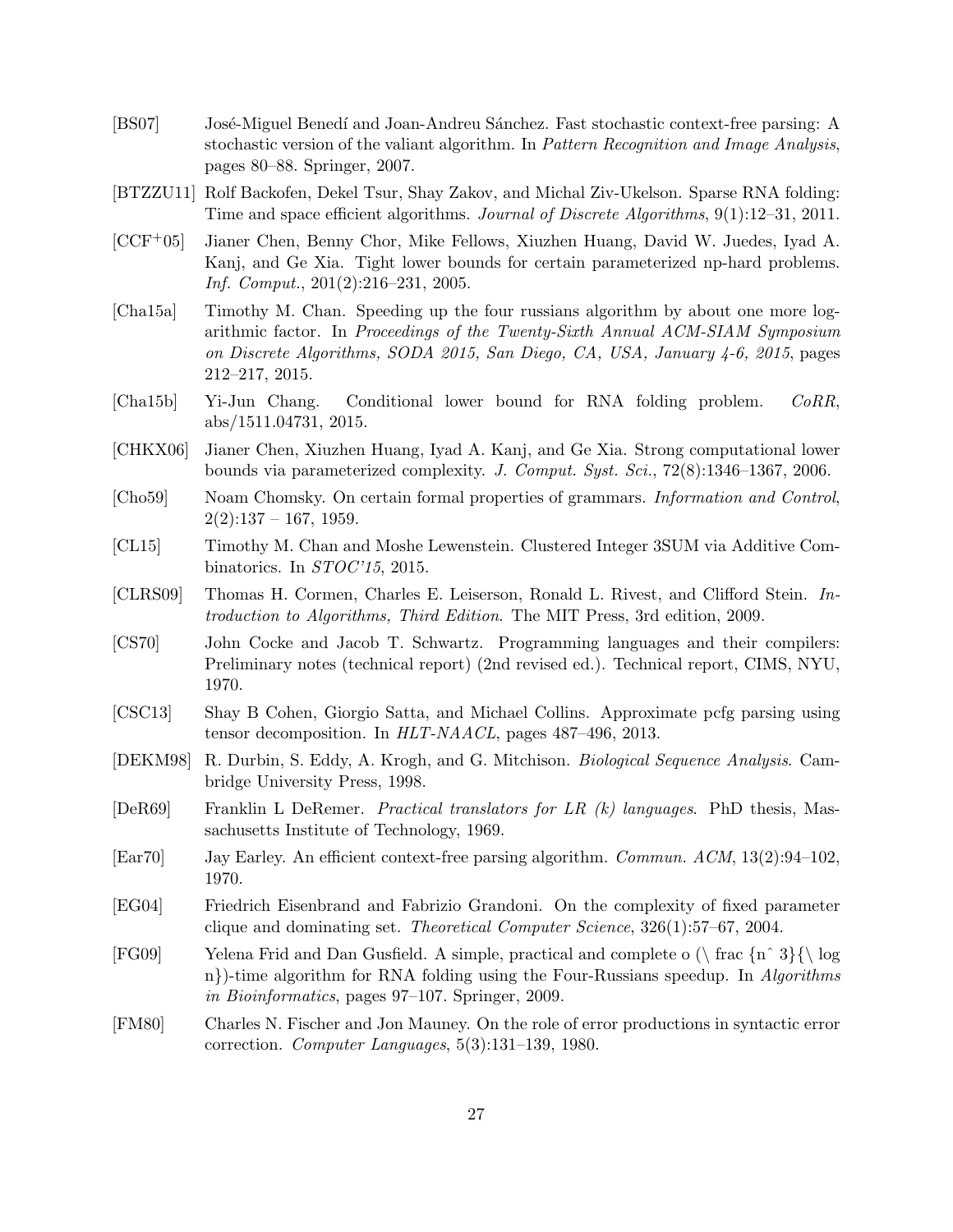- [Gal69] Hervé Gallaire. Recognition time of context-free languages by on-line turing machines. Information and Control, 15(3):288–295, 1969.
- [Gal14] François Le Gall. Powers of tensors and fast matrix multiplication. In *International* Symposium on Symbolic and Algebraic Computation, ISSAC '14, Kobe, Japan, July 23-25, 2014, pages 296–303, 2014.
- [GCS+00] Robin R Gutell, JJ Cannone, Z Shang, Y Du, and MJ Serra. A story: unpaired adenosine bases in ribosomal RNAs. Journal of molecular biology, 304(3):335–354, 2000.
- [GRH80] S. Graham, W. L. Ruzzo, and M. Harrison. An improved context-free recognizer. ACM Trans. Program. Lang. Syst., 2(3):415–462, 1980.
- [Has99] Johan Hastad. Clique is hard to approximate within  $n^{1-\epsilon}$ . Acta Mathematica, 182(1):105–142, 1999.
- [HH74] Ivan M. Havel and Michael A. Harrison. On the parsing of deterministic languages. J. ACM, 21:525–548, 1974.
- [HK11] Elad Hazan and Robert Krauthgamer. How hard is it to approximate the best nash equilibrium? SIAM J. Comput., 40(1):79–91, 2011.
- [HMU06] John E. Hopcroft, Rajeev Motwani, and Jeffrey D. Ullman. Introduction to Automata Theory, Languages, and Computation (3rd Edition). Addison-Wesley Longman Publishing Co., Inc., Boston, MA, USA, 2006.
- [HS65] Juris Hartmanis and Richard E Stearns. On the computational complexity of algorithms. Transactions of the American Mathematical Society, pages 285–306, 1965.
- [Jer92] Mark Jerrum. Large cliques elude the metropolis process. Random Struct. Algorithms, 3(4):347–360, 1992.
- [JM00] Daniel Jurafsky and James H. Martin. Speech and Language Processing: An Introduction to Natural Language Processing, Computational Linguistics, and Speech Recognition. Prentice Hall PTR, Upper Saddle River, NJ, USA, 1st edition, 2000.
- [Kar72] Richard M. Karp. Reducibility among combinatorial problems. In Proceedings of a symposium on the Complexity of Computer Computations, held March 20-22, 1972, at the IBM Thomas J. Watson Research Center, Yorktown Heights, New York., pages 85–103, 1972.
- [Kas65] Tadao Kasami. An efficient recognition and syntax algorithm for context-free languages. Technical Report AFCRL-65-758, Air Force Cambridge Research Lab, Bedford, MA., 1965.
- [Knu65] Donald E Knuth. On the translation of languages from left to right. Information and control, 8(6):607–639, 1965.
- [KSSY13] Flip Korn, Barna Saha, Divesh Srivastava, and Shanshan Ying. On repairing structural problems in semi-structured data. Proc. VLDB Endow., 6(9):601–612, July 2013.
- [Lan74] Bernard Lang. Deterministic techniques for efficient non-deterministic parsers. Springer, 1974.
- [Lee02] Lillian Lee. Fast context-free grammar parsing requires fast boolean matrix multiplication. J. ACM, 49(1):1–15, 2002.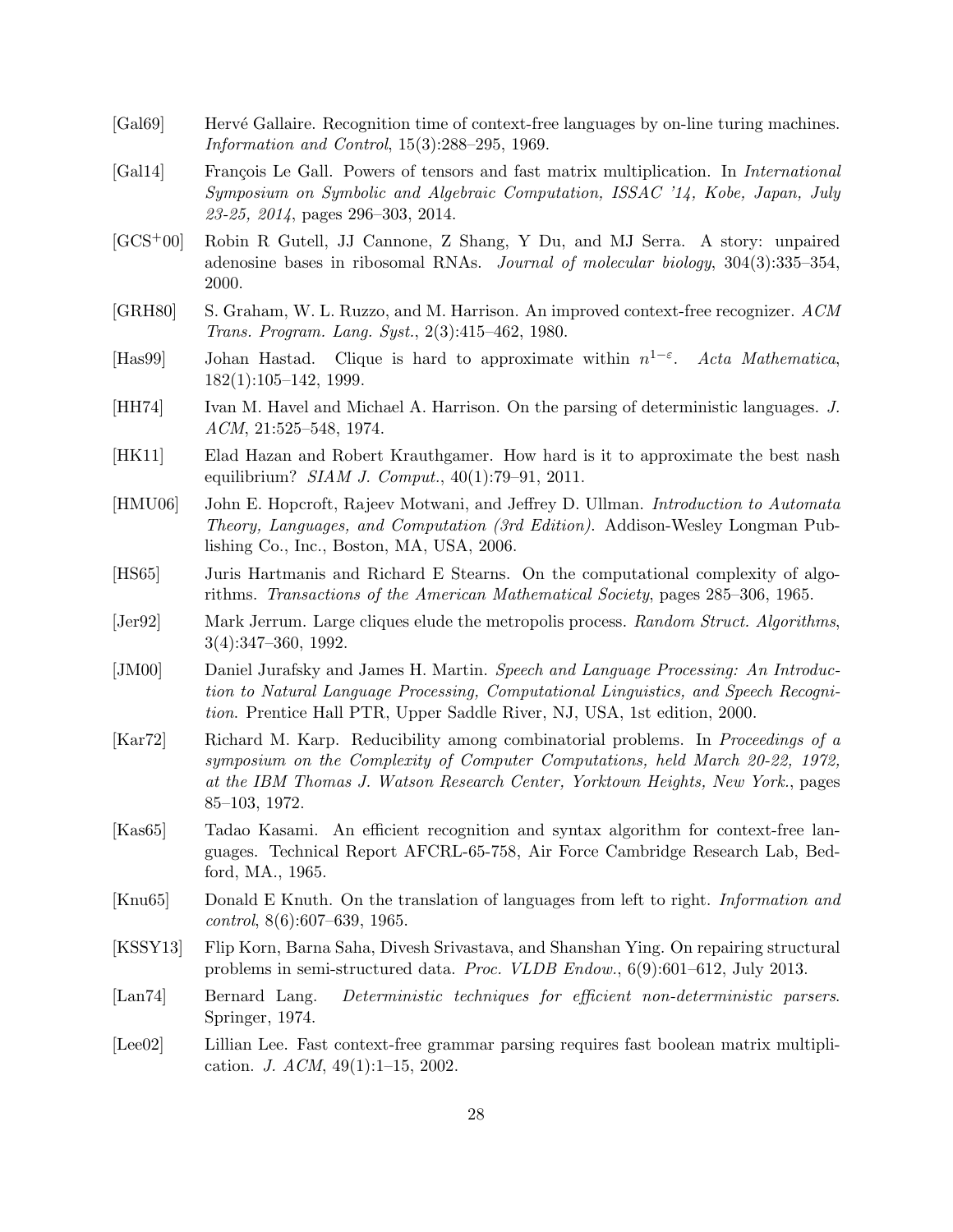- [Mye95] Gene Myers. Approximately matching context-free languages. Information Processing Letters, 54(2):85–92, 1995.
- [NP85] J. Nešetřil and S. Poljak. On the complexity of the subgraph problem. Commentationes Math. Universitatis Carolinae, 26(2):415–419, 1985.
- [PK09] Adam Pauls and Dan Klein. K-best a\* parsing. In Proceedings of the Joint Conference of the 47th Annual Meeting of the ACL and the 4th International Joint Conference on Natural Language Processing of the AFNLP: Volume 2-Volume 2, pages 958–966. Association for Computational Linguistics, 2009.
- [PTZZU11] Tamar Pinhas, Dekel Tsur, Shay Zakov, and Michal Ziv-Ukelson. Edit distance with duplications and contractions revisited. In Combinatorial Pattern Matching, pages 441–454. Springer, 2011.
- [RN14] Sanguthevar Rajasekaran and Marius Nicolae. An error correcting parser for context free grammars that takes less than cubic time. arXiv preprint arXiv:1406.3405, 2014.
- [RSCJ10] Alexander M Rush, David Sontag, Michael Collins, and Tommi Jaakkola. On dual decomposition and linear programming relaxations for natural language processing. In Proceedings of the 2010 Conference on Empirical Methods in Natural Language Processing, pages 1–11. Association for Computational Linguistics, 2010.
- [Ruz79] Walter Ruzzo. On the complexity of general context-free language parsing and recognition (extended abstract). In Proceedings of the 6th Colloquium, on Automata, Languages and Programming, pages 489–497, 1979.
- [Ryt85] Wojciech Rytter. Fast recognition of pushdown automaton and context-free languages. Information and Control, 67(1–3):12 –22, 1985.
- [Ryt95] Wojciech Rytter. Context-free recognition via shortest paths computation: A version of valiant's algorithm. *Theor. Comput. Sci.*,  $143(2):343-352$ , 1995.
- [Sah14a] Barna Saha. The dyck language edit distance problem in near-linear time. In 55th IEEE Annual Symposium on Foundations of Computer Science, FOCS 2014, Philadelphia, PA, USA, October 18-21, 2014, pages 611–620, 2014.
- [Sah14b] Barna Saha. Faster language edit distance, connection to all-pairs shortest paths and related problems. CoRR, abs/1411.7315, 2014.
- [Sah15] Barna Saha. Language edit distance and maximum likelihood parsing of stochastic grammars: Faster algorithms and connection to fundamental graph problems. In 56th IEEE Annual Symposium on Foundations of Computer Science, FOCS, 2015. to appear.
- [Sat94] Giorgio Satta. Tree-adjoining grammar parsing and boolean matrix multiplication. Comput. Linguist., 20:173–191, 1994.
- [SBMN13] Richard Socher, John Bauer, Christopher D Manning, and Andrew Y Ng. Parsing with compositional vector grammars. In In Proceedings of the ACL conference. Citeseer, 2013.
- [Sei86] Joel I Seiferas. A simplified lower bound for context-free-language recognition. Information and Control, 69(1):255-260, 1986.
- [Sip96] Michael Sipser. Introduction to the Theory of Computation. International Thomson Publishing, 1st edition, 1996.